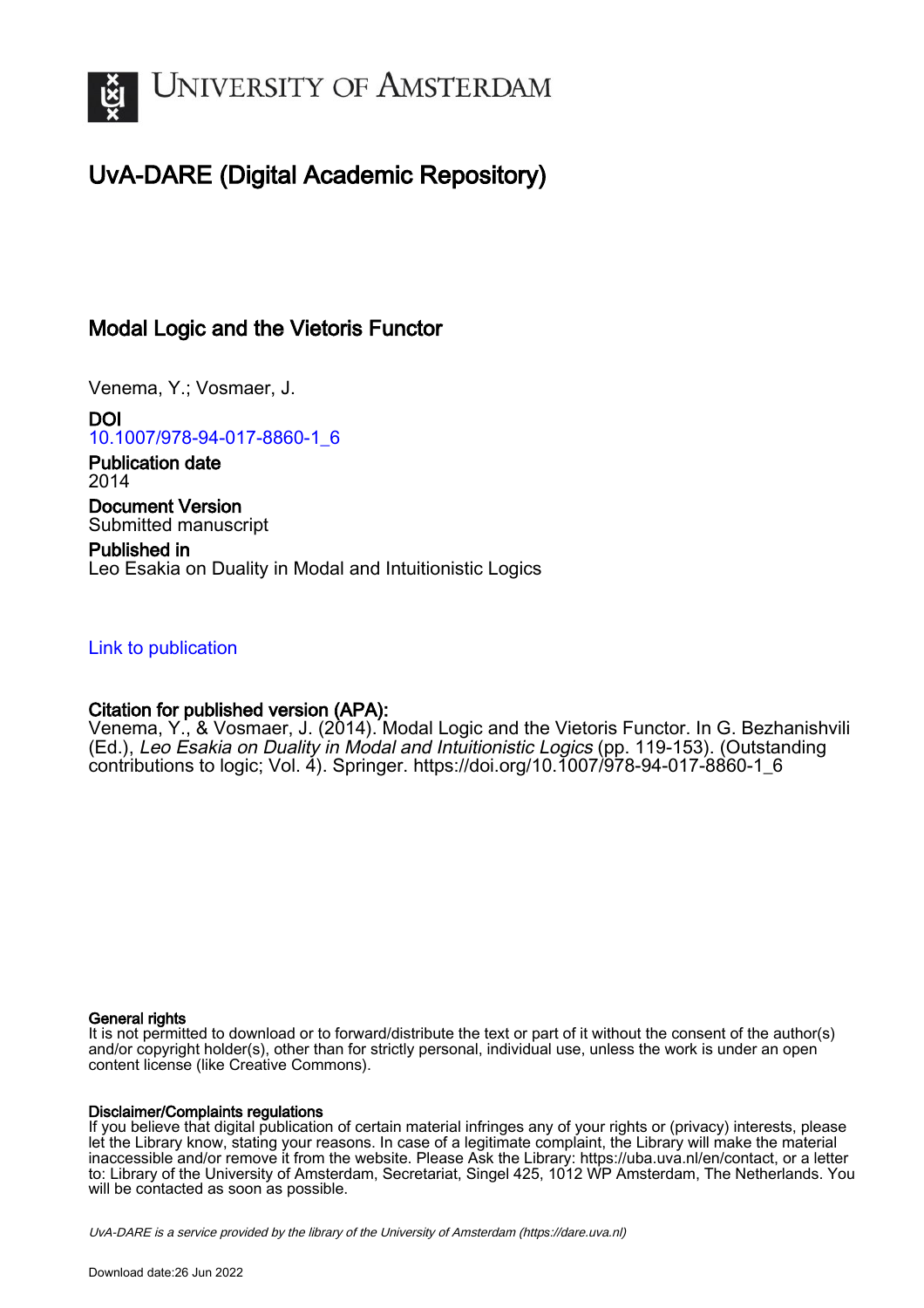Yde Venema and Jacob Vosmaer

*Dedicated to the memory of Leo Esakia, who was and will remain a great source of inspiration, both as a logician and as a person*

Abstract In [17], Esakia uses the Vietoris topology to give a coalgebra-flavored definition of topological Kripke frames, thus relating the *Vietoris topology*, *modal logic* and *coalgebra*. In this chapter, we sketch some of the thematically related mathematical developments that followed. Specifically, we look at Stone duality for the Vietoris hyperspace and the Vietoris powerlocale, and at recent work combining coalgebraic modal logic and the Vietoris functor.

## 1 Introduction

The *Vietoris hyperspace* is a topological construction on compact Hausdorff spaces, which was introduced in 1922 by Leopold Vietoris [42] as a generalization of the Hausdorff metric. Given a compact Hausdorff space *X*, one can obtain the Vietoris topology on K*X*, the set of compact subsets of *X*, by generating a topology from a basis, consisting of all sets of the form

$$
\nabla \{U_1,\ldots,U_n\} := \{F \in \mathbb{K}X \mid F \subseteq \bigcup_{i=1}^n U_i \text{ and } \forall i \leq n, F \cap U_i \neq \emptyset\},\
$$

where  $\{U_1, \ldots, U_n\}$  ranges over the collection of finite sets of opens in *X*. Alternatively, one can generate the Vietoris topology from a subbasis, consisting of open sets

$$
[U] := \{ F \in KX \mid F \subseteq U \} \text{ and } \langle U \rangle := \{ F \in KX \mid F \cap U \neq \emptyset \},
$$

Yde Venema · Jacob Vosmaer

Institute for Logic, Language and Computation, University of Amsterdam e-mail: Y.Venema@uva.nl,contact@jacobvosmaer.nl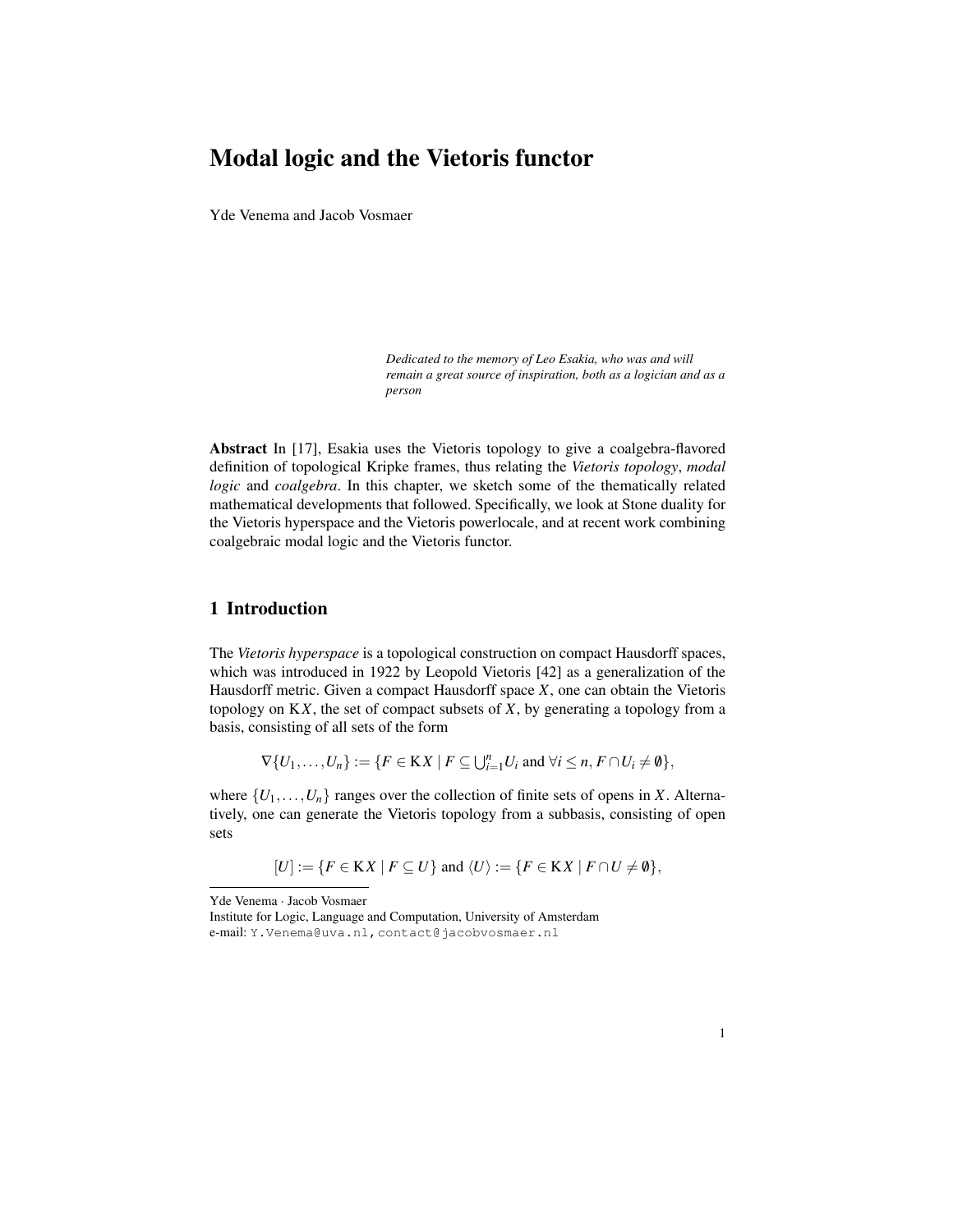where *U* ranges over the open subsets of *X*. This construction can be seen as a functor on the category of compact Hausdorff spaces and continuous functions: if  $f: X \to Y$  is continuous, then so is  $V f: V X \to V Y$ , where  $V f: F \mapsto f[F]$  is taking forward images.

With his 1974 paper [17], Leo Esakia was the first to point out that there is a connection between the Vietoris topology and *modal logic*: he defines his *topological Kripke frames* using the Vietoris topology, and links these structures to modal algebras via a Stone-type duality. In fact, from a modern viewpoint, Esakia's topological Kripke frames are *coalgebras*, and his duality is a key example of a nontrivial algebra/coalgebra duality. This chapter will explore some of the further connections within this picture – comprising the Vietoris topology, modal logic and coalgebra – that have since been discovered in the mathematical landscape. In particular, we will look at how modal logic can help one to understand the Vietoris construction.

Generally, modal logicians think of topological structures and Stone-type dualities as *tools* for understanding modal logics; tools that are of interest primarily or at least partly because the standard Kripke semantics is too coarse a tool for bringing out subtle differences between modal logics. In this paper, we take an opposite view, namely of modal logic, and *coalgebraic logic*, as a tool for understanding the Vietoris topology. In §2 we consider the basic case. We discuss the use of Boolean modal logic for describing the Stone dual of the Vietoris functor on Stone spaces, and the relation of this idea to coalgebra and Esakia's work [17]. In §3 we see that the relation between the Vietoris construction and modal logic generalizes from Stone spaces to compact Hausdorff spaces. This takes us into locale theory, where the modal logic approach has been used to generalize the Vietoris construction even beyond compact Hausdorff spaces, to stably locally compact spaces. As examples of situations where we find spaces which are not compact Hausdorff, we consider distributive lattices and algebraic domains. Finally, in §4, we investigate a recent perspective on the Vietoris construction, namely, via the *nabla* modality and *Moss' coalgebraic logic*. This leads to a new presentation of the Vietoris construction in locale theory, as well as a new direction of generalization.

This chapter can serve as a first guide through the mathematical landscape that we just sketched, by providing a tour along some well-known results, and relating these to new work. Throughout, we have assumed that the reader has at least some basic familiarity with the following subjects: propositional modal logic and its Kripke semantics, basic general topology and category theory, Stone duality for Boolean algebras, and frames and locales as used in point-free topology. At the end of each (sub)section we provide some historical notes and pointers to the literature (in particular we provide references for facts that are mentioned without proof in the main text).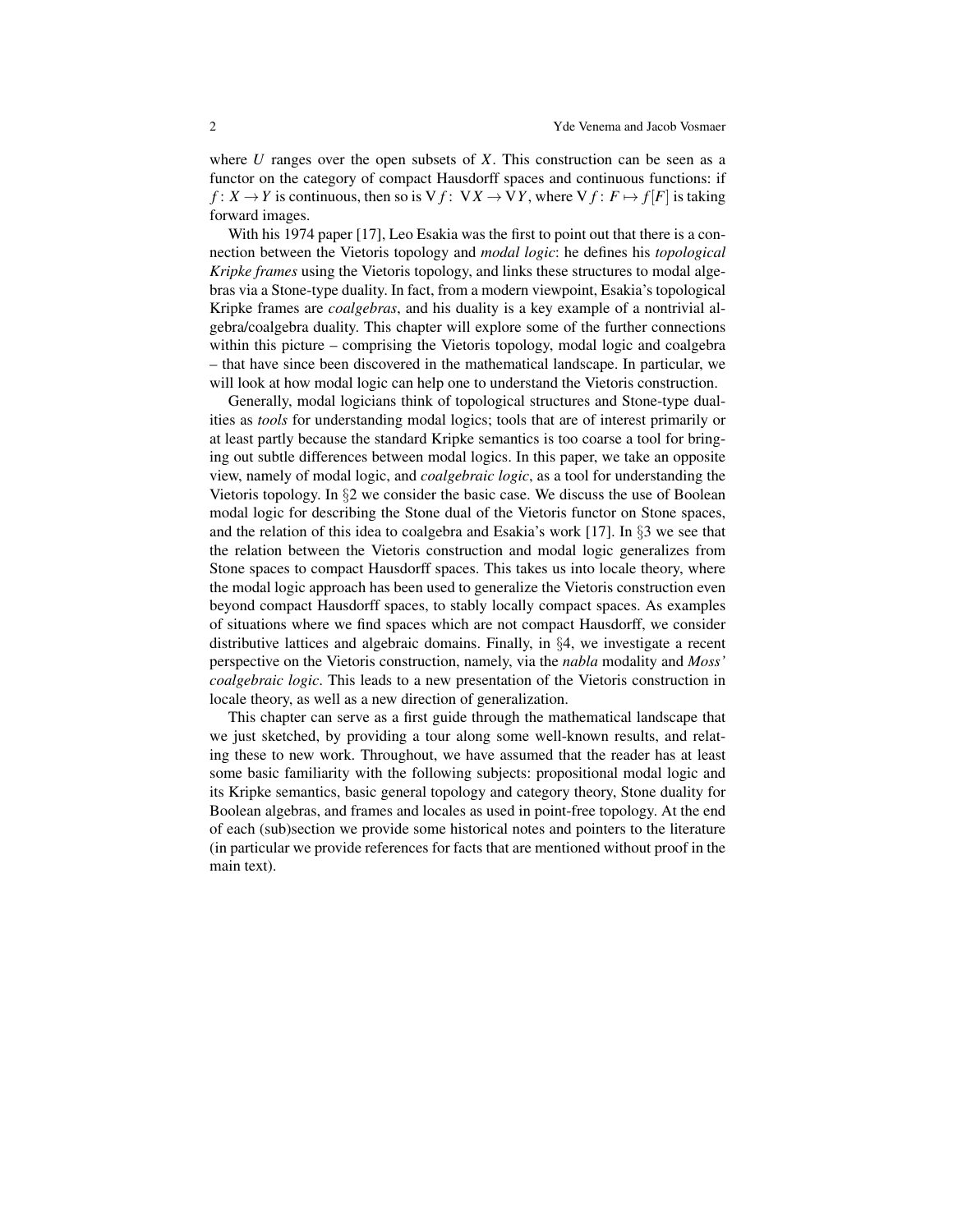#### 2 The main ideas in the Boolean case

In his 1974 paper [17], Esakia presented duality results for *topological Kripke frames* and modal algebras by building on Stone duality for Boolean algebras. Topological Kripke frames, more commonly known as descriptive general frames, play an important role in the model theory of modal logic, because unlike "ordinary" (discrete) Kripke frames, they provide a complete semantics for modal logic. In his definition of a topological Kripke frame, Esakia interestingly uses the Vietoris topology and the idea that Kripke frames can be seen as what we nowadays call coalgebras. These choices together foreshadow two influential ideas, which can be seen as red threads running through the research we discuss in this chapter:

- 1. Modal logic can be used to present the *Stone dual of the Vietoris functor*;
- 2. Certain "modal variants" of Stone duality can be *categorically separated* into dualities for their base logics and their modalities by stating them as *algebra/coalgebra duality* results.

In this section we will discuss the above two ideas in the "basic" case of Boolean algebras and Stone spaces. Our givens are the contravariant functors K $\Omega$ : Stone  $\rightarrow$ **BA** and spec:  $BA \rightarrow$  **Stone**, which constitute the dual equivalence  $BA \simeq$  **Stone**<sup>op</sup>, and the covariant endofunctor V: **Stone**  $\rightarrow$  **Stone**. We can present these three functors in one picture as follows:

$$
\mathbf{BA} \xrightarrow{\text{K}\Omega} \text{Stone} \nearrow \text{V} \tag{1}
$$

Can we do something about the asymmetry in this picture? Can we define a functor on Boolean algebras, in "algebraic" terms, which is dual to V? In §2.1, we will see that this is indeed the case. Specifically, we can use modal logic to describe a functor  $M_f: BA \rightarrow BA$ , which can be seen as the Stone dual of V: Stone  $\rightarrow$  Stone.

$$
^{M_{f}}\left( \sum_{\mathbf{BA}}\frac{\kappa\Omega}{\frac{\simeq}{\text{spec}}}\text{Stone}\right) ^{V}\tag{2}
$$

We can do two things with the resulting picture: we can use it to frame Esakia's duality as an algebra/coalgebra duality, which is what we will do in §2.2, but we can also view it as an archetype, and ask ourselves: can we generalize this picture? In  $\S3$ , we will see that  $M_f$  is essentially a restriction of the Vietoris powerlocale, a more general construction on locales, and that one can also prove various duality results for  $M_f$ .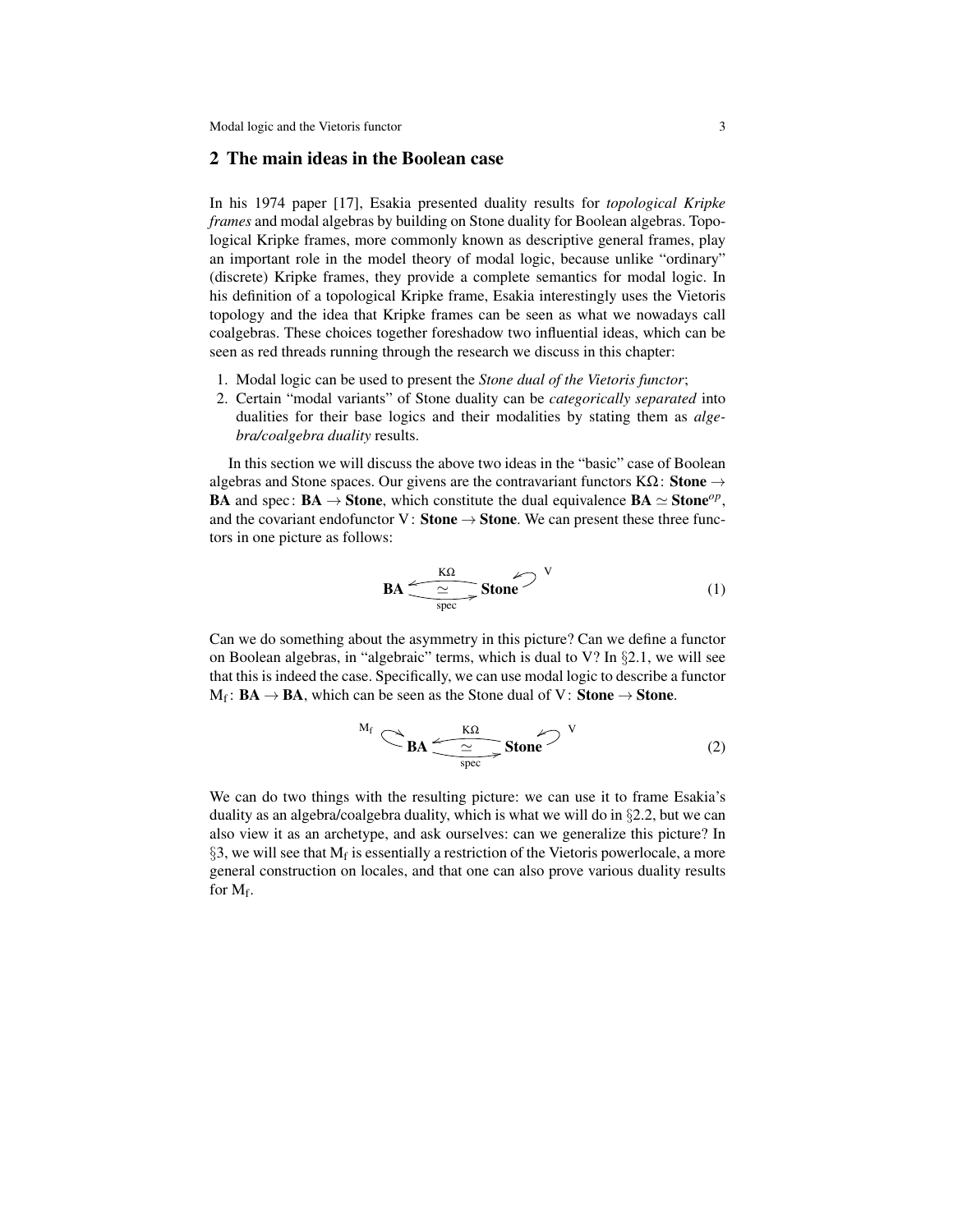## *2.1 The Stone dual of the Vietoris functor*

Our goal in this subsection is to present the fact that the functor  $M_f$ , which is presented using *modal logic*, is the Stone dual of V: **Stone**  $\rightarrow$  **Stone**. To visualize this we pull apart diagram (2), which gives us the following:

$$
BA \xrightarrow{\text{K}\Omega \atop \text{spec}} \text{Stone} \tag{3}
$$
\n
$$
BA \xrightarrow{\text{K}\Omega \atop \text{spec}} \text{Stone} \tag{3}
$$

What we mean by saying that  $M_f$  is the Stone dual of V is that the above diagram commutes up to isomorphism. We will make this claim more precise shortly. The subscript "f" on  $M_f$  denotes that this is a construction which constructs *finitary* algebras; we will see an infinitary version of  $M_f$  in  $\S 3$ .

Starting from a Boolean algebra  $A = \langle A; \wedge, \vee, \neg, 0, 1 \rangle$ , we can define a new Boolean algebra "based on"  $\mathbb A$  using the following presentation by generators and relations:

**Definition 1.** Let  $\mathbb{A}$  be a Boolean algebra. We define  $M_f \mathbb{A}$  to be the Boolean algebra generated by the set  $\{\Box a \mid a \in A\} \cup \{\Diamond a \mid a \in A\}$ , subject to the following relations:

| $\Box 1 = 1$ ;                                  | $\Diamond 0 = 0.$                                      |
|-------------------------------------------------|--------------------------------------------------------|
| $\Box(a \wedge b) = \Box a \wedge \Box b;$      | $\Diamond(a \vee b) = \Diamond a \vee \Diamond b;$     |
| $\square(a\vee b)\leq \square a\vee\lozenge b;$ | $\Box a \wedge \Diamond b \leq \Diamond (a \wedge b).$ |

One may obtain  $M_f \mathbb{A}$  by taking the quotient, over the relations listed, of the free Boolean algebra generated by the set  ${\Box a \mid a \in A}$  and  ${\Diamond a \mid a \in A}$ . In this definition, the sets  $\{\Box a \mid a \in A\}$  and  $\{\Diamond a \mid a \in A\}$  represent two distinct copies of *A*; we use boxes and diamonds to denote the respective elements of these sets in order to underline the connection with modal logic. Observe that the relations are nothing more than an algebraic axiomatization of the Boolean modal logic  $\mathbf{K}$ ; the last two relations (the *interaction axioms*) imply that  $\Diamond \neg a$  is the Boolean complement of  $\Box a$ : simply substitute  $\neg a$  for *b* (also see Remark 1).

The action of  $M_f$  on Boolean algebra homomorphisms is defined as follows: given a Boolean algebra homomorphism  $f: A \rightarrow \mathbb{B}$ , we can map the generators of  $M_f \mathbb{A}$  into  $M_f \mathbb{B}$  in the straightforward way, namely by sending

$$
\Box a \mapsto \Box f(a) \text{ and } \Diamond a \mapsto \Diamond f(a).
$$

Since this mapping respects the relations on  $M_f$  A, we obtain a unique Boolean algebra homomorphism  $M_f f: M_f \mathbb{A} \to M_f \mathbb{B}$ . This completes our description of the functor  $M_f: BA \rightarrow BA$ .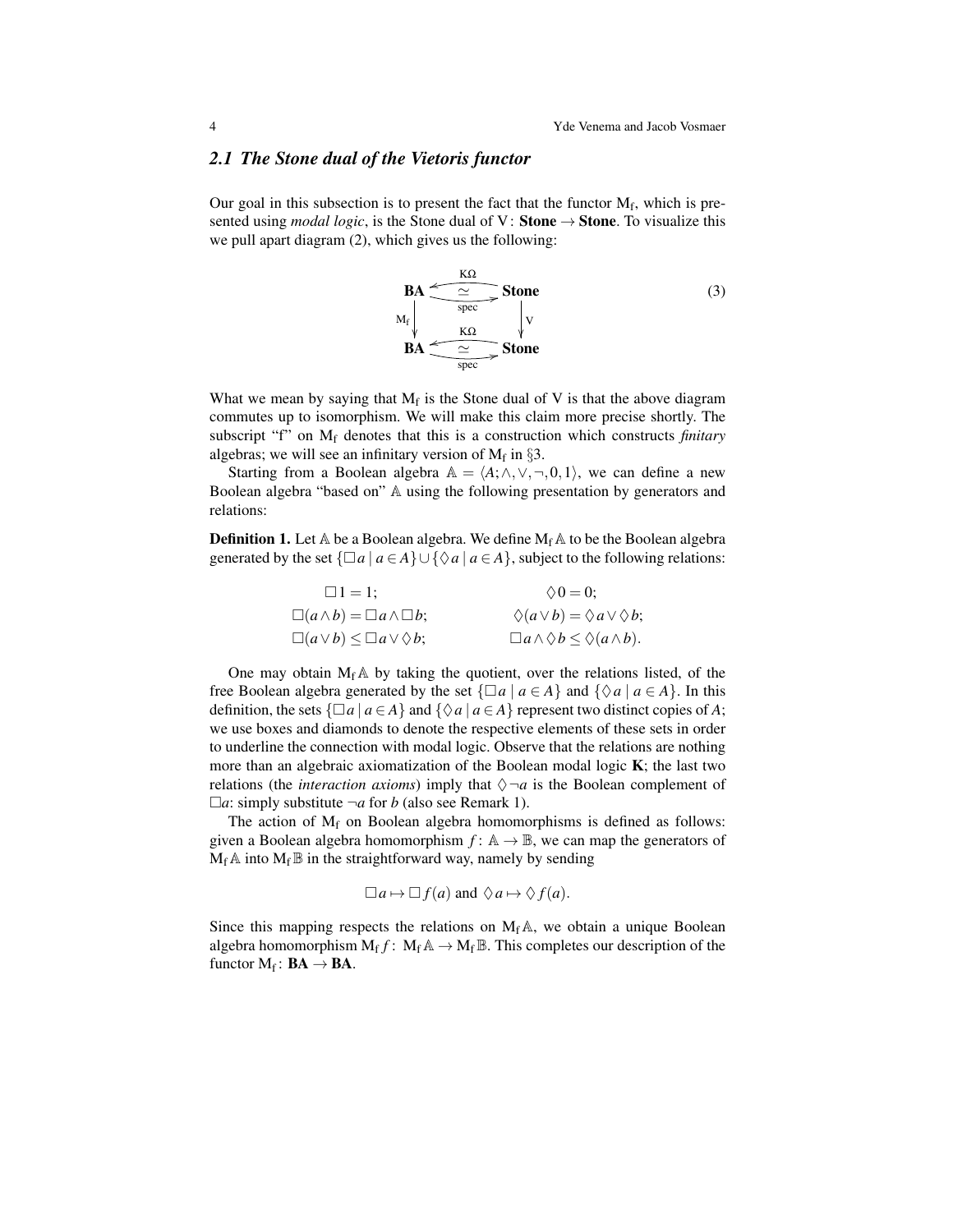We will now state more precisely what we mean by saying that diagram (3) commutes.

Fact 1. *There exist natural isomorphisms such that for any Boolean algebra* A *and any Stone space X, we have*

*1.*  $M_f(K\Omega X) \simeq K\Omega(VX)$ *, and* 2.  $spec(M_f \mathbb{A}) \simeq V(spec \mathbb{A})$ .

*Proof sketch.* It follows from the fact that  $K\Omega$  and spec form a dual equivalence of categories, that statements (1) and (2) are in fact equivalent. Below we will sketch a proof of the fact that  $spec(M_f \mathbb{A}) \simeq V(spec \mathbb{A})$  for any Boolean algebra A. We leave the proof of the naturality of this isomorphism to the reader, and use without warning the fact that in this setting, the compact sets coincide with the closed ones.

1. The elements of  $V(\text{spec } A)$ , i.e., the closed subsets of spec  $A$ , are in a 1-1 correspondence with Filt $A$ , the filters of  $A$ . We can topologize Filt $A$  by generating a topology from

$$
[a] := \{ F \in \text{Filt} \land a \in F \}, \text{ and}
$$

$$
\langle a \rangle := \{ F \in \text{Filt} \land \forall b \in F, a \land b > 0 \},
$$

where  $a$  ranges over the elements of  $A$ . Using this topology, Filt  $A$  is homeomorphic to  $V$ (spec  $\mathbb{A}$ ).

2. We view the elements of spec( $M_f \land A$ ), i.e., the ultrafilters of  $M_f \land A$ , as Boolean homomorphisms  $p: M_f \mathbb{A} \to 2$ , where 2 is the two-element Boolean algebra. Given a homomorphism  $p: M_f \mathbb{A} \to 2$ , we define

$$
F_p := \{ a \in A \mid p(\Box a) = 1 \}.
$$

This gives us a map from  $spec(M_f \triangle)$  to Filt  $\triangle$ .

3. Conversely, given a filter  $F \in \text{Filt} \mathbb{A}$ , we define a map  $p_F$  from the generators of  $M_f \mathbb{A}$  to 2 by specifying

$$
p_F(\Box a) = \begin{cases} 1 & \text{if } a \in F; \\ 0 & \text{otherwise,} \end{cases}
$$

for the  $\Box$ -generators, and

$$
p_F(\lozenge a) = \begin{cases} 1 & \text{if } \forall b \in F, a \wedge b > 0; \\ 0 & \text{otherwise,} \end{cases}
$$

for the  $\Diamond$ -generators. One can verify that this mapping extends to a Boolean homomorphism  $p_F$ :  $M_f \triangle \rightarrow 2$  by checking the relations from Definition 1. Thus, we have defined a map from Filt  $\mathbb A$  to spec $(M_f \mathbb A)$ .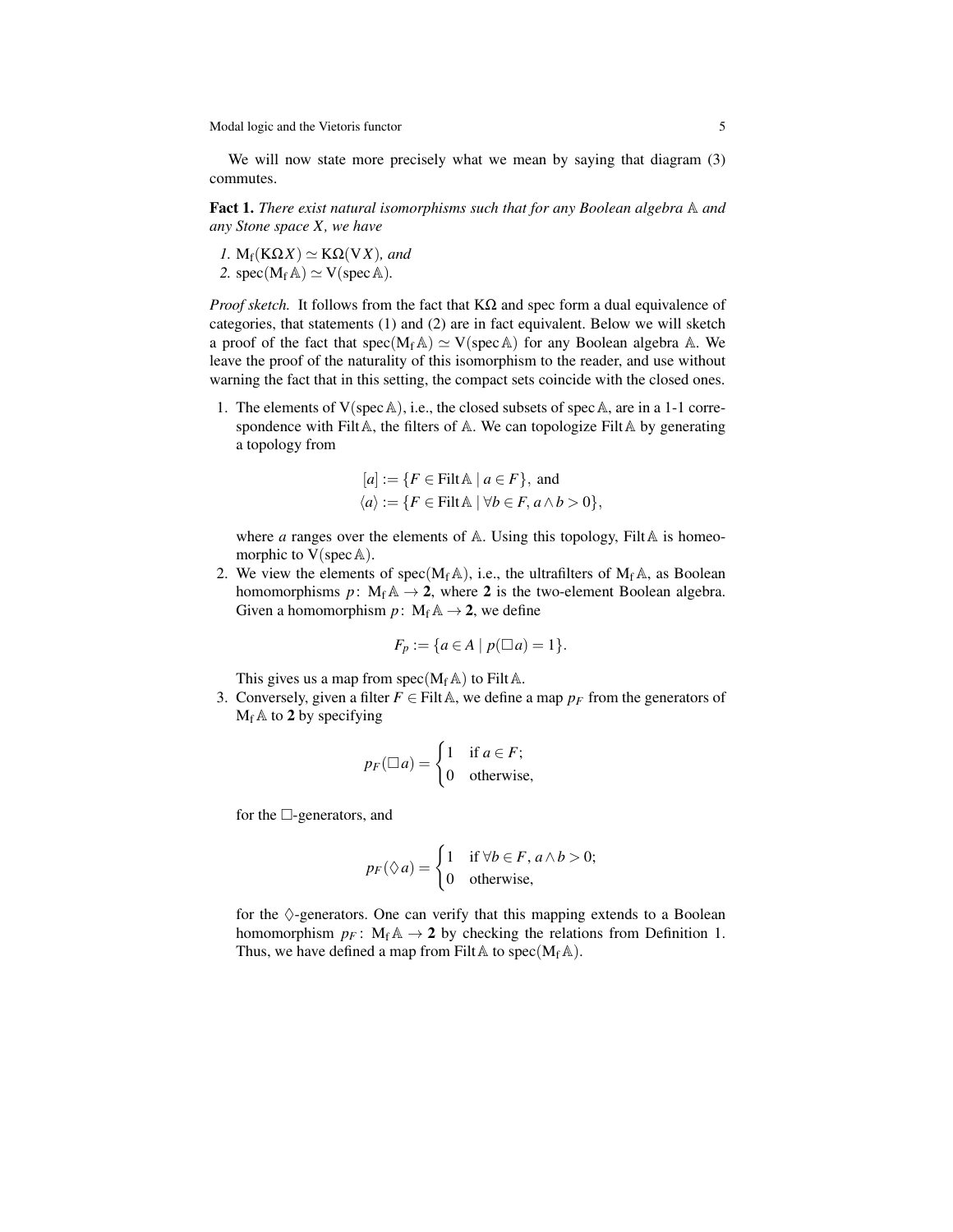4. Finally, we must show that the assignments  $p \mapsto F_p$  and  $F \mapsto p_F$  are both continuous, and that for all  $F \in \text{Filt} \mathbb{A}$ ,  $F = F_{p_F}$  and for all  $p: M_f \mathbb{A} \to \mathbf{2}$ ,  $p = p_{F_p}$ .  $\Box$ 

*Remark 1.* In Boolean modal logic, the modalities  $\Box$  and  $\Diamond$  are interdefinable. For the functor  $M_f: BA \rightarrow BA$ , this is reflected by the following fact. Given a Boolean algebra A, we define  $M_{\Box}$  A to be the Boolean algebra generated by the set  $\{\Box a \mid$ *a* ∈ *A*}, subject to the relations  $\Box 1 = 1$  and  $\Box(a \land b) = \Box a \land \Box b$ . One can easily show that  $M_{\Box}$  is a functor on the category of Boolean algebras; moreover, there exists a natural isomorphism such that for any Boolean algebra  $\mathbb{A}$ ,  $M_f \mathbb{A} \simeq M_{\square} \mathbb{A}$ ; this isomorphism can be obtained by sending each  $\Box a$ -generator of  $M_f \mathbb{A}$  to the corresponding  $\Box a$  in M<sub> $\Box$ </sub> A, and each  $\Diamond a$  of M<sub>f</sub> A to  $\neg$   $\Box \neg a$  in M<sub> $\Box$ </sub> A. Indeed, all of the narrative in §2.1 above could have been stated in terms of the functor  $M_{\Box}$  rather than  $M_f$ .

#### **Notes**

The Boolean case of Stone duality for the Vietoris functor, as discussed above, is discussed in more detail by Kupke et al. in [27]. See the notes for §3.1 for more sources.

## *2.2 Algebra/coalgebra duality*

In this subsection we will use our new knowledge of the functor  $M_f: BA \rightarrow BA$  to state an archetypical algebra/coalgebra duality result: the duality between *Vietoris coalgebras over Stone spaces* and Mf*-algebras over Boolean algebras*. We then discuss the relation of this duality with the original results of Esakia, and its impact on the completeness theory of modal logic.

#### 2.2.1 Algebras and coalgebras

First, we recall the categorical notions of F-algebras and coalgebras. Let  $F: C \rightarrow C$ be an endofunctor on a category C. The category  $\text{Alg}_{\mathbb{C}}(F)$ , of F-algebras over C has as its *objects* all **C**-morphisms of the shape  $h: FX \rightarrow X$ , where *X*, the 'carrier set' of the algebra, ranges over the objects of C. A *morphism* between F-algebras *h*: F*X* → *X* and *h*<sup> $\prime$ </sup>: F*X*<sup> $\prime$ </sup> → *X*<sup> $\prime$ </sup> is a **C**-morphism *f* : *X* → *X*<sup> $\prime$ </sup> such that *f* ∘ *h* = *h*<sup> $\prime$ </sup> ∘ F*f*, i.e., such that the following square commutes:

$$
\begin{array}{ccc}\nFX & \xrightarrow{h} & X \\
Ff & & \downarrow f \\
FX' & \xrightarrow{h'} & X'\n\end{array}
$$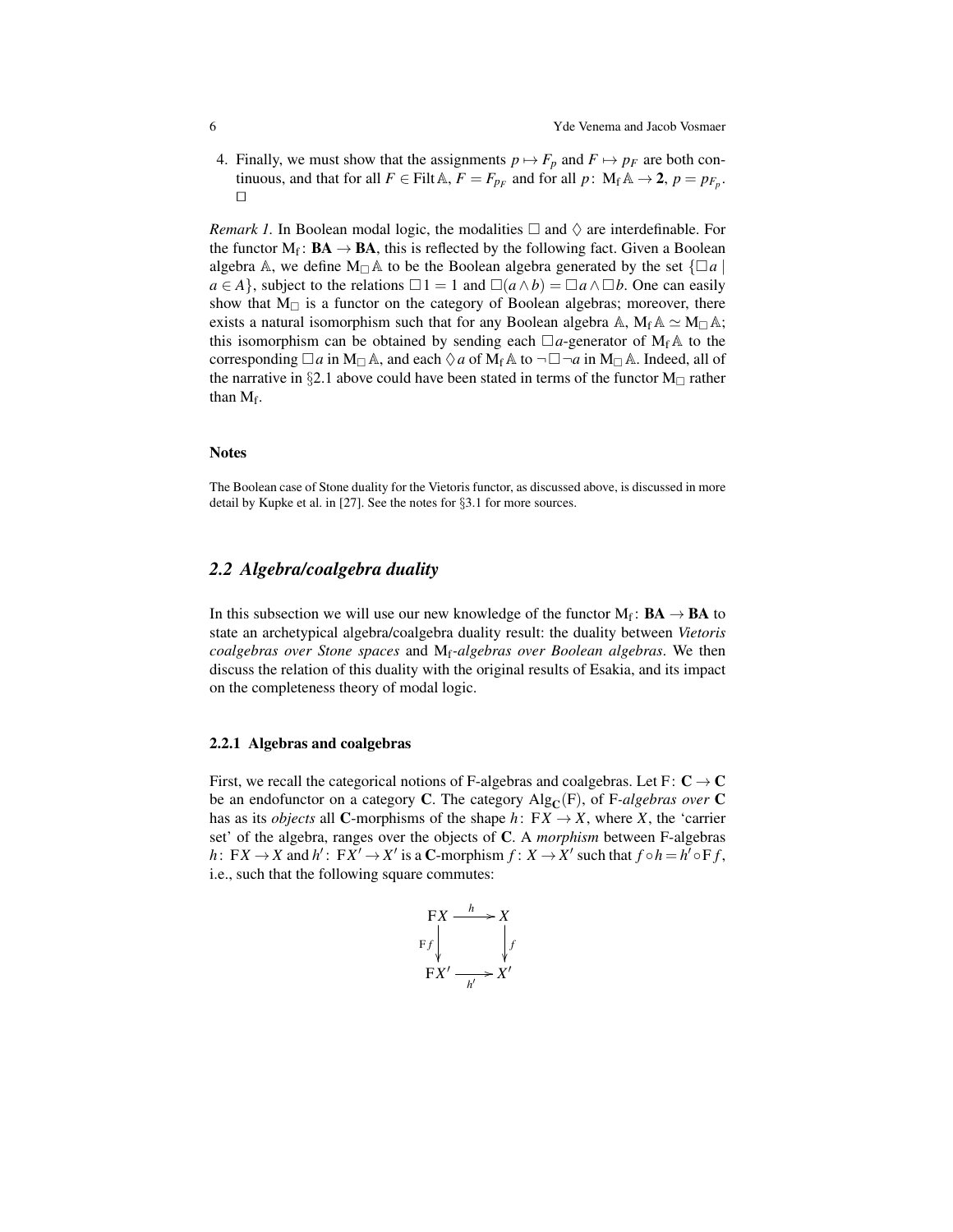Below we will see that the category of modal algebras and modal algebra homomorphisms can be presented as a category of F-algebras over BA, the category of Boolean algebras.

The category  $Coalg_{\mathbb{C}}(F)$ , of F-*coalgebras over* C, is defined dually: F-coalgebras are morphisms  $h: X \to FX$ , and morphisms of F-coalgebras must make a similar square commute:



An important example of F-coalgebras is given by *Kripke frames*. If  $P: Set \rightarrow Set$ is the covariant powerset functor, then the category of Kripke frames and bounded morphisms can be presented as  $Coalg_{Set}(P)$ , the category of P-coalgebras over **Set**. If  $\langle X, R \rangle$  is a Kripke frame, then we can equivalently present the accessibility relation  $R \subseteq X \times X$  as the *successor map*  $\rho_R : X \to PX$ , where  $\rho_R : x \mapsto \{y \in X \mid Rxy\}$ . Moreover, one can easily verify that coalgebra morphisms between P-coalgebras are precisely bounded morphisms.

In [17], Esakia defined *topological* Kripke frames in a similar way: a topological Kripke frame consists of a Stone space *X* and a binary relation  $R \subseteq X \times X$  such that  $\rho_R$ :  $X \to \nabla X$  is continuous as a map into the Vietoris hyperspace of X. This is noteworthy because the idea to view Kripke frames as P-coalgebras only started to gain popularity through the work of Aczel in the late 1980s [5].

#### 2.2.2 Duality for Vietoris coalgebras

Using Stone duality and Fact 1, it is now an elementary exercise in category theory to see that the category of  $M_f$ -algebras over **BA** is dually equivalent to the category of V-coalgebras over Stone.

Fact 2.  $\mathrm{Alg}_{\mathbf{BA}}(M_f) \simeq (\mathrm{Coalg}_{\mathbf{Stone}}(V))^{op}.$ 

In order to relate this fact to Esakia's results, we need to do a little more work. Particularly, on the algebraic side, Esakia is not working with algebras for the functor M<sub>f</sub>, but with the category MA of *modal algebras* and modal algebra homomorphisms. Interestingly, the categories  $\text{Alg}_{\text{BA}}(M_f)$  and MA are *isomorphic*:

Fact 3. Alg<sub>BA</sub> $(M_f) \cong MA$ .

*Proof sketch.* Let  $A$  be a Boolean algebra with underlying set A, and let  $(f, g)$  be a pair of functions  $f, g: A \to A$ . We call  $(f, g)$  a *modal expansion of* A if the algebraic structure  $\langle A, f, g \rangle$  is a modal algebra, i.e. *f* preserves ∧ and 1, *g* preserves ∨ and 0, and  $\neg$   $\circ$  *f* = *g*  $\circ$   $\neg$ . The key insight underlying the proof of Fact 3 concerns the existence, for a given Boolean algebra A, of a 1-1 correspondence between the modal expansions of A and the set  $Hom_{BA}(M_f A, A)$  of Boolean algebra homomorphisms from  $M_f \mathbb{A}$  to  $\mathbb{A}$ : if  $(f, g)$  is a modal expansion of  $\mathbb{A}$ , then the assignment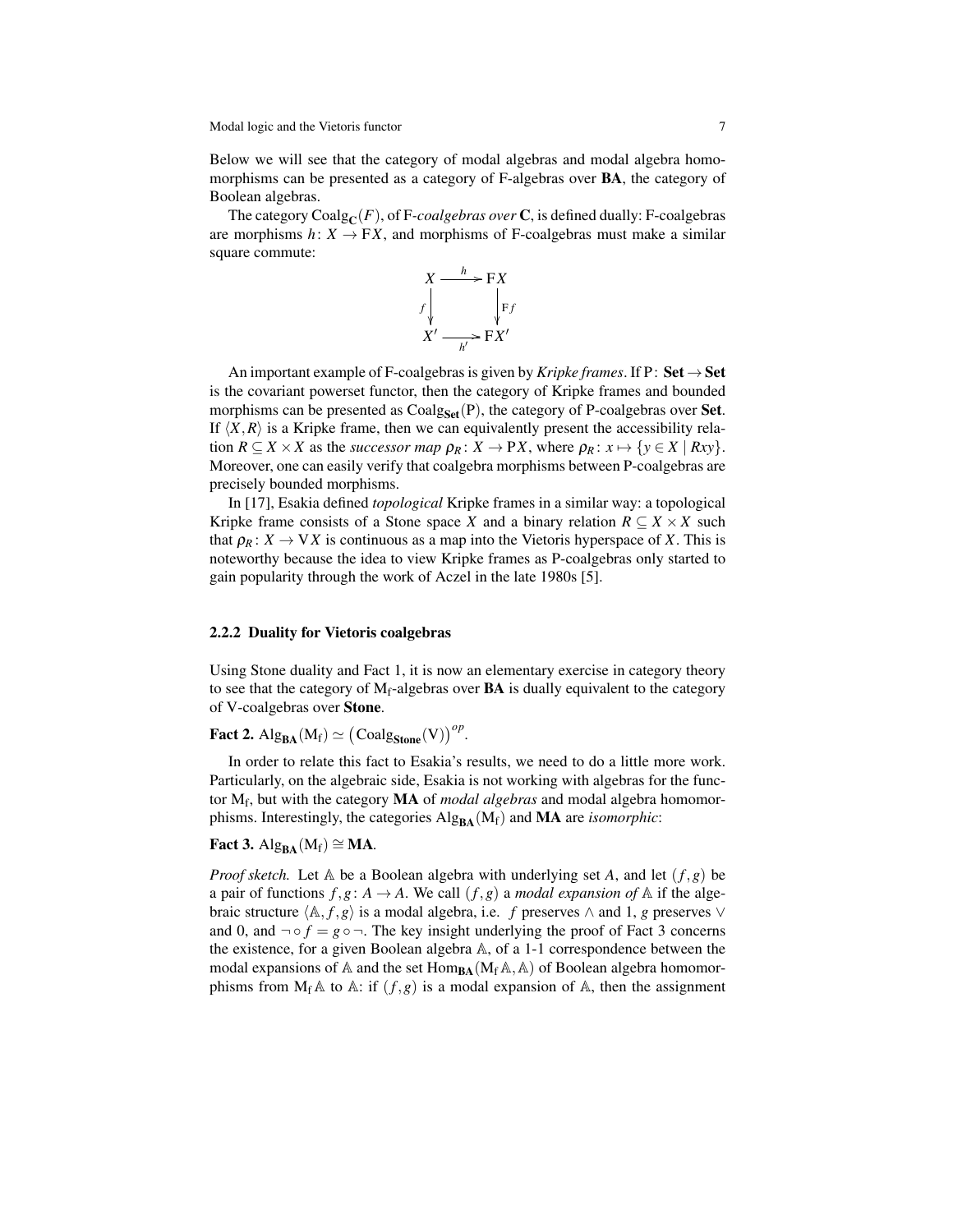$\Box a \mapsto f(a)$  and  $\Diamond a \mapsto g(a)$  uniquely determines a Boolean homomorphism from  $M_f \mathbb{A}$  to  $\mathbb{A}$ , and conversely, if  $h: M_f \mathbb{A} \to \mathbb{A}$  is a Boolean homomorphism, then the maps  $a \mapsto h(\Box a)$  and  $a \mapsto h(\Diamond a)$  define a modal expansion of A.  $\Box$ 

From Facts 2 and 3, we can now deduce the following modern version of Esakia's duality result, which states that modal algebras are dually equivalent to Vietoris coalgebras over Stone spaces:

## Fact 4. MA  $\simeq$   $(\text{Coalg}_{\text{Stone}}(V))^{op}$ .

To conclude this subsection, we briefly indicate how the duality between modal algebras and Vietoris coalgebras is used in the completeness theory of modal logic. Again, the key insight here is that Vietoris coalgebras can be seen as topological Kripke frames; in particular, by forgetting the topology of this structure, we obtain an ordinary Kripke frame. This 'forgetting' can be formalized as a functor U from the category Coalg<sub>Stone</sub>(V) to the category Coalg<sub>Set</sub>(P) of P-coalgebras over Set, which as we know is isomorphic to the category of Kripke frames and bounded morphisms. The completeness of modal logic can then be proved by showing that every modal algebra A can be embedded into the full complex algebra of the underlying Kripke frame of the dual Vietoris coalgebra of A. We will briefly revisit the relation between modal logic and coalgebra in §4.2.1.

#### **Notes**

There are many good introductions to Stone duality; our notation stems from [23]. More detailed discussions of duality for modal algebras and Vietoris coalgebras can be found in the work of Abramsky [3] and Kupke et al. [27].

Regarding Esakia's duality for topological Kripke frames, it should be noted that in his paper [17], Esakia is mainly interested in the duality between closure algebras and reflexive, transitive topological Kripke frames, and the duality between Heyting algebras and (what are now called) *Esakia spaces*: reflexive, transitive and anti-symmetric topological Kripke frames. The coalgebraic view of Esakia spaces, already present in Esakia's original paper, has also been discussed by Davey and Galati in [16].

## 3 Varying the base categories

In §2.1, we have seen that the functor V: **Stone**  $\rightarrow$  **Stone**, the Vietoris hyperspace construction restricted to Stone spaces, is dual to the functor  $M_f: BA \rightarrow BA$ , which is presented using Boolean modal logic. In this section we will see that in the compact Hausdorff case, the Vietoris hyperspace is dual to a construction on locales which uses geometric modal logic: the *Vietoris powerlocale*.

In  $\S 3.1$ , we will see how the duality from  $\S 2.1$  can be extended to compact regular locales and compact Hausdorff spaces, and how this locale-theoretic approach suggests a generalization of the Vietoris hyperspace from compact Hausdorff spaces to a hyperspace construction on *stable locally compact spaces*. In §3.2, we look at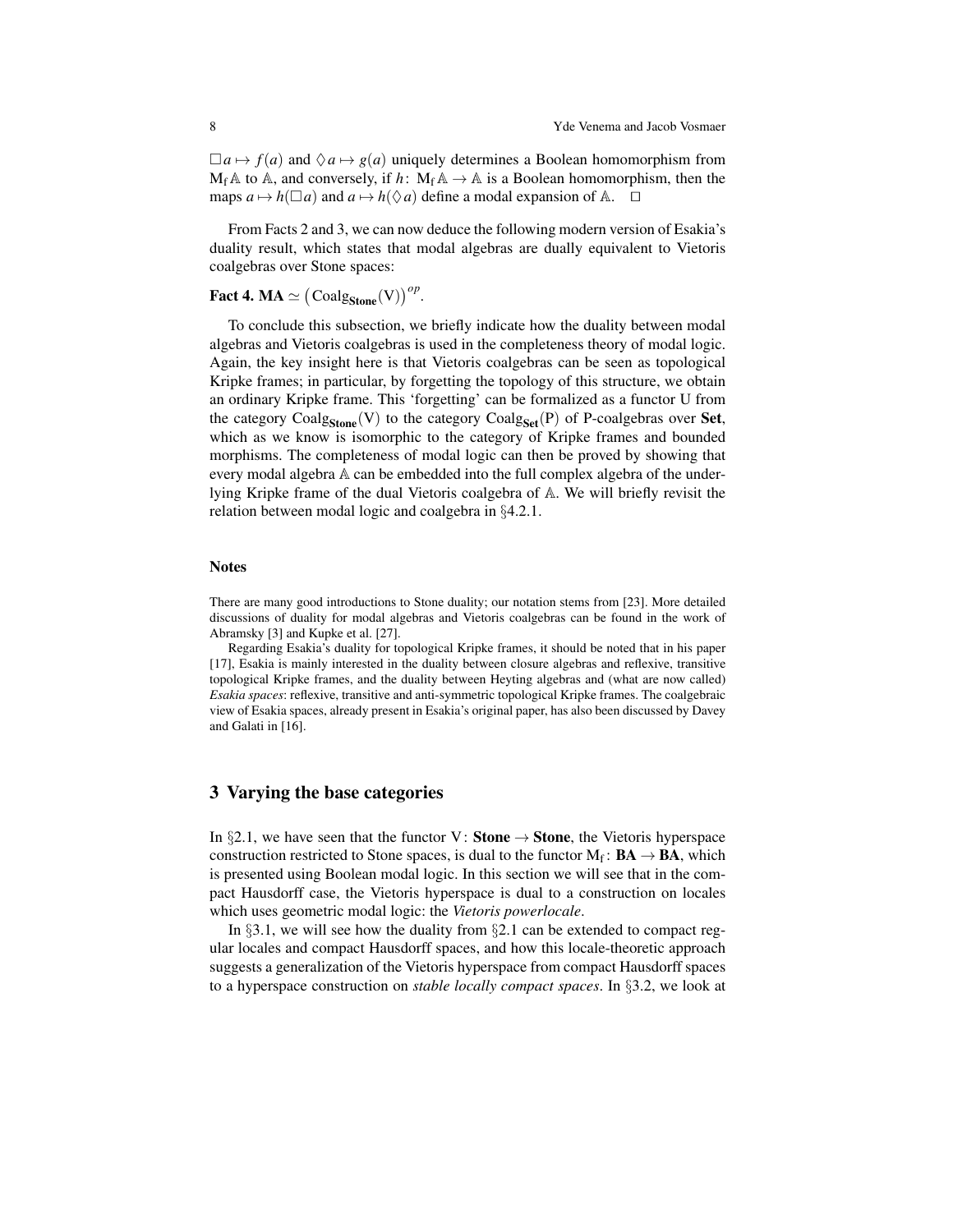an important example which is not covered by the compact Hausdorff case, namely Stone duality for distributive lattices and both coherent and Priestley spaces. Finally, in §3.3, we will see how the locale-theoretic Vietoris construction also is the Stone dual of the *Plotkin powerdomain* construction on algebraic domains.

## *3.1 The Vietoris powerlocale*

Vietoris introduced his hyperspace construction to topologize the set of all closed subsets of a compact Hausdorff space. To extend the duality result from §2.1 beyond Stone spaces, we can use Stone duality as it is used in locale theory: as the categorical *equivalence* between spatial locales and sober spaces.

#### 3.1.1 Compact Hausdorff spaces and compact regular locales

Using the Axiom of Choice, the equivalence between spatial locales and sober spaces restricts to an equivalence between *compact regular locales* and compact Hausdorff spaces. Recall that if  $A$  is a locale and  $a, b \in A$ , we say *a* is *well inside b* (*a*  $\leq$  *b*) if there is a *c* such that *a*  $\wedge$  *c* = 0 and *b*  $\vee$  *c* = 1. Equivalently, *a*  $\leq$  *b* iff  $a^* \vee b = 1$ , where  $a^*$  is the pseudo-complement of *a*. If  $U, V \in \Omega X$  are open subsets of a topological space *X*, then  $U \leq V$  iff cl(*U*)  $\subseteq V$ . We say  $\triangle$  is *regular* if for every  $a \in \mathbb{A}, a = \sqrt{\{b \mid b \leq a\}}.$  Furthermore,  $\mathbb A$  is *compact* if for every non-empty directed set *S*,  $1 \le \sqrt{S}$  implies  $1 \in S$ .

Knowing that  $\Omega$ , the functor sending a space to its locale of opens, and pt, the functor sending a locale to its space of points, constitute an equivalence between KRegLoc, the category of compact regular locales, and KHaus, the category of compact Hausdorff spaces and continuous maps, we can now draw the following picture:

**KRegLoc** 
$$
\xrightarrow{ \Omega} \times
$$
 **KHaus**<sup>V</sup> (4)

Again, the question is: can we find an endofunctor on KRegLoc, defined in "algebraic" terms, corresponding to V: **KHaus**  $\rightarrow$  **KHaus**? Indeed we can, using the following modification of Definition 1:

Definition 2. Let A be a locale. We define MA, the *Vietoris powerlocale of* A, to be the locale generated by the set  $\{\Box a \mid a \in A\} \cup \{\Diamond a \mid a \in A\}$ , subject to the following relations: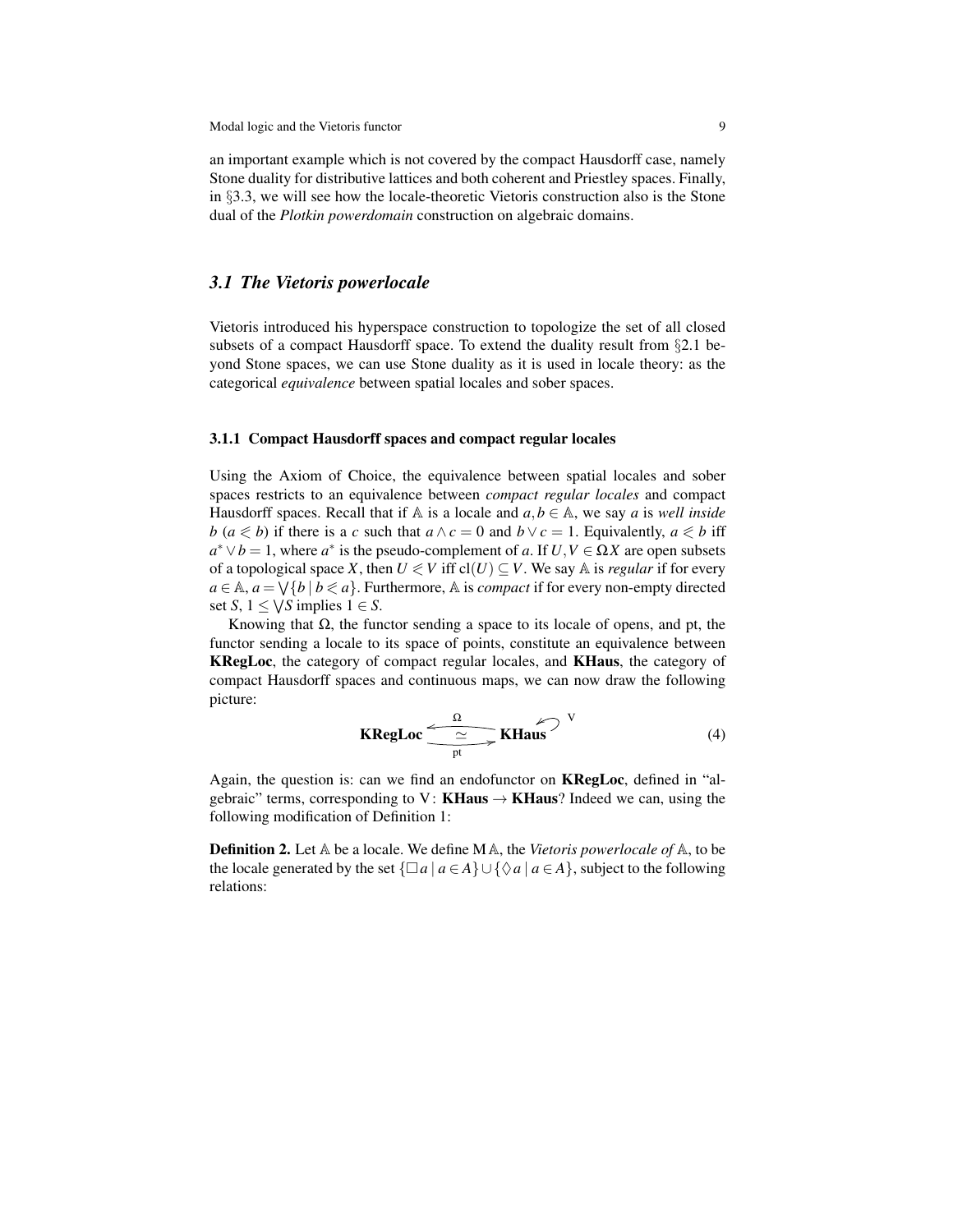10 Yde Venema and Jacob Vosmaer

$$
\Box 1 = 1; \qquad \Diamond 0 = 0;
$$
  
\n
$$
\Box(a \land b) = \Box a \land \Box b; \qquad \Diamond(a \lor b) = \Diamond a \lor \Diamond b;
$$
  
\n
$$
\Box \text{preserves directed joins;} \qquad \Diamond \text{preserves directed joins;}
$$
  
\n
$$
\Box(a \lor b) \leq \Box a \lor \Diamond b; \qquad \Box a \land \Diamond b \leq \Diamond (a \land b).
$$

The action of M on frame homomorphisms is defined as in the case of BA.

Readers who raise their eyebrows at the above definition, worrying about the fact that we are using generators and relations to define an algebra with an *infinitary* signature, can rest assured: for locales, this is not a problem; see [23,  $\S$ II.1] or [39]. Observe that the only difference between Definitions 1 and 2, apart from the shift from Boolean algebras to locales, is the additional stipulation that  $\square$  and  $\diamondsuit$  preserve directed joins. From a logical viewpoint, this amounts to a shift from Boolean propositional logic to *geometric* propositional logic, i.e., the logic of finite conjunctions and infinite disjunctions which is preeminent in locale theory and topos theory. Also note that although we are currently interested in the restriction of M to compact regular locales, Definition 2 is stated for arbitrary locales.

We can draw the following diagram now that we have our functor M on locales; as before, we will see that the diagram commutes up to natural isomorphism.



In other words, M restricted to compact regular locales is the Stone dual of V on compact Hausdorff spaces:

**Fact 5.** The functor  $M:$  **Loc**  $\rightarrow$  **Loc** *restricts to an endofunctor on compact regular locales. Moreover, there exist natural isomorphisms such that for any compact Hausdorff space X and for any compact regular locale* A*, we have*

*I.* 
$$
M(\Omega X) \simeq \Omega(VX)
$$
, and  
2. pt $(M \mathbb{A}) \simeq V(pt \mathbb{A})$ .

#### 3.1.2 Beyond compact Hausdorff: stably locally compact spaces

Recall that in §3.1.1 we asked ourselves what the Stone dual of the Vietoris hyperspace construction on compact Hausdorff spaces is. Now that we have defined the Vietoris powerlocale construction for arbitrary locales, we can ask ourselves: what is the Stone dual of the Vietoris powerlocale, beyond the compact Hausdorff case? In other words, if  $A$  is a spatial locale and  $X = ptA$  is its equivalent sober space of points, can we define a hyperspace V*X* based on *X*, such that MA is equivalent to V*X*?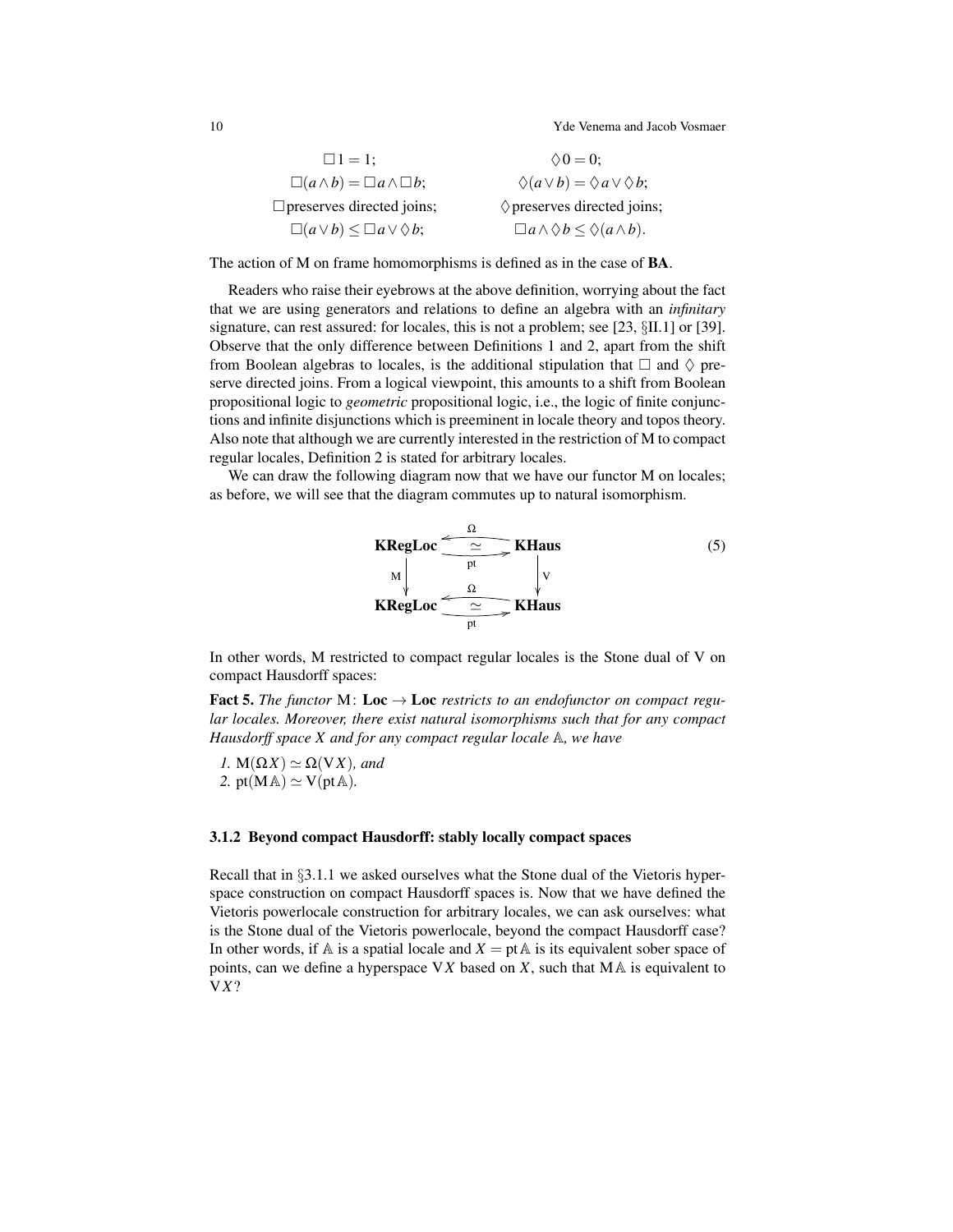In its full generality, this question is ill posed. For example, if we take A to be the open-set lattice of Q, the set of rational numbers equipped with their usual topology, then M  $\mathbb A$  does not have a Stone dual because it is not *spatial*, i.e.,  $M \mathbb A \not\simeq \Omega \circ pt(M \mathbb A)$ (see p. 177 of [24]). Below we will see, however, that we can ask *and* affirmatively answer this question in the case of stably locally compact spaces.

Recall that a topological space is *sober* if it is  $T_0$  and if every irreducibly closed set is the closure of a singleton. A subset *U* of a topological space *X* is *saturated* if it is an intersection of opens; equivalently, *U* is saturated if it is an upper set in the specialization order of *X*. A topological space is *stably locally compact* if *X* is sober, locally compact, and binary intersections of compact saturated sets are compact.

Definition 3. Let *X* be a stably locally compact space. A *lens* is an intersection of a saturated set with a closed set. We define V*X*, the Vietoris hyperspace of *X*, to be the collection of compact lenses of *X* with the topology generated by the usual subbasic opens,

$$
[U] = \{L \in \mathbf{V}X \mid L \subseteq U\} \text{ and}
$$
  

$$
\langle U \rangle = \{L \in \mathbf{V}X \mid L \cap U \neq \emptyset\},\
$$

where *U* ranges over the opens of *X*.

The choice of compact *lenses*, rather than arbitrary compact subsets of *X*, is dictated by the desideratum that  $V X$  is again  $T_0$ : the original space  $X$  may have too many compact subsets.

What are the localic analogs of stably locally compact spaces? Recall that the *way-below* relation on a dcpo (directed complete partial order)  $\mathbb{D}$  is defined as follows: we say that *a* is way below *b* ( $a \ll b$ ) if for every directed set *S* with  $b \le \sqrt{S}$ , there is a *c* ∈ *S* such that *a* ≤ *c*. A dcpo  $\mathbb{D}$  is *continuous* if for every *a* ∈  $\mathbb{D}$ , the set  ${b \in \mathbb{D} \mid b \ll a}$  is directed and  $a = \sqrt{b \in L \mid b \ll a}$ . Now let A be a locale. We say A is *stably locally compact* if the dcpo reduct of A is continuous and for all  $a, b, c \in \mathbb{A}$ , if  $a \ll b$  and  $a \ll c$  then  $a \ll b \land c$ .

Fact 6. *1. Both* M *and* V *preserve stable local compactness;*

*2. If* A *is a stably locally compact locale and X is a stably locally compact space, then both*  $M(\Omega X) \simeq \Omega(VX)$  *and*  $V(pt A) \simeq pt(M A)$ *.* 

#### Notes

The equivalence between the categories KRegLoc and KHaus was established by Isbell [21], see also [7]. The Vietoris powerlocale was first introduced by Johnstone in [23, Ch. III §4], where he also proves the results contained in Fact 5. We also recommend [23] as an introduction to locale theory and the duality between compact regular locales and compact Hausdorff spaces. For an introduction to stably locally compact spaces, we refer to Gierz. et al. [19].

The results contained in Fact 6 are also due to Johnstone [24]. For a discussion of the equivalence between stably locally compact locales and stably locally compact spaces, we suggest reading [26, §1.2 and 1.3]. An alternative account of the Vietoris construction in both localic and spatial form is given by Simmons in [36].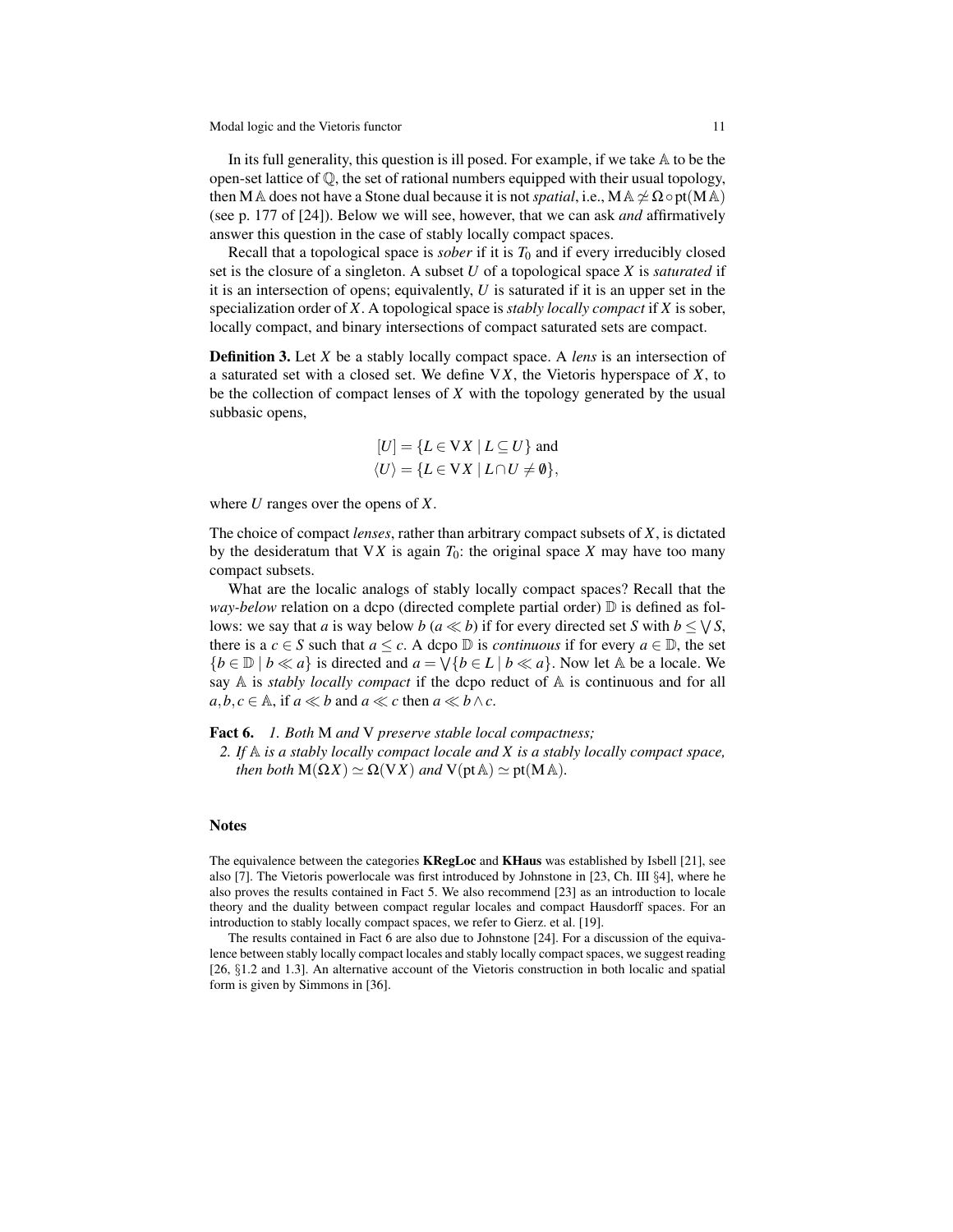Finally, we would like to point out two alternative approaches to the question "What is the Stone dual of the Vietoris powerlocale?". Firstly, this question has often been approached by (more) *constructive* means, diverging from the "classical" perspective we take in this chapter. This is the case in the work of Johnstone [24] we referred to in §3.1 and of Vickers [40]. Secondly we would like to point out the work of Palmigiano and Venema [33], who use *Chu spaces* to find the Stone dual of the Vietoris powerlocale, taking inspiration from the success of *relation lifting* (see §4) in coalgebraic logic. Yet another approach uses so-called de Vries algebras [10].

## *3.2 Distributive lattices and the Vietoris construction*

We will now look at the Vietoris functor in relation to an important example of stably locally compact spaces which are not necessarily Hausdorff, namely, the Stone duals of distributive lattices: coherent spaces and Priestley spaces. In this subsection we will look at four different versions of the Vietoris functor, each of which acts on a category (dually) equivalent to DL, the category of bounded distributive lattices and (bounded) distributive lattice homomorphisms (throughout this chapter, lattices are assumed to be bounded). The final aim is to show that the three squares in diagram (6) commute up to isomorphism.



In §3.2.1, we look at a distributive lattice version of the functor  $M_f$  and its relation to M. In §3.2.2, we will see how M restricted to coherent locales corresponds to the compact lens hyperspace of Definition 3. Finally, in §3.2.3, we will see how to construct the *convex* Vietoris hyperspace of a Priestley space.

#### 3.2.1 Distributive lattices and coherent locales

We start by looking closer at the left square in diagram  $(6)$ .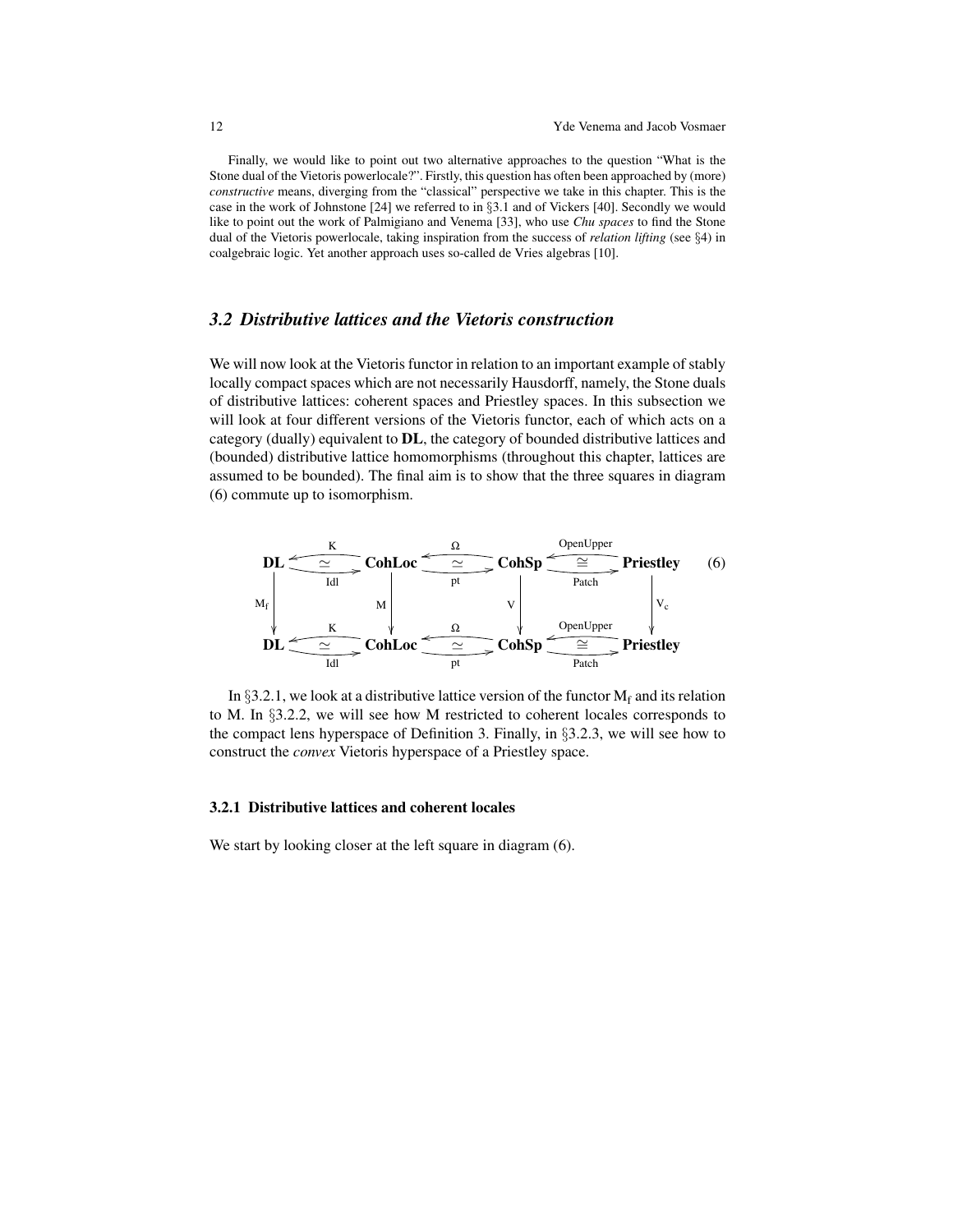$$
\begin{array}{c}\n\mathbf{DL} \xleftarrow{\kappa} \mathbf{CohLoc} \\
\hline\nM_f \\
\downarrow \\
\mathbf{DL} \xleftarrow{\kappa} \mathbf{CohLoc}\n\end{array}
$$

By CohLoc we denote the category of coherent locales and coherent maps. A locale A is *coherent* if A is algebraic, meaning that every  $a \in A$  is a directed join of finite (also called compact) elements, and if additionally KA, the poset of finite elements of A, forms a (distributive) lattice. Equivalently, A has to be the ideal completion of a distributive lattice. In fact, the ideal completion functor Idl is one half of a dual equivalence between the category DL of distributive lattices and lattice homomorphisms, and CohLoc of coherent locales and coherent maps; the other half is the functor K which sends a coherent locale to its distributive lattice of finite elements.

To understand the vertical arrows in the left square of diagram (6) we need to introduce the functor  $M_f$  on distributive lattices.

**Definition 4.** Let A be a distributive lattice. We define  $M_f A$  to be the distributive lattice generated by the set  ${\Box a \mid a \in A} \cup {\Diamond a \mid a \in A}$ , subject to the following relations:

| $\Box 1 = 1$ ;                                | $\Diamond 0 = 0.$                                      |
|-----------------------------------------------|--------------------------------------------------------|
| $\Box(a \wedge b) = \Box a \wedge \Box b;$    | $\Diamond(a \vee b) = \Diamond a \vee \Diamond b;$     |
| $\Box(a \vee b) \leq \Box a \vee \Diamond b;$ | $\Box a \wedge \Diamond b \leq \Diamond (a \wedge b).$ |

The action of M on lattice homomorphisms is defined as before: given  $f: A \to \mathbb{B}$ , we let M *f* be the extension of  $\Box a \mapsto \Box f(a)$  and  $\Diamond a \mapsto \Diamond f(a)$ .

Note that Definition 4 differs from Definition 1 only because we are generating a distributive lattice rather than a Boolean algebra. This difference is quite subtle due to the following fact.

**Fact 7.** *Let*  $U: BA \rightarrow DL$  *denote the forgetful functor that sends a Boolean algebra to its underlying (distributive) lattice. Then there exists a natural isomorphism such that for any Boolean algebra* A, we have  $U(M_f A) \simeq M_f(U A)$ .

The above fact corresponds to the well-known fact in Boolean modal logic that any modal formula containing arbitrary negations is equivalent to a modal formula in which negations are only applied to proposition letters — this observation can also be used in a proof of Fact 7.

We can now explicitly state the content of the first square of diagram  $(6)$ , namely, that the functor  $M_f$  on distributive lattices is equivalent to the Vietoris powerlocale M restricted to coherent locales.

Fact 8. *The Vietoris powerlocale functor* M: Loc → Loc *restricts to an endofunctor on coherent locales. Moreover, there exist natural isomorphisms such that for any coherent locale* A *and for any distributive lattice* L*, we have*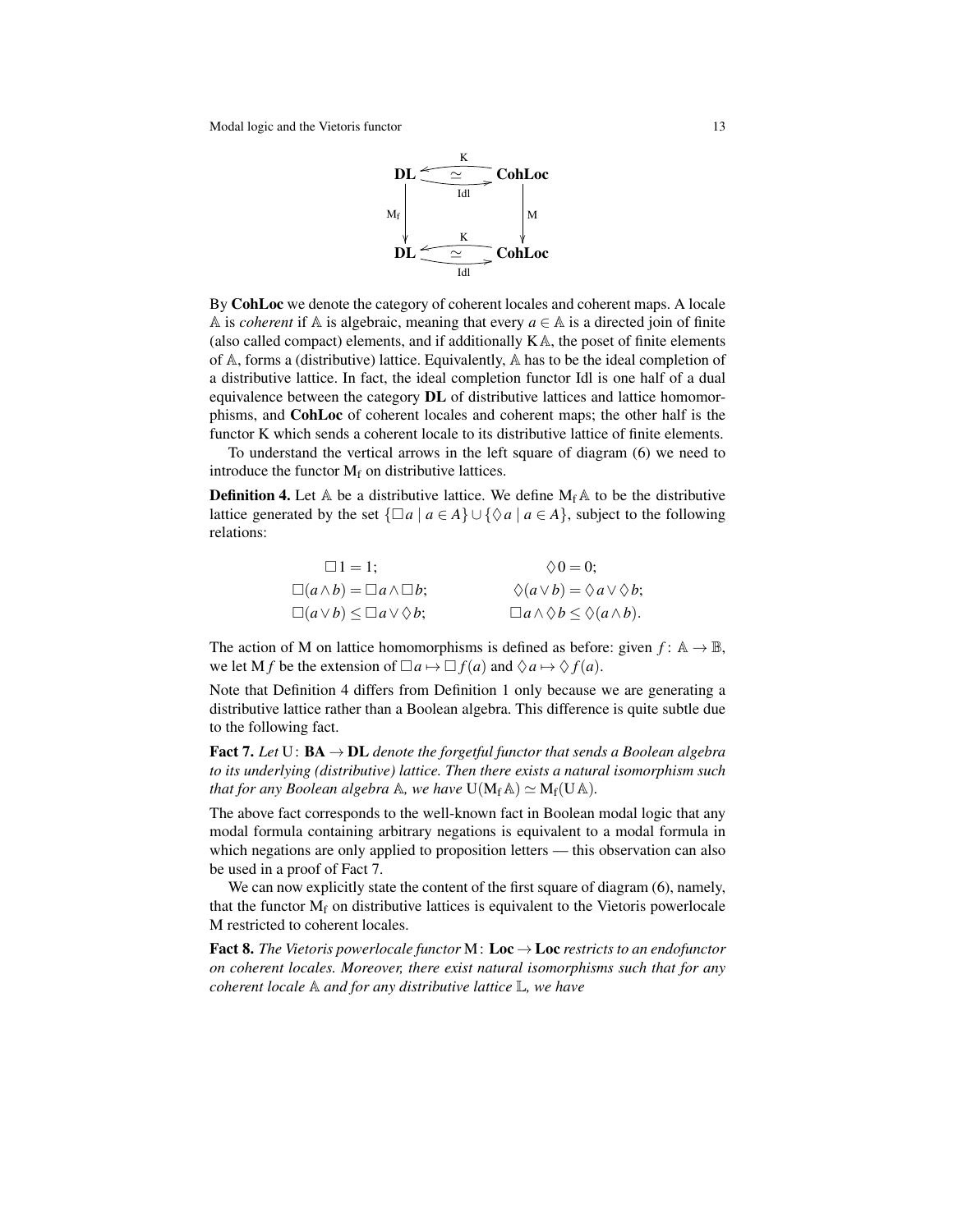*1.*  $M(\text{Idl}\mathbb{L}) \simeq \text{Idl}(M_f\mathbb{L})$ *, and* 2.  $M_f(K \mathbb{A}) \simeq K(M \mathbb{A})$ .

#### 3.2.2 Coherent locales and coherent spaces

We move on to the middle square of diagram  $(6)$ , in which we encounter the Vietoris functor on coherent spaces.



By CohSp we denote the category of *coherent spaces* and coherent maps. Recall that a coherent space is a (compact) sober space with a basis of compact opens, with the additional property that any finite intersection of compact opens is compact. (Coherent spaces/maps are also known as *spectral* spaces/maps.) A continuous map between coherent spaces is called coherent if the inverse image of a compact open set is compact.

Definition 5. Let *X* be a coherent space. We define V*X* to be the Vietoris hyperspace of compact lenses introduced in Definition 3. Moreover, if  $f: X \to Y$  is a coherent map between coherent spaces, we define  $V f: V X \rightarrow V Y$  as follows:

$$
V f: L \mapsto \uparrow f[L] \cap cl(f[L]),
$$

where  $\uparrow f[L]$  is the saturation of  $f[L]$ , i.e., its upward closure in the specialization order, and  $cl(f[L])$  is the closure of  $f[L]$ .

The reason we need to take a "lens closure" in the definition of V *f* above is that unlike compactness, the property of being a lens is not stable under forward images of continuous functions.

Fact 9. *The construction* V *described above is well-defined, and it is an endofunctor on the category of coherent spaces and coherent maps. Moreover, there exist natural isomorphisms such that for any coherent locale* A *and for any coherent space X, we have*

*1.*  $V(pt A) \simeq pt(M A)$ *, and* 2.  $\Omega(VX) \simeq M(\Omega X)$ .

We can refine Definition 5 by exploiting the special role of compact open sets in coherent spaces: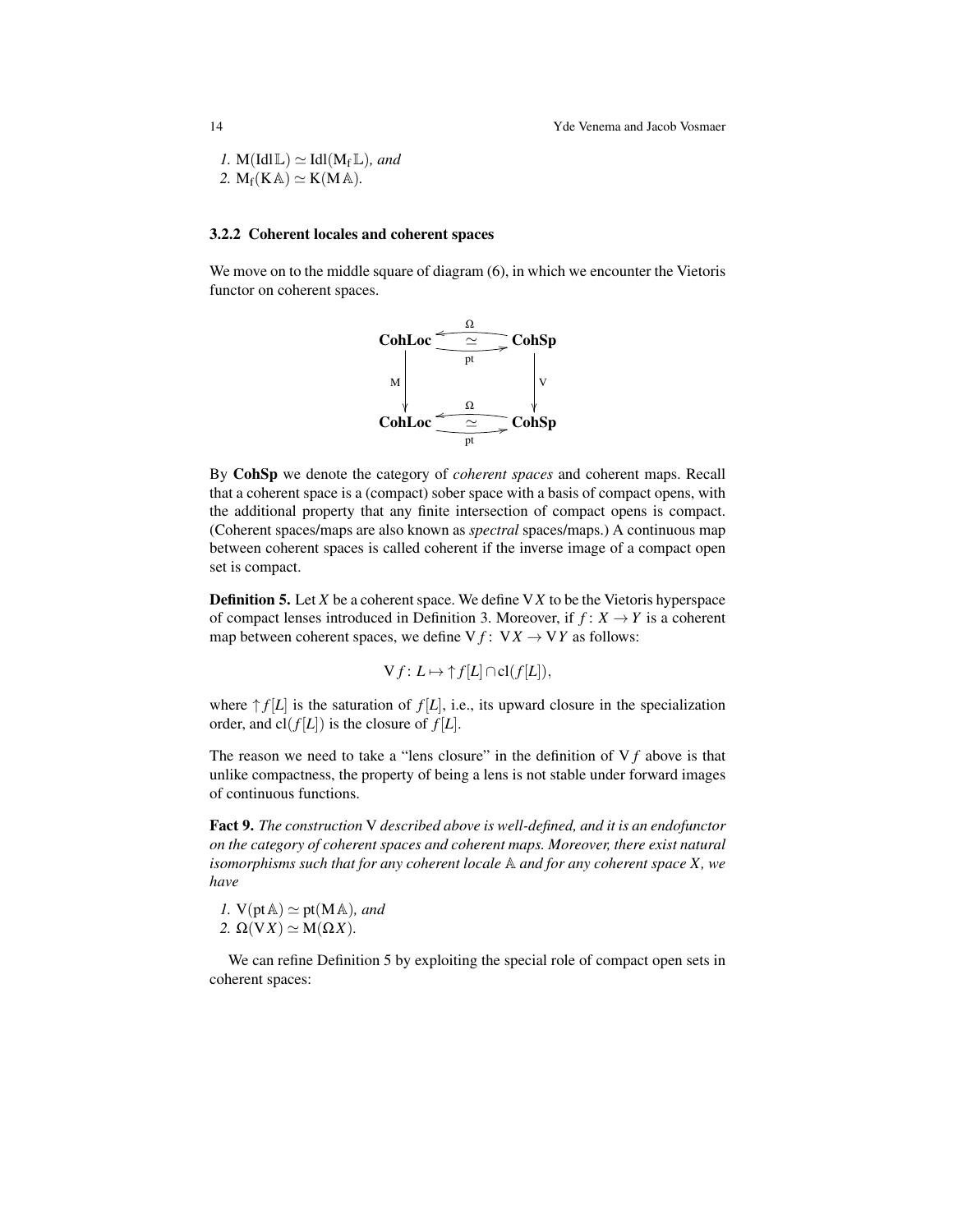**Fact 10.** Let X be a coherent space. If  $U \subseteq X$  is compact open in X, then so are [U] *and*  $\langle U \rangle$  *in* V*X. In fact, the sets of the form* [*U*] *and*  $\langle U \rangle$ *, with U ranging over the compact opens of X, form a sub-base for the topology on* V*X.*

Here we are essentially using the fact that  $M_f$ :  $DL \rightarrow DL$  is the Stone dual of V:  $\mathbf{CohSp} \to \mathbf{CohSp}.$ 

#### 3.2.3 Coherent spaces and Priestley spaces

We will now discuss the final square of diagram  $(6)$ , and learn about the Vietoris construction for Priestley spaces.



By Priestley we denote the category of *Priestley spaces* and order-preserving continuous maps. A Priestley space is a partially ordered compact space  $\langle X, \leq, \tau \rangle$ , with the additional property that if  $x, y \in X$  such that  $x \nleq y$ , then there exists a clopen upper set  $U \subseteq X$  such that  $x \in U \neq y$ . As a consequence, Priestley spaces are Hausdorff. The categories CohSp and Priestley are *isomorphic*: we can transform coherent spaces into Priestley spaces and vice versa, and these transformations are mutually inverse. If  $\langle X, \tau \rangle$  is a coherent space, then  $\langle X, \leq_{\tau}$ , patch $(\tau)$ ) is a Priestley space, where  $\leq_{\tau}$  is the specialization order of  $\tau$  and patch( $\tau$ ) is the *patch topology* of  $\tau$ , i.e., the topology generated by the open sets of  $\tau$  and the complements of compact saturated sets. This allows one to define a functor Patch:  $\text{CohSp} \rightarrow \text{Priestley}$ , which leaves the set-theoretic functions underlying coherent maps unchanged. We can also go from Priestley spaces to coherent spaces: if  $\langle X, \leq, \sigma \rangle$  is a Priestley space, then  $\langle X, \sigma^{\uparrow} \rangle$  is a coherent space, where  $\sigma^{\uparrow}$  is the collection of open upper sets of  $\langle X, \leq, \sigma \rangle$ . This gives us a functor OpenUpper: **Priestley**  $\rightarrow$  CohSp, which again leaves the functions underlying the morphisms unchanged. The functors OpenUpper and Patch form an isomorphism of categories: if *X* is a coherent space and if *Y* is a Priestley space, then

OpenUpper (Patch 
$$
X
$$
) =  $X$  and Patch (OpenUpper  $Y$ ) =  $Y$ .

For a detailed account of this connection, see Cornish [15].

Before we introduce the Vietoris construction on Priestley spaces, we will take a closer look at the patch topology, and in particular the patch topology of V*X* when *X* is a coherent space.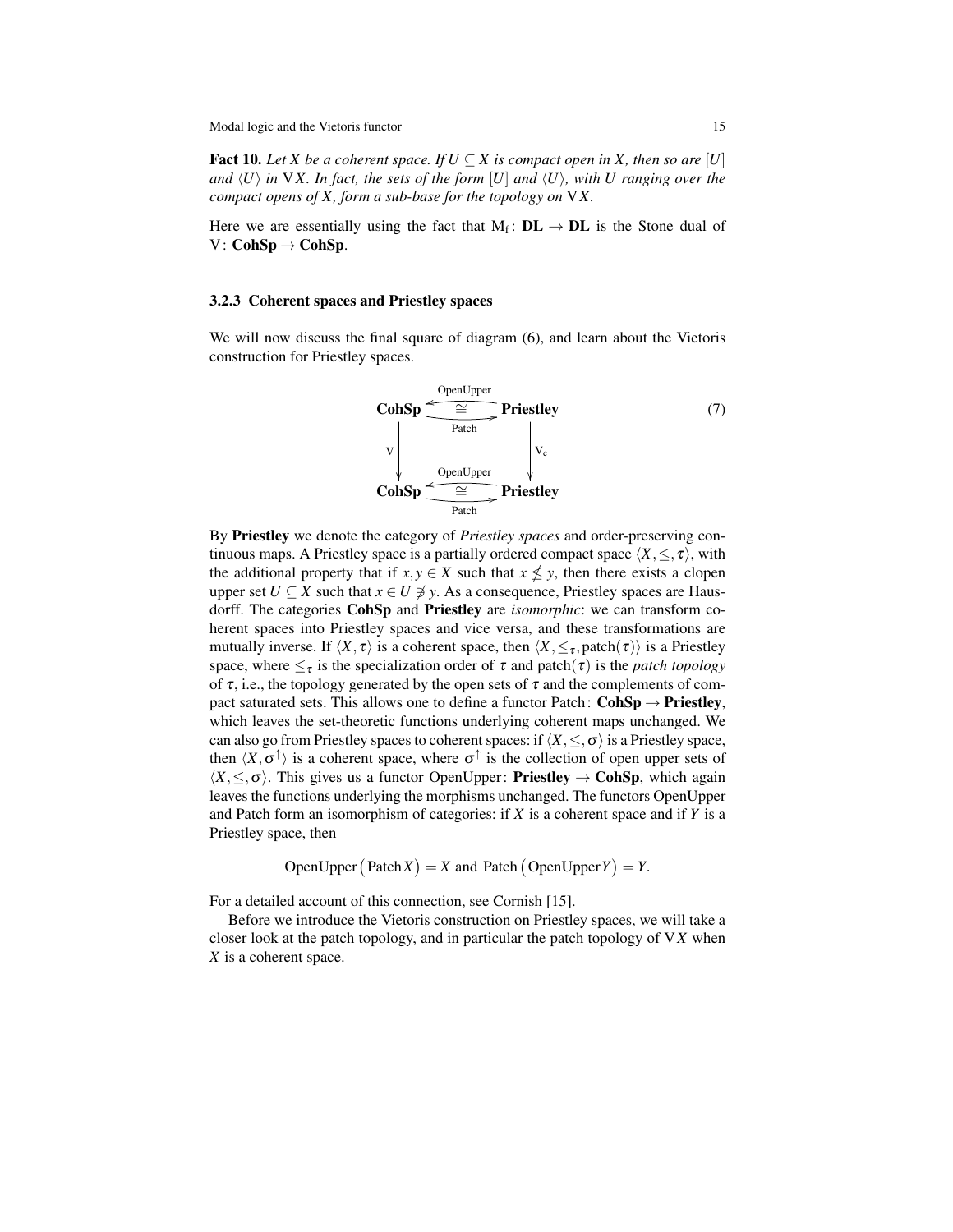**Fact 11.** Let  $\langle X, \tau \rangle$  be a coherent space. The patch topology patch( $\tau$ ) of  $\tau$  is gener*ated by the following base:*

$$
\{U\setminus V \mid U, V \text{ compact open in } \tau\}.
$$

Topological properties with respect to τ often correspond to *order*-topological properties with respect to patch( $\tau$ ).

**Fact 12.** Let  $\langle X, \tau \rangle$  be a coherent space, and let  $\leq$  be its specialization order.

- *1. The* open *subsets of X are precisely the* patch-open upper *subsets of X.*
- *2. The* closed *subsets of X are precisely the* patch-closed lower *subsets of X.*
- *3. The* compact saturated *subsets of X are precisely the* patch-closed upper *subsets of X.*
- *4. The* compact open *subsets of X are precisely the* patch-clopen upper *subsets of X.*

**Lemma 1.** Let  $\langle X, \tau \rangle$  be a coherent space, let  $\leq$  be its specialization order, and let *L* be a compact lens. Then (1) *L* is patch-compact; and (2)  $\downarrow$ *L* is closed.

*Proof.* Let *L* be a compact lens. Since *L* is a lens,  $L = \uparrow L \cap cl(L)$ . Because all opens are upper sets, a subset  $\mathscr{C} \subseteq \tau$  covers *L* iff it covers  $\uparrow L$ ; it follows that *L* is compact iff  $\uparrow$ *L* is compact. Since we assumed that *L* is compact, so is  $\uparrow$ *L*, whence by Fact 12(3) above,  $\uparrow L$  must be patch-closed. By Fact 12(2), cl(*L*) is also patch-closed. It follows that  $L = \uparrow L \cap cl(L)$  is patch-closed, and because patch( $\tau$ ) is a compact Hausdorff topology, *L* is also patch-compact. This proves statement (1); as for the second statement, since  $\langle X, \leq$ , patch $(\tau)$ ) is a Priestley space, it follows from e.g. [23, Ch. 7, §1] that  $\downarrow$ *L* is patch-closed. By Fact 12(2),  $\downarrow$ *L* is also closed w.r.t.  $\tau$ .  $\Box$ 

A subset *U* of a poset  $\mathbb P$  is called *convex* if  $U = \Upsilon \cap \cup U$ . If  $U, V$  are subsets of P, we say that *U* is below *V* in the *Egli-Milner order* (*U* ≤*EM V*) if both *U* ⊆ ↓*V* and  $\uparrow U \subseteq V$ . In other words,  $U \leq_{EM} V$  iff

 $forall x \in U, \exists y \in V$  such that *x* ≤ *y*, and  $forall y \in V, \exists x \in U$  such that *x* ≤ *y*. (8)

**Proposition 1.** Let  $\langle X, \tau \rangle$  *be a coherent space and let*  $\leq$  *be its specialization order.* 

- *1. The compact lenses of X are precisely the patch-compact convex subsets of X.*
- 2. *The specialization order of*  $V X$  *is*  $\leq_{EM}$ *.*
- *3. The patch topology of* V*X is generated by sets of the form*

$$
[U], \langle U \rangle, [X \setminus U], \langle X \setminus U \rangle,
$$

*where U ranges over the compact opens of X.*

*Proof.* 1. Suppose  $L \subseteq X$  is a compact lens. Then by Lemma 1(1), L is patchcompact. Since  $L = \uparrow L \cap cl(L)$  and  $cl(L)$  is always a lower set, it is easy to see that L is convex. For the converse, suppose that *L* is a patch-compact convex set. Because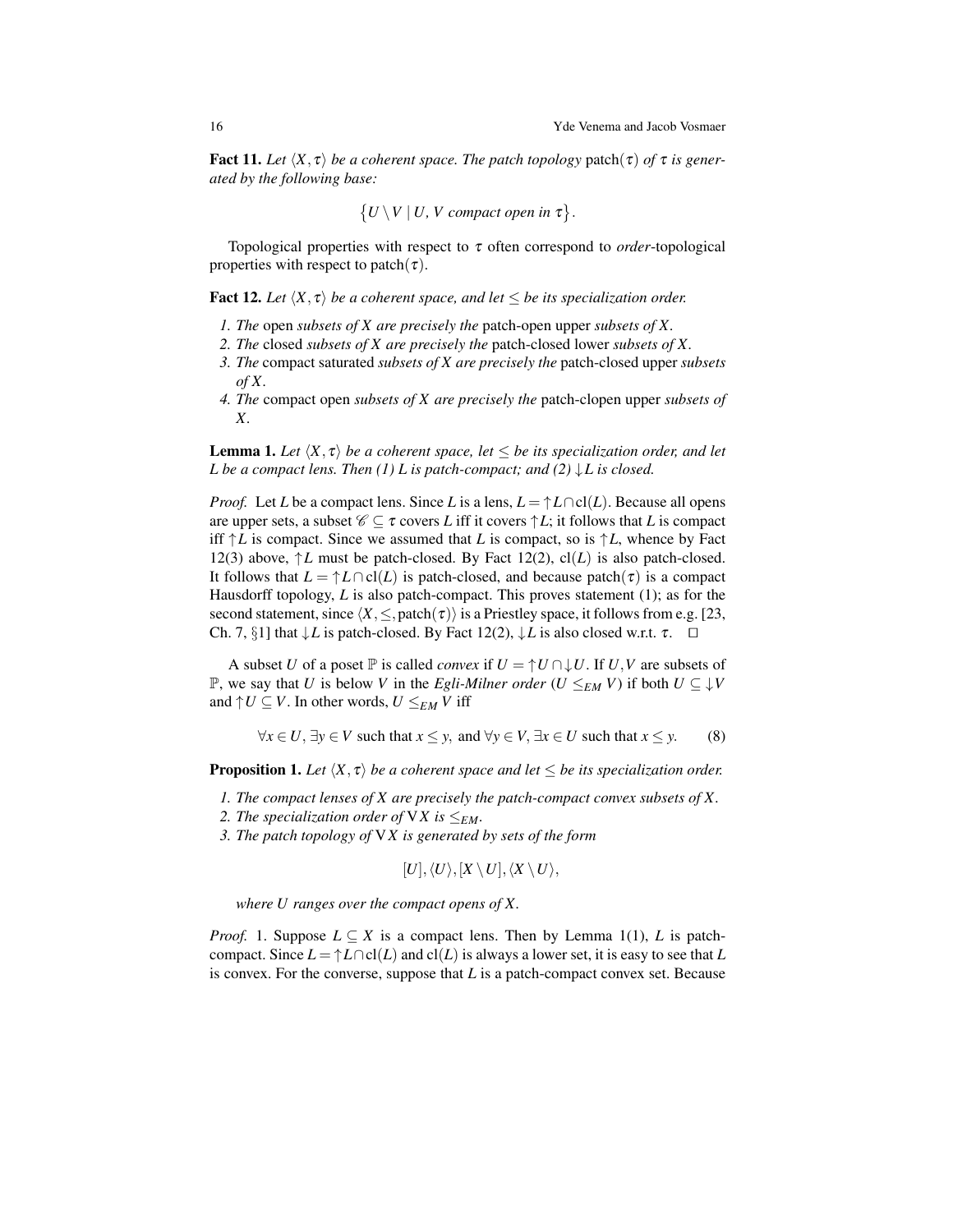$\tau \subset$  patch( $\tau$ ), *L* must also be compact w.r.t.  $\tau$ . Moreover, since  $L = \uparrow L \cap \downarrow L$ , and  $\downarrow L$ is closed by Lemma 1(2), we see that *L* is a lens.

2. Let *L* and *M* be points of V*X*, i.e., compact lenses of *X*. Observe that *L* is below *M* in the specialization order of V*X* iff

$$
\forall U \in \tau, L \in [U] \Rightarrow M \in [U], \text{ and } \forall U \in \tau, L \in \langle U \rangle \Rightarrow M \in \langle U \rangle. \tag{9}
$$

Suppose that (9) holds for *L* and *M*. Then since  $\uparrow L = \bigcap \{ U \in \tau \mid L \subseteq U \}$ , it follows from the left half of (9) that  $M \subset \Upsilon L$ . Moreover, if we take  $U = X \setminus \cup M$ , then by Lemma 1(2), *U* is open. Now  $M \notin \langle U \rangle$ , so by the right side of (9),  $L \notin \langle U \rangle$ , i.e.,  $L \cap (X \setminus \downarrow M) = \emptyset$ , so that  $L \subseteq \downarrow M$ . We conclude that  $L \leq_{EM} M$ .

Conversely, suppose that  $L \leq_{EM} M$ , so that  $M \subseteq \uparrow L$  and  $L \subseteq \downarrow M$ . If U is an open set such that  $L \in [U]$ , i.e., such that  $L \subseteq U$ , then  $\uparrow L \subseteq U$  so since we assumed  $M \subseteq$  $\uparrow L$ ,  $M \in [U]$ . And if *U* is an open set such that  $M \notin \langle U \rangle$ , i.e., such that  $M \cap U = \emptyset$ , then since *U* is an upper set, it is also the case that  $\downarrow M \cap U = \emptyset$ . But then since we assumed that  $L \subseteq \downarrow M$ , we see that  $L \cap U = \emptyset$ , so that  $L \notin \langle U \rangle$ . It follows that (9) holds.

3. Observe that if *U* is a compact open set, then since

$$
[X \setminus U] = \mathbf{V}X \setminus \langle U \rangle \text{ and } \langle X \setminus U \rangle = \mathbf{V}X \setminus [U], \tag{10}
$$

it follows from Fact 11 that  $[X \setminus U]$  and  $\langle X \setminus U \rangle$  are patch-open sets in VX.

It follows from Fact 10 that every compact open of V*X* can be expressed as a finite union of finite intersections of sets of the form  $[U]$  and  $\langle U \rangle$ , where *U* ranges over compact opens of *X*. Using De Morgan's laws and the distributive laws, one can see that the *complement* of a compact open set in V*X* can therefore be expressed as a finite union of finite intersections of sets  $V X \setminus [U]$  and  $V X \setminus \langle U \rangle$ , with *U* still ranging over compact opens. Using (10), we see therefore that the complements of compact opens of V*X* can be obtained as finite unions of finite intersections of sets  $[X \setminus U]$  and  $\langle X \setminus U \rangle$ . It now follows by Fact 11 that the patch topology of V*X* is generated by sets of the form  $[U], \langle U \rangle, [X \setminus U], \langle X \setminus U \rangle$ , with *U* ranging over the compact opens of  $X$ .  $\square$ 

We will now define the Vietoris construction on Priestley spaces.

**Definition 6.** Let *X* be a Priestley space. We define  $V_c X$ , the *Vietoris convex hyperspace* of *X*, to be the collection of compact convex subsets of *X*, ordered by the Egli-Milner order  $\leq_{EM}$  and topologized by the usual subbasic opens [*U*] and  $\langle U \rangle$ , with *U* ranging over the clopen upper and clopen lower sets. If  $f: X \to Y$  is a morphism of Priestley spaces, i.e., if *f* is a continuous order-preserving map, then we define

$$
\mathsf{V}_\mathsf{c} f\colon F\mapsto\mathop{\uparrow} f[F]\cap\mathop{\downarrow} f[F].
$$

In other words,  $V_c f$  sends each compact set  $F$  to the "convex closure" of its forward image  $f[F]$ .

In light of Proposition 1, the following should come as no surprise: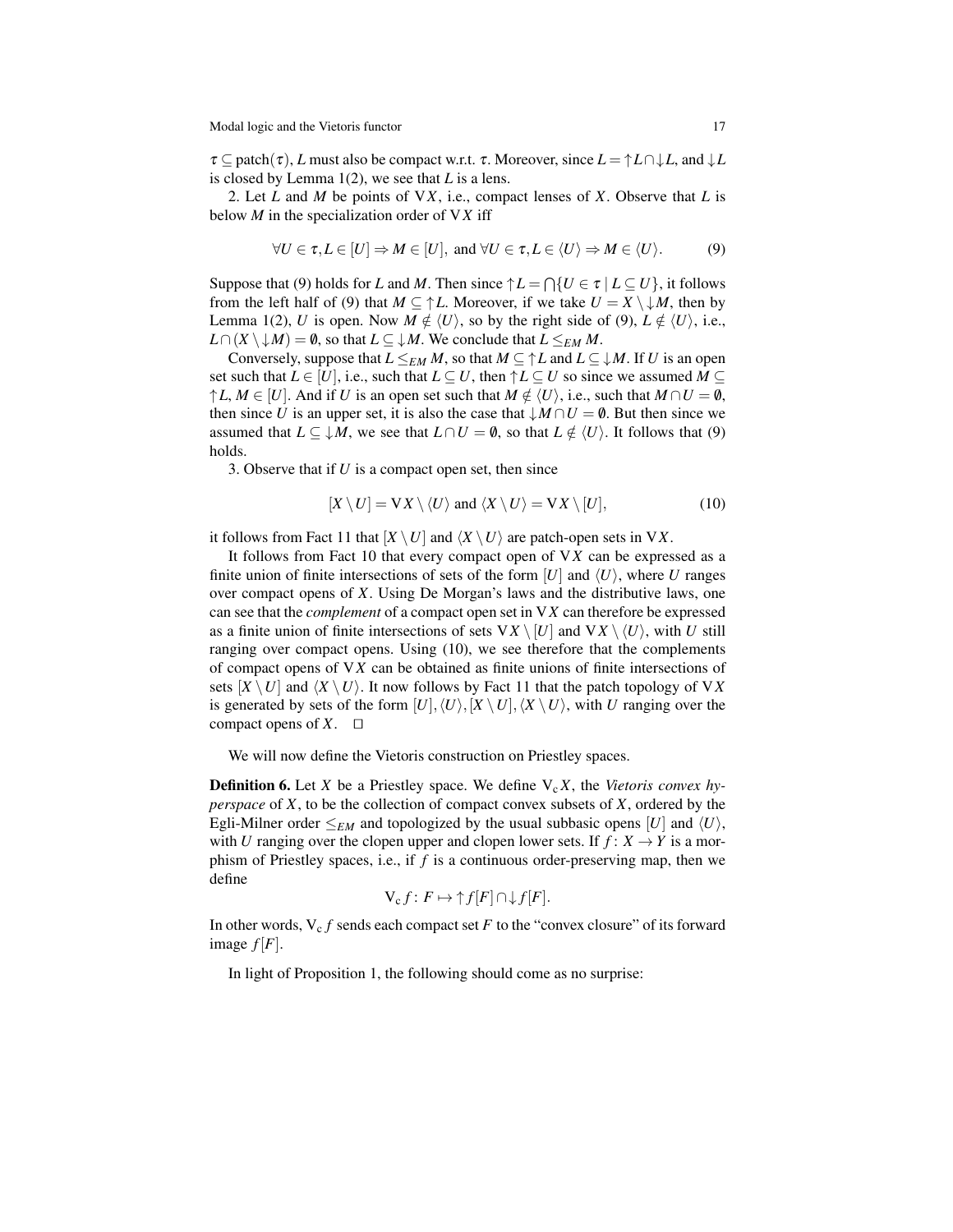**Theorem 13.** The construction  $V_c$  described above is an endofunctor on the cate*gory of Priestley spaces and continuous order-preserving maps.*

*In fact, the Vietoris convex hyperspace on Priestley spaces coincides with the Vietoris hyperspace of compact lenses on coherent spaces, i.e., diagram* (7) *commutes:*

 $V_c \circ$ Patch = Patch  $\circ V$  *and*  $V \circ$  OpenUpper = OpenUpper  $\circ V_c$ .

#### **Notes**

Facts 8 and 9 can be found (implicitly) in Johnstone's [24]; we do not know a reference for Fact 7, which corresponds to a well-known fact in modal logic.

The origins of Definition 6 and Theorem 13 are not entirely clear to us. Definition 6 is mentioned by Palmigiano in a paper [32] which focuses on a different kind of Vietoris construction for Priestley spaces. Theorem 13 is stated by Bezhanishvili and Kurz in [11], who then refer to [24] and [32]. None of these sources spells out a proof however, so we decided to include one here.

A detailed discussion of Facts 11 and 12, and the isomorphism between the categories of coherent spaces and Priestley spaces, both in relation to *bitopological spaces*, can be found in [9]. An earlier discussion of the patch topology can be found in [20].

## *3.3 Algebraic domains and the Plotkin powerdomain*

In this final subsection of  $\S$ 3, we will look at Stone duality for the Vietoris powerlocale from an opposite perspective. Namely, we will look at algebraic domains and the Plotkin powerdomain, and we will see that the Stone dual of the Plotkin powerdomain is the Vietoris powerlocale.

Domains, the structures which are studied in domain theory for applications such as semantics for programming languages, are ordered structures which one can simultaneously regard as topological spaces. Crucially, the topology of a domain is uniquely determined by its order (namely, it is the *Scott topology*), and conversely, the order on a domain is uniquely determined by its topology (namely, it is the *specialization order*). From a topological viewpoint, one could say that domains are classes of  $T_0$  spaces which are defined using order-theoretic properties of their specialization orders.

In several important cases, the natural topology of a domain (the Scott topology) can be understood via Stone duality. In this subsection we will consider algebraic domains, a class of directed complete partial orders (dcpo's) which happen to have the property that they are sober in their Scott topologies. Consequently, algebraic domains can be understood in *three* different ways: (1) as dcpo's, (2) as topological spaces, and (3) dually, as locales.

First, we recall the definition of algebraic domains. An element  $p$  of a dcpo  $D$  is called *finite* if for all directed *S* such that  $p \le \sqrt{S}$ , there is a  $c \in S$  such that  $p \le c$ . We denote the poset of finite elements of D by KD. We say D is an *algebraic domain* if D is a dcpo such that for all  $a \in D$ , the set  $\{b \in K\mathbb{D} \mid b \leq a\}$  is directed and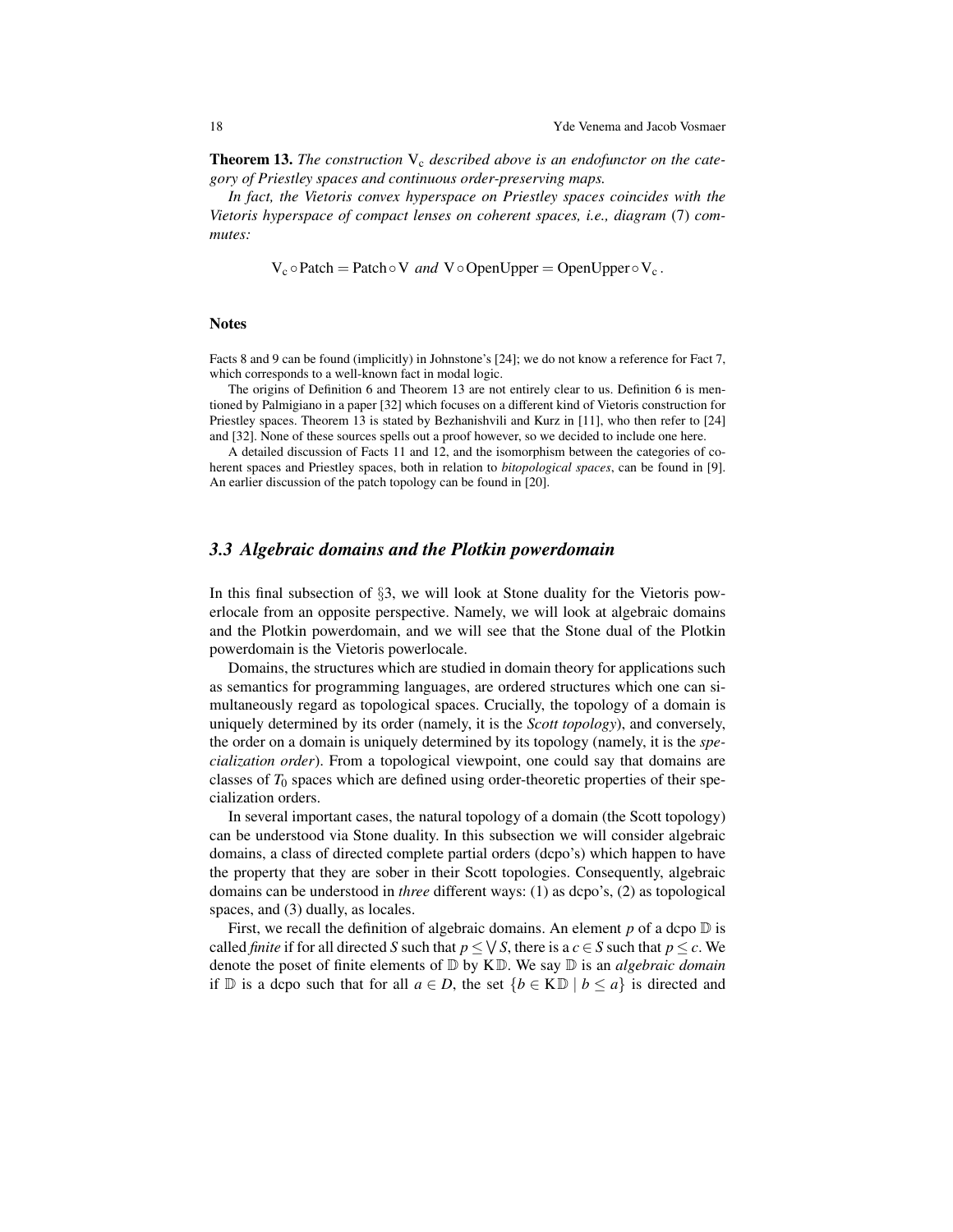$a = \sqrt{b \in K} \mathbb{D} \mid b \le a$ . Every algebraic domain  $\mathbb{D}$  is completely determined by its finite elements; specifically,  $\mathbb{D} \simeq \text{Idl}(K\mathbb{D})$ , where Idl stands for taking the ideal completion. (Note that  $K\mathbb{D}$  is a join semilattice, so that ideals can be defined as usual.)

The *Scott topology* on a domain  $\mathbb{D}$  is defined as the collection of all upper sets which are inaccessible by directed joins; we denote this topology (and also the locale it induces) by  $\Sigma\mathbb{D}$ . This allows us to transform domains into locales. Moreover, if we convert the locale  $\Sigma\mathbb{D}$  back into a space of points using Stone duality, we find that pt(ΣD), viewed as a dcpo, is isomorphic to D, *assuming* D *is algebraic*. (The order on  $pt(\Sigma\mathbb{D})$  is the specialization order.)

Powerdomain constructions were introduced in domain theory to model *branching* of computational processes. One particular powerdomain construction is the so-called *Plotkin powerdomain*, which is defined as a free dcpo semi-lattice construction. For algebraic domains, the following surprising characterization of the Plotkin powerdomains is known: if  $D$  is an algebraic domain, then its Plotkin powerdomain can be presented as the ideal completion of the convex subsets of KD, ordered by the Egli-Milner order (see (8)).

Given the Plotkin powerdomain construction on algebraic domains, and the fact that algebraic domains can be seen as the dual spaces of locales, we can now ask ourselves the question: what is the Stone dual of the Plotkin powerdomain? The answer is that the formation of the Plotkin powerdomains corresponds exactly to the formation of the Vietoris powerlocale.

Fact 14. *Let* D *be an algebraic domain and let* PlD *be its Plotkin powerdomain. Then*  $M(\Sigma \mathbb{D}) \simeq \Sigma(P1 \mathbb{D})$ *.* 

#### **Notes**

For a general introduction to domain theory we refer to [19], or to [4] in connection with power constructions. Fact 14 is due to Robinson [34]. A natural generalization of it would be to consider continuous rather than algebraic domains. Vickers [41] discusses powerdomains and powerlocales in the context of continuous lattices, but he does not address the specific problem of generalizing Fact 14.

Above, we have left out a discussion of Abramsky's *Domain theory in logical form* [2], for lack of space. In a nutshell, Abramsky exploits Stone duality for the intersection of algebraic domains (§3.3) and coherent spaces. Within this context, the Plotkin powerdomain is Stone dual to the functor  $M_f$  on distributive lattices, a fact which is used to study *bisimulation* in [1]. For an introduction to the very powerful framework of "Domain theory in logical form" we refer the reader to [2] or [4].

## 4 The Vietoris construction and the nabla modality

If we look at our discussion of Stone duality for the Vietoris functor in  $\S 2.1$ , we see an asymmetry in the presentations of the hyperspace topology on the one hand and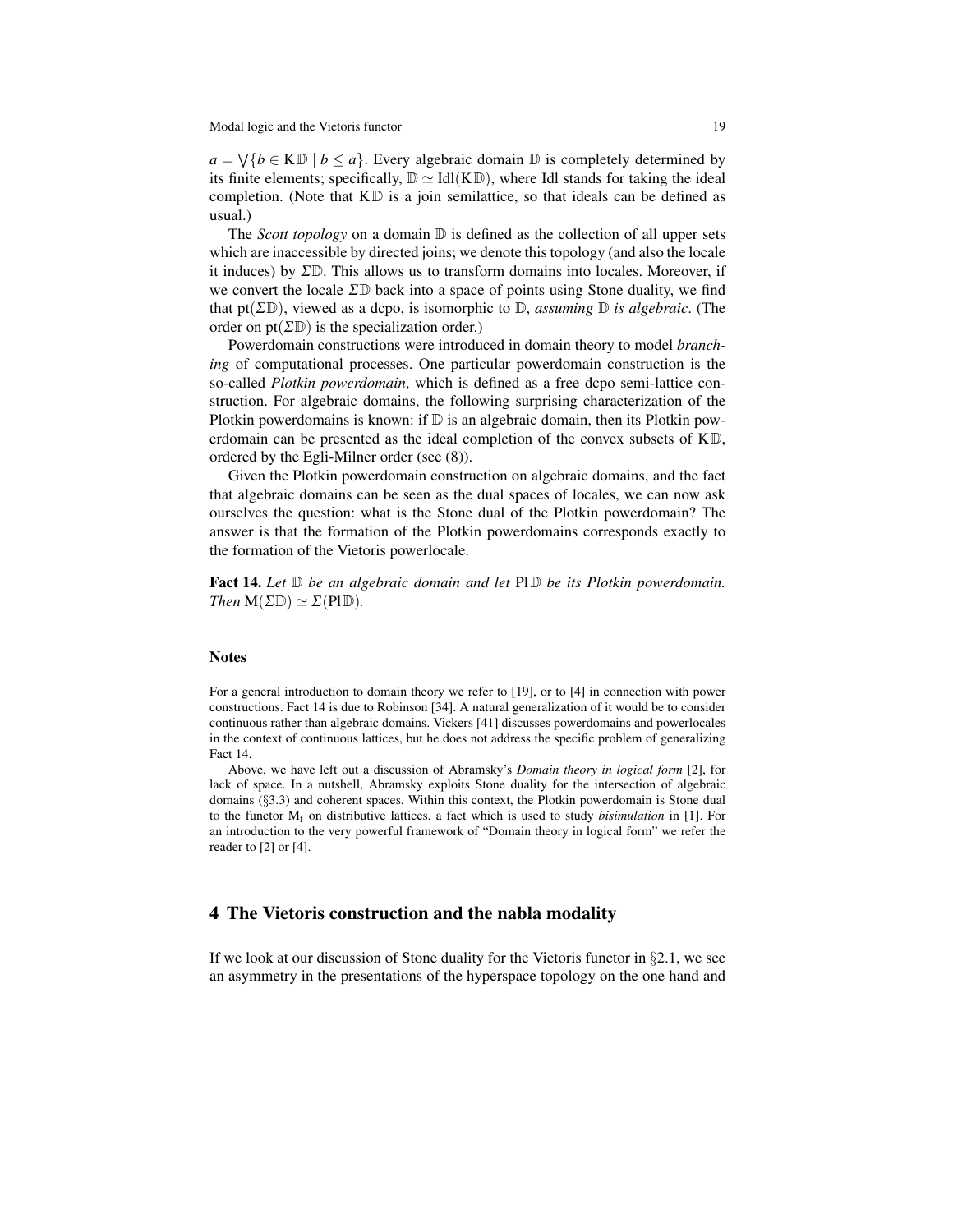the logical/algebraic powerlocale constructions on the other hand. The hyperspace of a compact Hausdorff space *X* can be topologized in two equivalent ways, namely using *basic opens* of the shape

$$
\nabla \{U_1,\ldots,U_n\} := \{F \in \mathbb{K}X \mid F \subseteq \bigcup_{i=1}^n U_i \text{ and } \forall i \leq n, F \cap U_i \neq \emptyset\},\
$$

(∇ is pronounced "nabla") versus using *subbasic opens* of the shape

$$
[U] := \{ F \in \mathbf{K}X \mid F \subseteq U \} \text{ and }
$$
  

$$
\langle U \rangle := \{ F \in \mathbf{K}X \mid F \cap U \neq \emptyset \},
$$

where *U* and the  $U_i$  range over the opens of *X*. The powerlocales M  $\mathbb{A}$  and  $M_f \mathbb{A}$ , on the other hand, we only presented using box  $(\square)$  and diamond  $(\Diamond)$  in combination with positive modal logic.

The co-existence of these two distinct definitions of the Vietoris construction on topological spaces naturally raises the question, how to give a presentation of the Vietoris powerlocale directly in terms of nabla  $(\nabla)$ ; similarly, it is an interesting problem how to axiomatize modal logic in terms of the nabla modality. In this section we will see how ideas from the theory of *coalgebra*, and more specifically, *coalgebraic modal logic* may be used to address and solve these problems. As a by-product of this coalgebraic approach, we will see that the Vietoris construction V can be seen as an *instance* of a more general construction which is parametrized by a 'coalgebra functor' on the category Set: Given such a functor *T* we will define the notion of a *T*-powerlocale functor on the category of locales, in such a way that the Vietoris construction corresponds to the case where *T* is the power set functor P.

We will first have a brief look at the nabla modality as a derived connective in §4.1. In §4.2, we will introduce the syntax and semantics of Moss' coalgebraic modal logic. In §4.3, we introduce the Carioca axiom system, which is sound and complete with respect to Moss' coalgebraic logic. In §4.4 we will then show how these axioms can be applied to the Vietoris powerlocale, and how they even lead to a notion of generalized powerlocale.

## *4.1 Nabla-expressions*

In this subsection, we will look at the nabla modality as a derived connective. From this point of view, the nabla modality is simply an *expression* consisting of  $\square$  and  $\diamond$ modalities. The main result we discuss is the fact that every element of a powerlocale can be expressed as a disjunction of nabla expressions.

Definition 7. Let A be a locale, distributive lattice or Boolean algebra. A *nablaexpression over* A is a term of the shape

$$
\Box(\bigvee\alpha)\wedge\bigwedge_{a\in\alpha}\Diamond a,
$$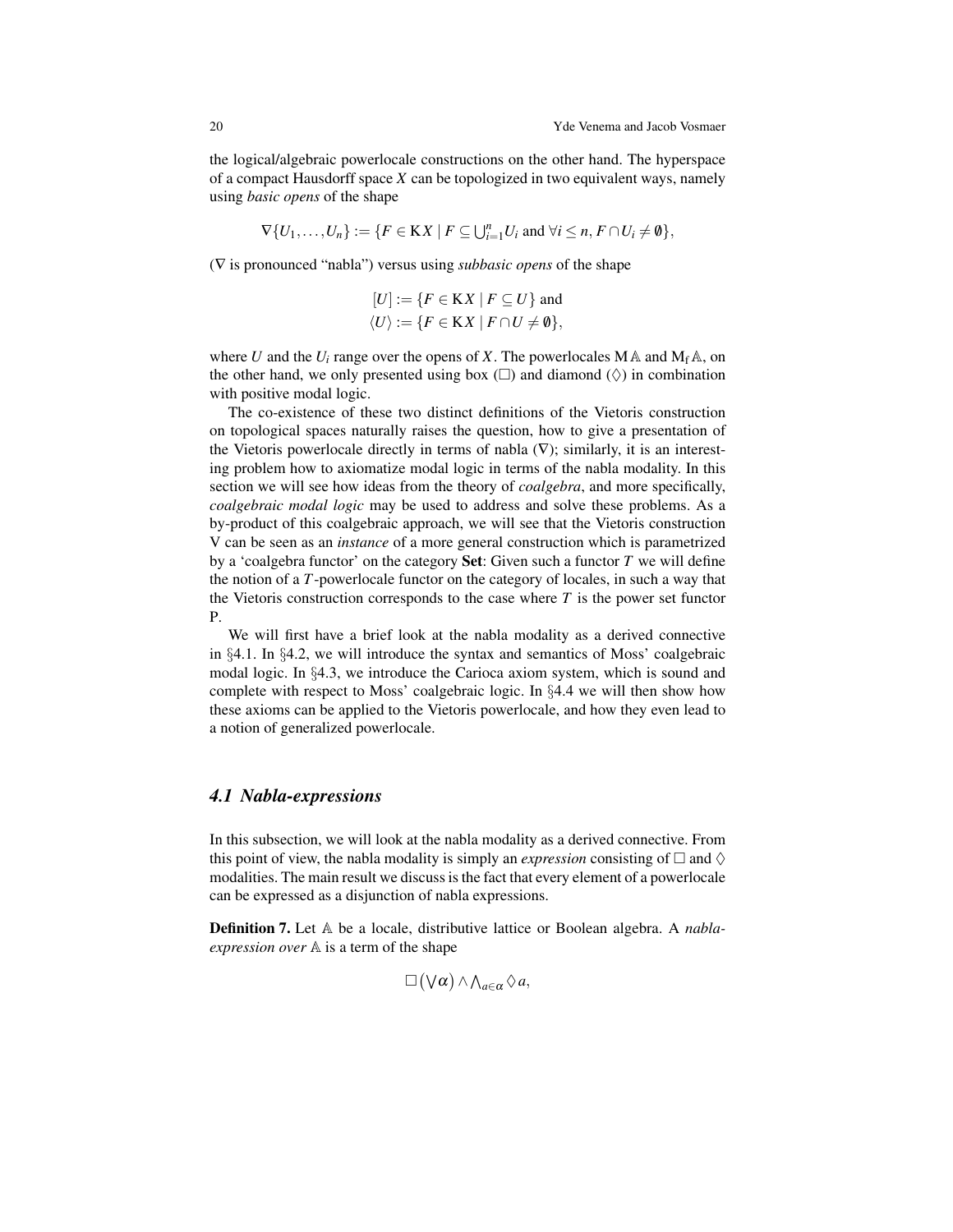where  $\alpha \subseteq \mathbb{A}$  is a finite subset of  $\mathbb{A}$ .

It is not hard to see that if  $A = \Omega X$ , then the nabla-expressions over A correspond precisely to the basic open subsets  $\nabla \{U_1, \ldots, U_n\}$  of the Vietoris hyperspace V*X*. The fact that the sets  $\nabla \{U_1, \ldots, U_n\}$  form a basis for the Vietoris topology, rather than a subbasis, can also be expressed algebraically:

- Fact 15. *1. If* A *is a locale then every element of* MA *can be expressed as a join of nabla-expressions over* A*;*
	- 2. If  $\mathbb A$  *is a distributive lattice or a Boolean algebra, then every element of*  $M_f \mathbb A$ *can be expressed as a* finite *join of nabla-expressions over* A*.*

*Proof sketch.* We will briefly discuss the case where A is a distributive lattice. Suppose  $x \in M_f \mathbb{A}$ . Because  $M_f \mathbb{A}$  is generated by (equivalence classes of) elements of the shape  $\Box a$  and  $\Diamond b$ , we may assume that *x* is a disjunction of terms of the shape

$$
\bigwedge_I \Box a_i \wedge \bigwedge_J \Diamond b_j,
$$

where  $I, J$  are finite index sets and the  $a_i, b_j$  come from A. It will suffice to show that such conjunctions can be obtained as disjunctions of nabla-expressions.

Because  $\Box$  preserves finite meets, we will assume we have a single  $\Box$ -conjunct  $\Box a$  (if  $I = \emptyset$ , this will be the term  $\Box 1$ ). We will now show that the following term can be obtained as a disjunction of at most two nabla-expressions:

$$
\Box a \wedge \bigwedge_J \Diamond b_j.
$$

For the case that  $|J| = 0$ , we leave it as an exercise for the reader to show that

$$
\Box a = (\Box a \land \Diamond a) \lor (\Box(\bigvee \emptyset) \land \bigwedge \emptyset),
$$

which is a binary disjunction of nabla-expressions.

We will now assume that  $|J| > 0$ , and we will show that in this case we get just one nabla-expression. To do this, we will use the following equations, which can be easily derived from the axioms in Definition 4:

$$
\Box c \land \Diamond d = \Box c \land \Diamond (c \land d); \tag{11}
$$

$$
\Box c \land \Diamond d = \Box c \land \Diamond c \land \Diamond d. \tag{12}
$$

We now see that

$$
\Box a \land \bigwedge_J \Diamond b_j
$$
  
=  $\Box a \land \bigwedge_J \Diamond (b_j \land a)$   
=  $\Box a \land \bigwedge_J \Diamond (b_j \land a)$   
=  $\Box (a \lor \bigvee_J (b_j \land a)) \land \Diamond a \land \bigwedge_J \Diamond (b_j \land a)$   
by (12) since  $|J| > 0$ ,  
by order theory.

The final expression above is now indeed a nabla-expression, for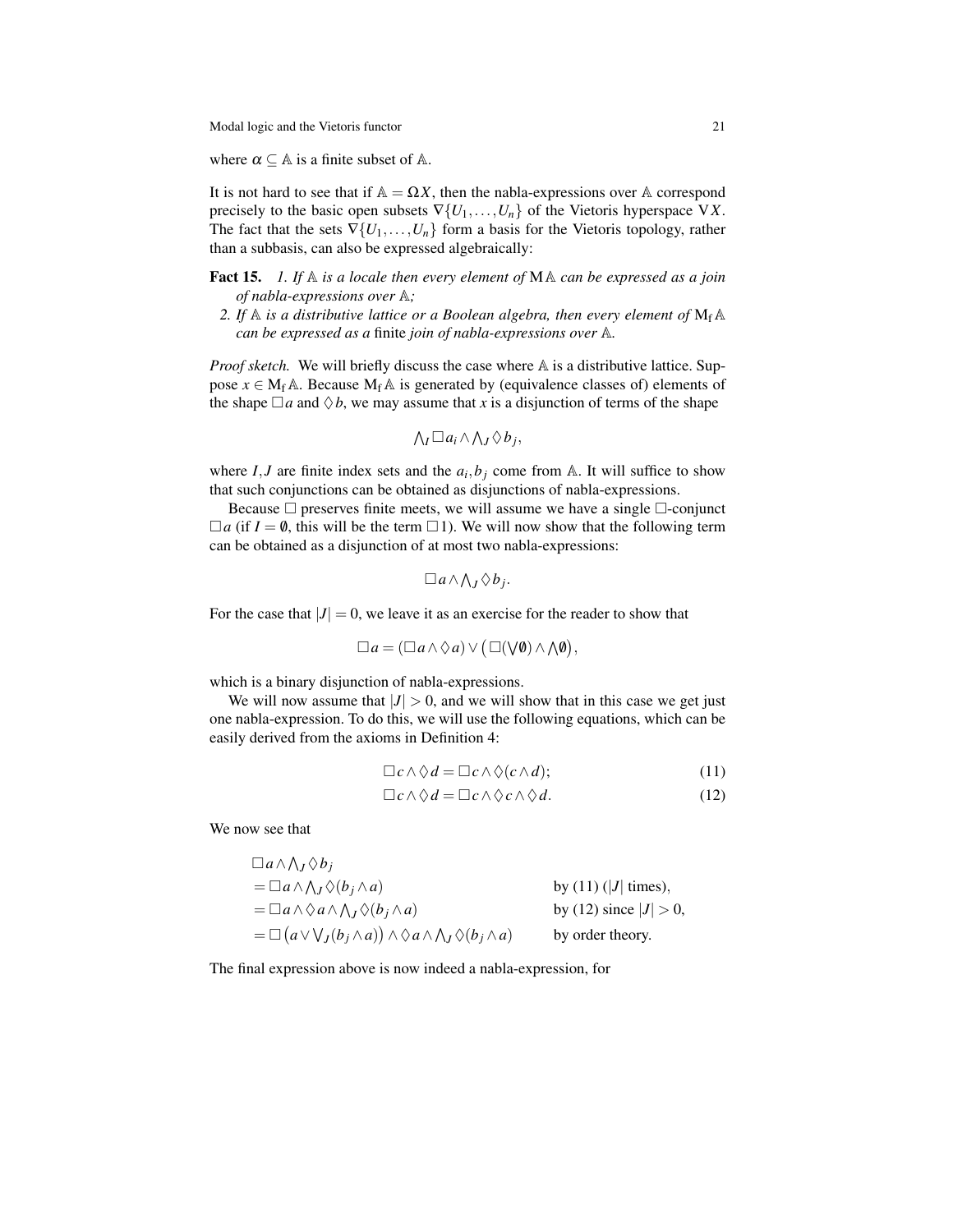22 Yde Venema and Jacob Vosmaer

$$
\alpha = \{a\} \cup \{b_j \wedge a \mid j \in J\}.
$$

Since we assumed  $x \in M_f \mathbb{A}$  to be a finite disjunction of conjunctions of  $\Box a$ 's and  $\Diamond b_i$ 's, and since each such conjunction is the disjunction of at most two nablaexpressions, it follows that *x* itself is also a finite disjunction of nabla-expressions. The same argument can be applied in the locale case.  $\Box$ 

#### **Notes**

What we call "nabla expressions" above have been used, in one form or another, both in modal logic and in locale/domain-theoretic investigations of the powerlocale. For modal logic, see e.g. the normal forms used by Fine [18]; for locale theory, see e.g. Johnstone [23, 24] and Robinson [34]. None of these sources, however, explicitly state or prove Fact 15.

## *4.2 Moss' coalgebraic logic*

In this subsection we introduce the syntax and semantics of Moss' coalgebraic logic. We start with an observation about the semantics of nabla-expressions in Kripke frames. We will then very briefly review some of the background of coalgebra and coalgebraic logic in §4.2.1. In §4.2.2, we introduce relation lifting, a technique which sits at the heart of Moss' coalgebraic logic. In §4.2.3, we then introduce the syntax and semantics of Moss' coalgebraic logic.

Suppose that  $\mathfrak{F} = \langle X, R \rangle$  is a Kripke frame, where  $R \subseteq X \times X$ , and suppose we have a nabla-expression

$$
\Box(\bigvee_{i=1}^{n}\varphi_{i})\wedge\bigwedge_{i=1}^{n}\Diamond\varphi_{i}.
$$

For simplicity, we assume  $\varphi_1, \ldots, \varphi_n$  are closed formulas, i.e., they contain no proposition letters. What is the semantics of our nabla-expression? If  $x \in X$ , then

$$
x \Vdash_{\mathfrak{F}} \Box(\bigvee_{i=1}^{n} \varphi_i) \wedge \bigwedge_{i=1}^{n} \Diamond \varphi_i
$$

if and only if

$$
\forall y \in R[x], \exists i \le n, y \Vdash_{\mathfrak{F}} \varphi_i \text{ and } \forall i \le n, \exists y \in R[x], y \Vdash_{\mathfrak{F}} \varphi_i,
$$
 (13)

where  $R[x]$  is the set of *R*-successors of *x*. If we view  $\Vdash_{\mathfrak{F}}$  as a binary relation between *X* and the set of all closed modal formulas, then we can abbreviate (13) as follows:

$$
R[x] (H_{\mathfrak{F}})_{EM} {\varphi_1, \ldots, \varphi_n},
$$

where  $(\cdot)_{EM}$  stands for taking the *Egli-Milner* lifting of a binary relation (see (8) in §3.3).

Guided by this observation, we now consider a variant of the standard modal language in which we take the ∇ modality to be a *primitive* modality, with the following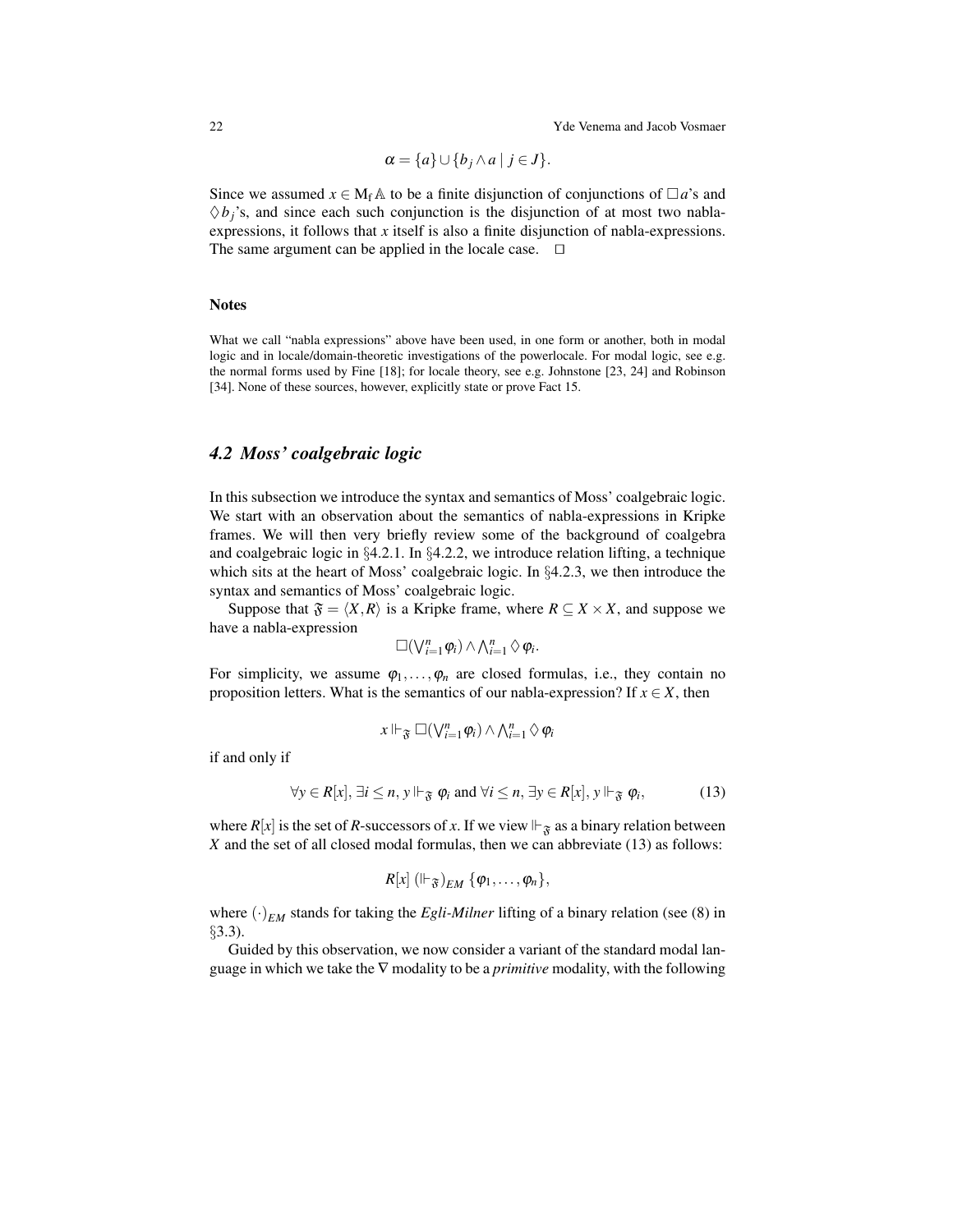semantics on a given Kripke frame  $\mathfrak{F}$ :

$$
x \Vdash_{\mathfrak{F}} \nabla \{\varphi_1, \ldots, \varphi_n\} \text{ iff } R[x] \left(\Vdash_{\mathfrak{F}}\right)_{EM} \{\varphi_1, \ldots, \varphi_n\}. \tag{14}
$$

It is not hard to verify that using (14),

$$
x \Vdash_{\mathfrak{F}} \Box \varphi \text{ iff } x \Vdash_{\mathfrak{F}} \nabla \{\varphi\} \vee \nabla \varnothing,
$$

and that

$$
x \Vdash_{\mathfrak{F}} \Diamond \varphi \text{ iff } x \Vdash_{\mathfrak{F}} \nabla \{\varphi, \top\}.
$$

What makes the reformulation interesting is that the semantics (14) allows for *coalgebraic generalizations*. As we will see, the key for turning the above observation about Kripke frames into a logical language and semantics for more general coalgebras is to use *relation lifting*.

#### 4.2.1 Coalgebra and coalgebraic modal logic

The theory of *coalgebra* aims to provide a general mathematical framework for the study of state-based evolving systems. Given an endofunctor T on the category Set of sets with functions, we already saw the definition of a coalgebra of type T, or briefly: a T-coalgebra, as a pair  $(S, \sigma)$  where *S* is some set and  $\sigma: S \to TS$ . The set *S* is called the *carrier* of the coalgebra, elements of which are called *states*; σ is called the *transition map* of the coalgebra. A T-coalgebra morphism between coalgebras  $\sigma: S \to TS$  and  $\sigma': S' \to TS'$  is simply a function  $f: S \to S'$  such that  $T f \circ \sigma = \sigma' \circ f$ .



The coalgebraic approach to state-based systems combines mathematical simplicity with wide applicability: many features of computation, such as input, output, non-determinism, probability or interaction between agents, can be encoded in the functor T. Examples of coalgebras are Kripke frames, Kripke models, deterministic automata, topologies (with continuous open maps), and Markov chains.

The key notion of equivalence in coalgebra is that of two states  $s$  and  $s'$  in coalgebras  $(S, \sigma)$  and  $(S', \sigma')$  being *behaviorally equivalent*, notation:  $(S, \sigma)$ ,  $s \simeq$  $(S', \sigma'), s'$ ; this relation holds if there are coalgebra morphisms  $f, f'$  with a common codomain such that  $f(s) = f'(s')$ . As the name suggests, behaviorally equivalent states are considered to display the same behavior, and hence, to be essentially the same.

*Coalgebraic logics* are designed and studied in order to reason formally about coalgebras and their behavior; one of the main applications of this approach is the design of specification and verification languages for coalgebras. An (abstract)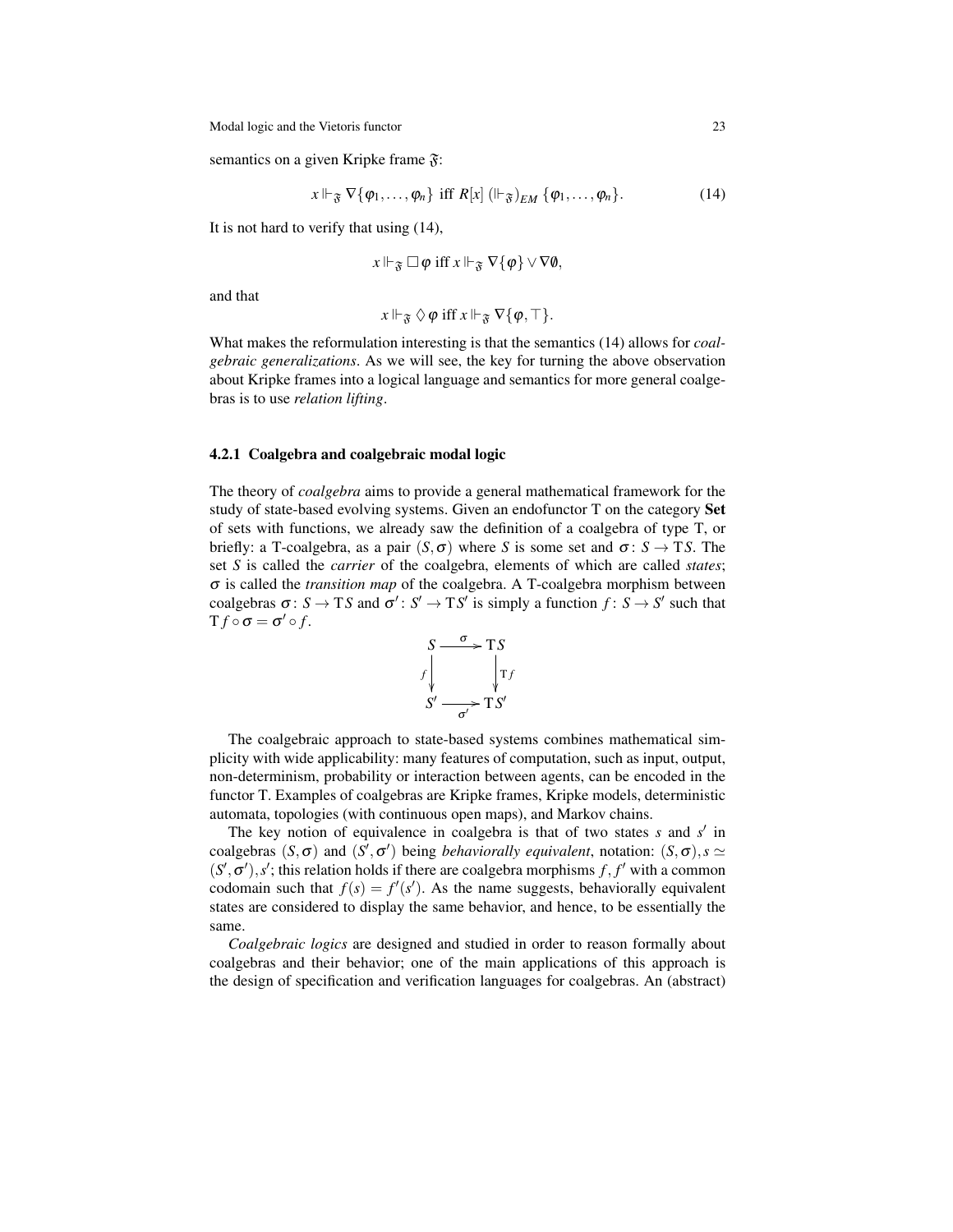coalgebraic logic is a pair  $(\mathscr{L}, \Vdash^{\mathscr{L}})$  such that  $\mathscr{L}$  is a set of *formulas* and  $\Vdash$  is a collection of relations associating with each T-coalgebra  $(S, \sigma)$  a binary relation  $\Vdash_{(S,\sigma)}^{\mathscr{L}} \subseteq S \times \mathscr{L}$ . If  $s \Vdash_{(S,\sigma)}^{\mathscr{L}} \varphi$  we say that the formula  $\varphi$  is *true* or *satisfied* at *s* in  $(S, \sigma)$ , and we will often write  $(S, \sigma)$ ,  $s \Vdash \varphi$ .

A natural criterion for a coalgebraic logic is that it cannot make a distinction between behaviorally equivalent states. A formula ϕ is *behaviorally invariant* if for all pairs of behaviorally equivalent pointed coalgebras  $(S, \sigma), s \simeq (S', \sigma'), s'$  it holds that  $(S, \sigma), s \Vdash \varphi \iff (S', \sigma'), s' \Vdash \varphi$ . A coalgebraic language is *adequate* if all of its formulas are behaviorally invariant. An example of an adequate language is classical modal logic interpreted on P-coalgebras, i.e., on Kripke frames.

Given the prominence of Kripke frames and models as examples of coalgebras, it is not surprising to see that standard modal logic can be suitably generalized to provide adequate coalgebraic logics for coalgebras of arbitrary type. There are in fact distinct ways to do this; here we will focus on the approach based on the notion of relation lifting.

#### 4.2.2 Relation lifting

*Relation lifting* is nothing more than a particular way of extending a coalgebra type functor T: Set  $\rightarrow$  Set to a functor T: Rel  $\rightarrow$  Rel on the category of sets and binary relations. For our purposes, we restrict attention to transition types that preserve *weak pullbacks*.

A *weak pullback* of two morphisms  $f: X \to Z$  and  $g: Y \to Z$  with a shared codomain *Z* is a pair of morphisms  $p_X : P \to X$  and  $p_Y : P \to Y$  with a shared domain *P*, such that (1)  $f \circ p_X = g \circ p_Y$ , and (2) for any other pair of morphisms  $q_X : Q \to X$  and  $q_Y : Q \to Y$  with  $f \circ q_X = g \circ q_Y$ , there is a morphism  $q: Q \to P$ such that  $p_X \circ q = q_X$  and  $p_Y \circ q = q_Y$ . This pullback is "weak" because we are not requiring *q* to be unique.



Saying that T: Set  $\rightarrow$  Set preserves weak pullbacks means that if  $p_X : P \rightarrow X$  and  $p_Y$ :  $P \rightarrow Y$  form a weak pullback of  $f: X \rightarrow Z$  and  $g: Y \rightarrow Z$ , then  $T p_X: T P \rightarrow T X$ and  $T p_Y : T P \rightarrow T Y$  form a weak pullback of  $T f : T X \rightarrow T Z$  and  $T g : T Y \rightarrow T Z$ . Examples of weak pullback-preserving endofunctors on the category of sets include the identity functor, constant functors, the covariant powerset functor, the multiset functor, the distribution functor, and finite products and sums of such functors.

We will now define the notion of relation lifting.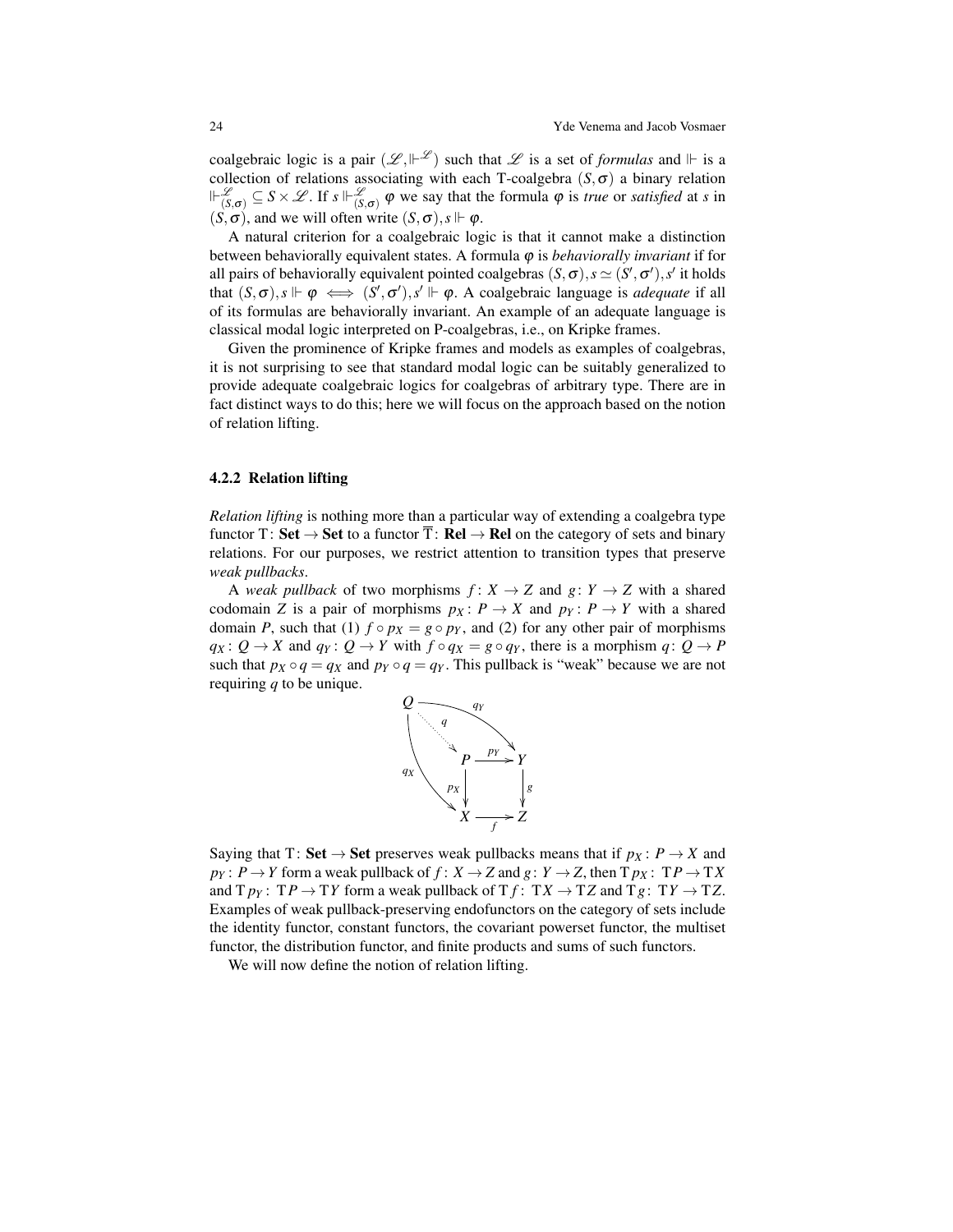**Definition 8.** Let T: Set  $\rightarrow$  Set be a weak pullback-preserving functor, and let  $R \subseteq X \times Y$  be a binary relation between sets *X* and *Y*. We denote the left and right projections of *R* as  $\pi_X : R \to X$  and  $\pi_Y : R \to Y$ , respectively. Let  $\alpha \in TX$ and  $\beta \in TY$ ; we now define

$$
\alpha \overline{T}R \beta :\Leftrightarrow \exists \delta \in TR, T\pi_X(\delta) = \alpha \text{ and } T\pi_Y(\delta) = \beta.
$$

We call T*R* the T*-lifting of R*.

Observe that  $\overline{T}R$  is simply the binary relation between  $TX$  and  $TY$  induced by the span

$$
\mathrm{T} X \xleftarrow{\mathrm{T} \pi_X} \mathrm{T} R \xrightarrow{\mathrm{T} \pi_Y} \mathrm{T} Y.
$$

*Example 1.* Recall that the covariant powerset functor is an example of a weak pullback-preserving functor. Now for any binary relation  $R \subseteq X \times Y$ , the P-lifting of *R* is precisely the Egli-Milner lifting  $R_{EM} \subseteq PX \times PY$ . In other words, if  $\alpha \in PX$ and  $\beta \in PY$ , then  $\alpha \overline{P}R \beta$  iff

$$
\forall x \in \alpha, \exists y \in \beta \text{ s.t. } x R y \text{ and } \forall y \in \beta, \exists x \in X \text{ s.t. } x R y.
$$

Recall that Set can be embedded in the category Rel of sets and binary relations, using the functor Graph:  $Set \rightarrow Rel$ , defined as Graph:  $X \mapsto X$  and

$$
Graph: X \xrightarrow{f} Y \mapsto \{(x, f(x)) \mid x \in X\},
$$

where we view the right-hand-side above as a binary relation between *X* and *Y*. The desired property that turns  $\overline{T}$  into a *lifting* is that it makes the following diagram commute:

$$
\begin{array}{c}\n\text{Rel} \xrightarrow{\overline{T}} \text{Rel} \\
\text{Graph} \downarrow \qquad \qquad \uparrow \\
\text{Set} \xrightarrow{\text{T}} \text{Set}\n\end{array}
$$

The condition that the functor T preserves weak pullbacks is needed to ensure that T is indeed a *functor*.

Fact 16. *Let* T: Set  $\rightarrow$  Set *be a functor. Then*  $\overline{T}$  *is a lifting in the sense described above, that is:*

$$
Graph \circ T = \overline{T} \circ Graph.
$$

*Moreover,* T *is a functor on* Rel*, the category of sets and binary relations, iff* T *preserves weak pullbacks.*

#### 4.2.3 Syntax and semantics of Moss' coalgebraic logic

We will now present the syntax and semantics of Moss' coalgebraic logic for an arbitrary weak pullback-preserving functor T:  $Set \rightarrow Set$ . We will make additional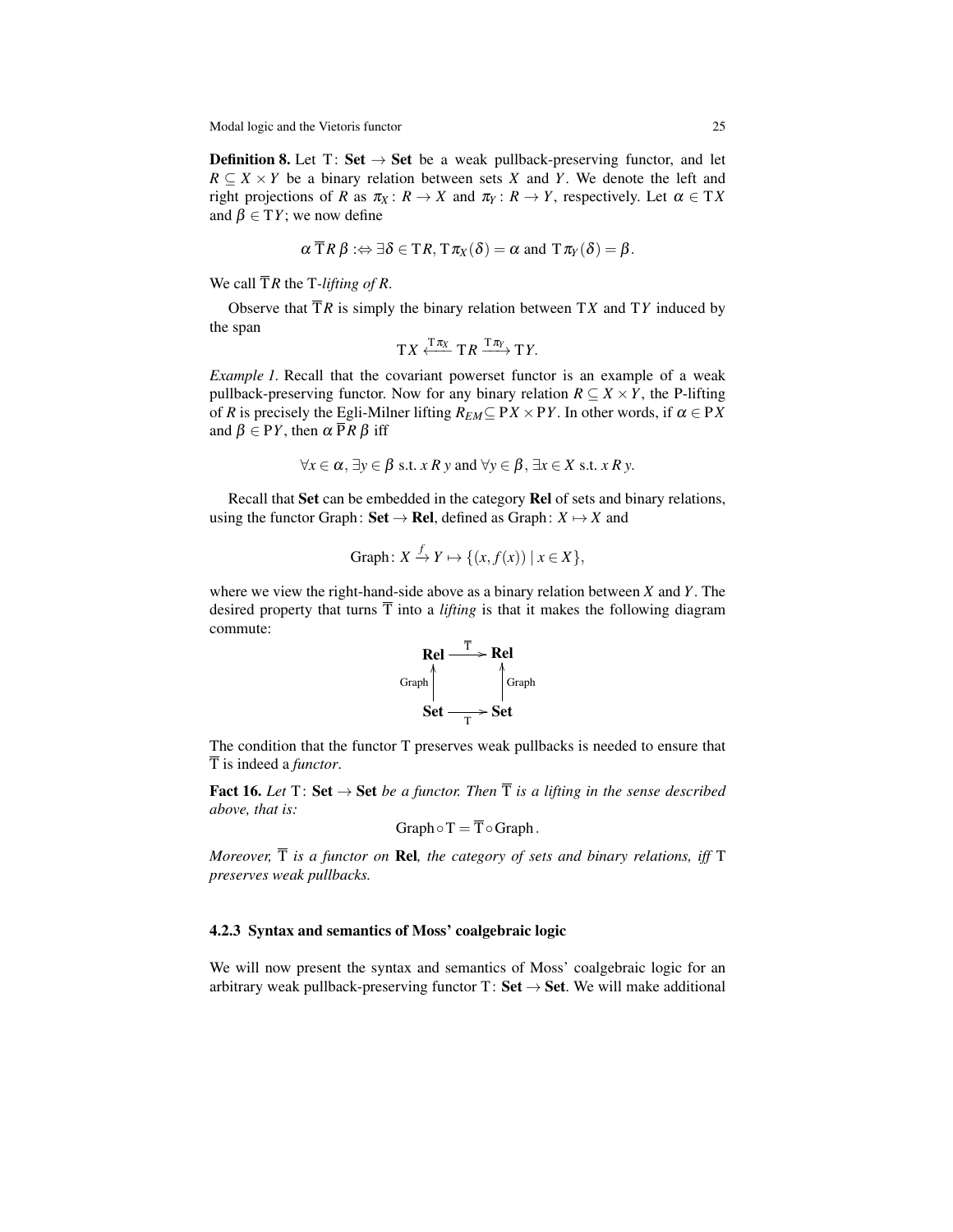assumptions about T. Firstly, we assume that T is *standard*; in the case that T preserves weak pullbacks we can take this to mean that T preserves *inclusions* (that is, if  $\iota : X \hookrightarrow Y$  is an inclusion map, then  $T\iota : T X \hookrightarrow T Y$  is the inclusion map witnessing that T*X* is a subset of T*Y*). This assumption is innocuous from the viewpoint of Set-coalgebras, because for any T: Set  $\rightarrow$  Set there is a standard T': Set  $\rightarrow$  Set such that the category of T-coalgebras is equivalent to the category of  $T'$ -coalgebras.

If we would leave it at this, only assuming  $T: Set \rightarrow Set$  is standard and weak pullback-preserving, we could already define Moss' language, and indeed this is what he does in [31]. A downside of this approach is, however, that one might obtain formulas with *infinitely* many subformulas. This can be avoided by requiring that T satisfies the following condition for all sets *X*:

$$
TX = \bigcup \{ TX' \mid X' \subseteq X, X' \text{ finite} \}. \tag{15}
$$

We say T is *finitary* if it satisfies (15).

If the coalgebra functor T: Set  $\rightarrow$  Set one happens to be interested in is not finitary, this can be remedied. For each set *X*, we can define

$$
T_{\omega}X := \bigcup \{TX' \mid X' \subseteq X, X' \text{ finite}\}.
$$

Using the assumption that T is standard, this gives us a functor  $T_{\omega}$ : Set  $\rightarrow$  Set. For the covariant powerset functor P: Set  $\rightarrow$  Set, the above definition of T<sub>ω</sub> yields precisely the finite powerset functor  $P_{\omega}$ : Set  $\rightarrow$  Set.

From the general viewpoint of coalgebraic logic, one would want to consider both T and  $T_{\omega}$  when understanding Moss' logic. Our current viewpoint, however, is focused on the Carioca derivation system, and there we only really need  $T_{\omega}$ . To simplify our presentation and notation, we will therefore assume from here on that  $T = T_{\omega}$ , i.e., that T is finitary.

We will now define the finitary, Boolean version of Moss' coalgebraic language. Note that again for simplicity, we are working with the closed fragment.

**Definition 9.** Let T: Set  $\rightarrow$  Set be a finitary, standard, weak pullback-preserving functor. We define  $\mathcal{L}_T$ , the *closed (0-variable) Moss language for* T, to be the smallest set such that (1)  $\top, \bot \in \mathcal{L}_T$ , (2) if  $\varphi \in \mathcal{L}_T$  then also  $\neg \varphi \in \mathcal{L}_T$ , (3) if  $\varphi, \psi \in \mathcal{L}_T$ then also  $\varphi \wedge \psi \in \mathcal{L}_T$  and  $\varphi \vee \psi \in \mathcal{L}_T$ , and (4) if  $\alpha \in T\mathcal{L}_T$ , then  $\nabla \alpha \in \mathcal{L}_T$ .

The *coalgebraic semantics of*  $\mathcal{L}_T$  is defined as follows. Suppose we have a Tcoalgebra  $\sigma: S \to TS$ ; we will define a satisfaction relation  $\mathbb{F}_{\sigma}$  between *S* (the set of states of our coalgebra) and  $\mathcal{L}_T$ . Let  $x \in S$ ; then we inductively define

- 1.  $x \Vdash_{\sigma} \top$  and  $x \Vdash_{\sigma} \bot$ ;
- 2. For all  $\varphi, \psi \in \mathscr{L}_T$ ,  $x \Vdash_{\sigma} \varphi \wedge \psi$  iff  $x \Vdash_{\sigma} \varphi$  and  $x \Vdash_{\sigma} \psi$  (and similarly for  $\varphi \vee \psi$ and  $\neg \varphi$ ):
- 3. For all  $\alpha \in \mathrm{T}(\mathscr{L}_{\mathrm{T}}), x \Vdash_{\sigma} \nabla \alpha$  iff  $\sigma(x) \overline{\mathrm{T}}(\Vdash_{\sigma}) \alpha$ .

Note that if we choose  $T = P_{\omega}$ , the finite powerset functor, then the semantics in Definition 9 gives us precisely the syntax and semantics for the nabla we saw above in (14), since  $P_{\omega}(\mathcal{L}_{P_{\omega}})$  is the collection of finite sets of  $\mathcal{L}_{P_{\omega}}$ -formulas, and the P<sub>ω</sub>-lifting of  $\Vdash_{\sigma}$  is precisely the Egli-Milner lifting of  $\Vdash_{\sigma}$ .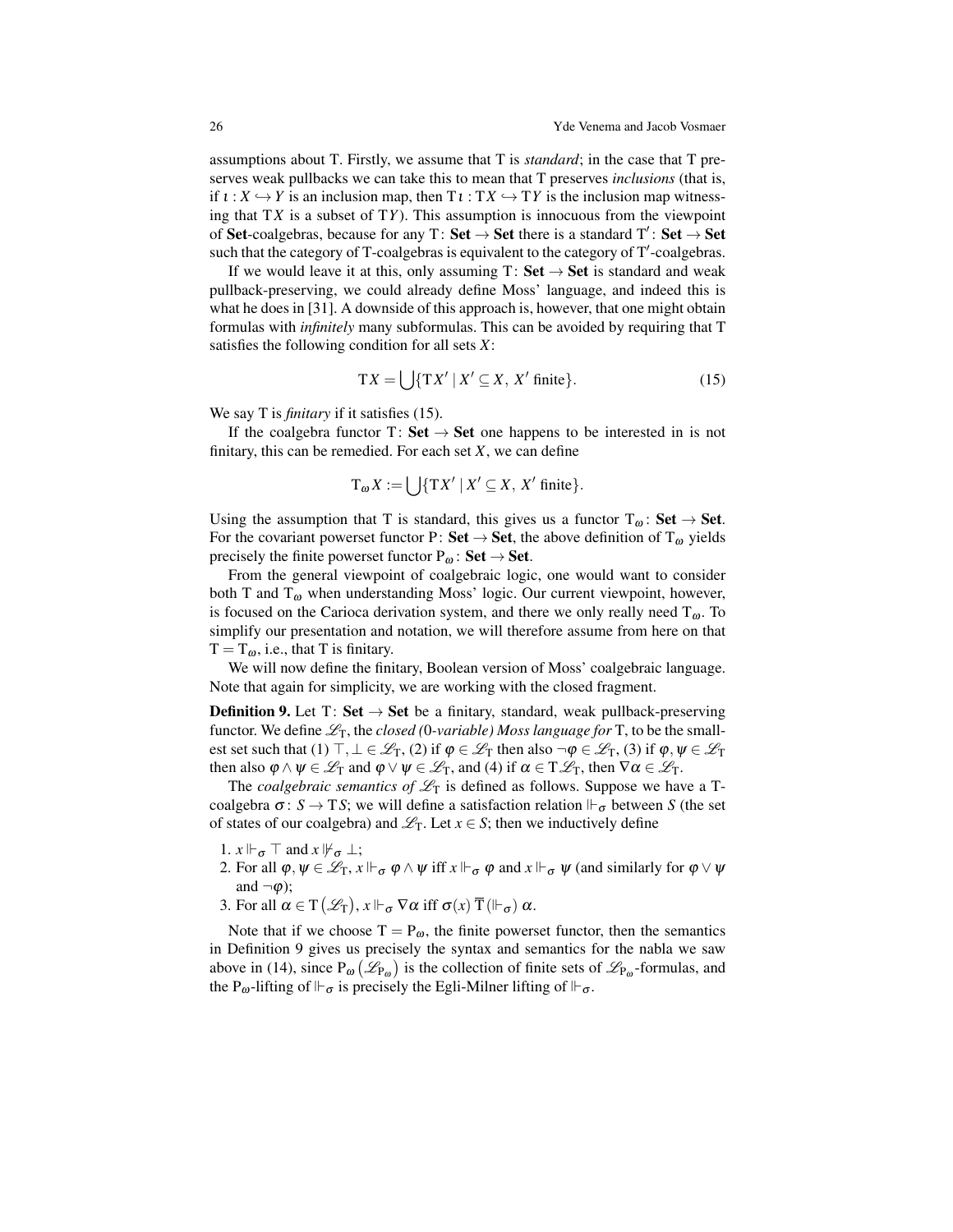#### **Notes**

A classic reference for the theory of coalgebras is Rutten [35]. For a recent overview to the area of coalgebraic logic, with pointers to introductory literature, we suggest [13] or [30]. The idea to use nabla as a primitive modality plays an important role in the work of both Barwise and Moss [8] and Janin and Walukiewicz [22]. The idea to use nabla as a coalgebraic modality is due to Moss [31]. For a more detailed discussion of the material in this subsection, including detailed proofs of the technical results, we refer to [29]. The observation in Fact 16, that  $\overline{T}$  is a functor on Rel iff T preserves weak pullbacks, goes back to Trnková [37].

## *4.3 The Carioca derivation system*

We will now introduce the Carioca derivation system. The aim of this derivation system is to enable us to derive exactly those *inequalities* of formulas in Moss' language, that are valid on all T-coalgebras. In order to state the axioms and rules of the Carioca system, we will first have to introduce two new concepts: lifted conjunctions and disjunctions, and slim redistributions.

The inequalities we are considering are those of the form  $\varphi \preccurlyeq \psi$ , for  $\varphi, \psi \in \mathcal{L}_T$ . We say  $\varphi \preccurlyeq \psi$  is valid on a coalgebra  $\sigma: S \to TS$  if for all  $x \in S$  such that  $x \Vdash_{\sigma} \varphi$ , it is also the case that  $x \Vdash_{\sigma} \psi$ . If  $\varphi \preccurlyeq \psi$  is valid on *all* T-coalgebras, we write  $\varphi \Vdash_{\tau} \psi$ .

When writing the Carioca axioms, we think of the formation of disjunctions and conjunctions as *functions* from  $P_{\omega} \mathcal{L}_T$  to  $\mathcal{L}_T$ , i.e., one can consider the maps  $\vee$ :  $P_{\omega} \mathscr{L}_T \to \mathscr{L}_T$  and  $\wedge$ :  $P_{\omega} \mathscr{L}_T \to \mathscr{L}_T$  as maps in **Set**. Consequently, we can also apply T to  $\vee$  and  $\wedge$ , which gives us maps

$$
T \bigvee \colon TP_{\omega} \mathscr{L}_T \to T \mathscr{L}_T \text{ and } T \bigwedge \colon TP_{\omega} \mathscr{L}_T \to T \mathscr{L}_T.
$$

If  $\Phi \in \mathrm{TP}_{\omega} \mathscr{L}_T$ , we call  $\mathrm{T} \bigvee (\Phi)$  and  $\mathrm{T} \bigwedge (\Phi)$  a  $\mathrm{T}$ *-lifted* disjunction and conjunction, respectively.

*Example 2.* If  $T = P_{\omega}$  and we apply the  $P_{\omega}$ -lifted disjunction operation  $P_{\omega} \setminus V$  to an element  $\Phi = \{S_1, \ldots, S_n\} \in P_{\omega} P_{\omega}(\mathcal{L}_{P_{\omega}})$ , we obtain a forward image:

$$
P_{\omega}\bigvee(\{S_1,\ldots,S_n\}\big)=\{\bigvee S_1,\ldots,\bigvee S_n\}.
$$

The final concept we will now introduce is that of *slim redistributions*.

**Definition 10.** Let T: Set  $\rightarrow$  Set be a finitary, standard, weak pullback-preserving functor and let *X* be a set. If  $\alpha \in TX$ , then we define the *base* of  $\alpha$  to be the following intersection:

$$
Base(\alpha) := \bigcap \{ X' \subseteq X \mid \alpha \in TX' \}.
$$

Now if  $C \in P_{\omega} T X$  is a finite collection of elements of TX, then we define a *slim redistribution of C* to be an element  $\Psi$  such that

$$
\Psi \in \mathrm{TP}_{\omega} \left( \bigcup_{\alpha \in C} \mathrm{Base}(\alpha) \right) \text{ and for all } \alpha \in C, \, \alpha \overline{\mathrm{T}} \in \Psi.
$$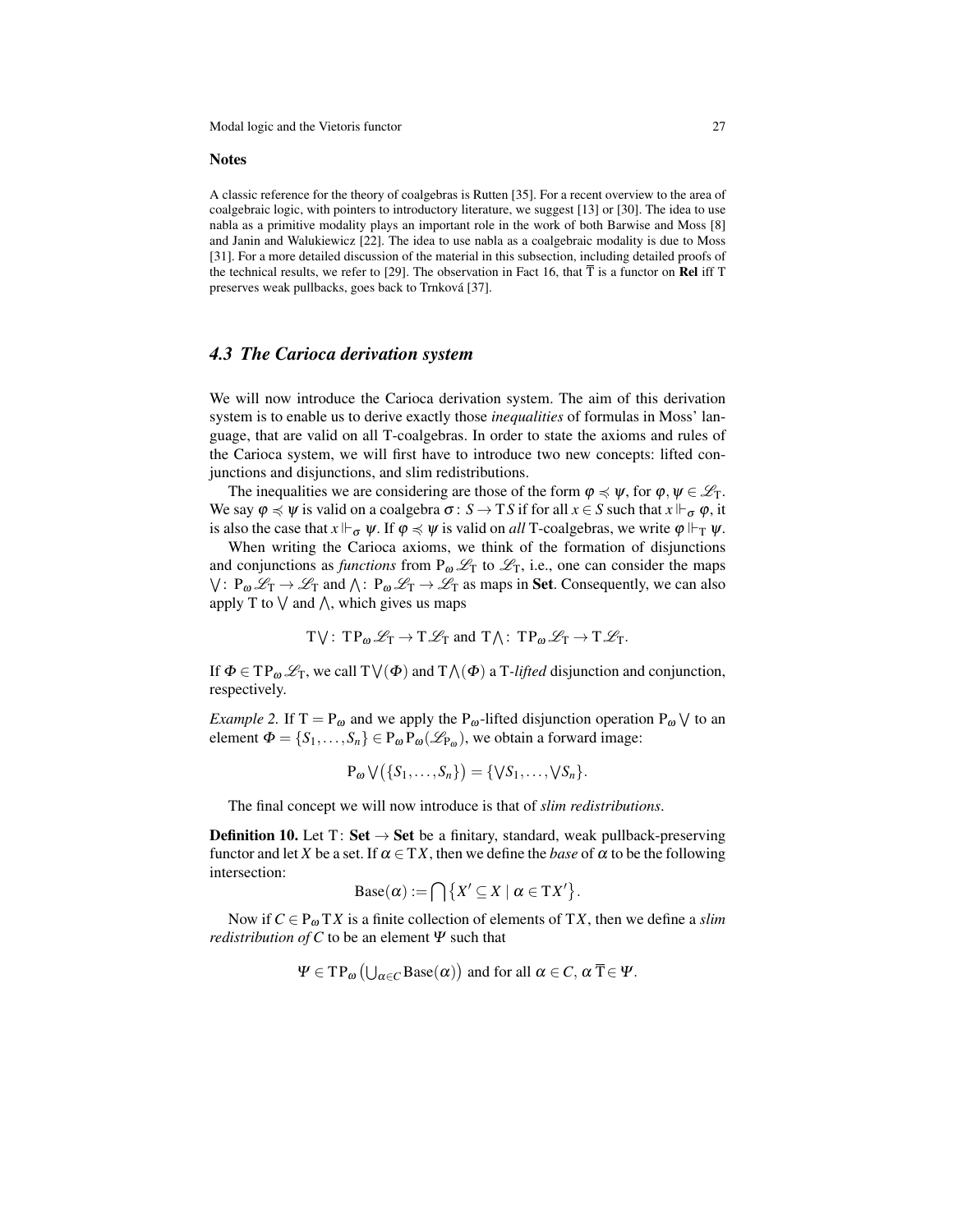We denote the set of all slim redistributions of *C* by  $SRD<sub>T</sub>(C)$ .

Intuitively, the idea is that  $Base(\alpha)$  is the smallest set  $X' \subseteq X$  such that  $\alpha \in TX'$ .

Fact 17. Let  $T: Set \rightarrow Set$  *be a finitary, standard, weak pullback-preserving functor and let X be a set. Then for all*  $\alpha \in TX$  *and all sets Y it holds that*  $\alpha \in TY$  *iff* Base( $\alpha$ )  $\subseteq$  *Y*. *In fact*, Base *is a natural transformation from* T *to*  $P_{\omega}$ .

*Example 3.* In the case that  $T = P_{\omega}$ , Definition 10 can be simplified as follows. Firstly, if  $T = P_{\omega}$  and  $\alpha \in P_{\omega}X$  is simply a finite subset of X, then the smallest subset  $X' \subseteq X$  such that  $\alpha \in TX'$  is  $\alpha$  itself; in other words, Base is the identity if  $T = P_{\omega}$ .

Secondly, if  $C \in P_{\omega} P_{\omega} X$  is a finite collection of finite subsets of *X*, then

 $\text{SRD}_{P_{\omega}}(C) = \{ \Psi \in P_{\omega} P_{\omega}(\bigcup C) \mid \forall \alpha \in C, \alpha \overline{P} \in \Psi \},\$ 

where  $\overline{P}$  ∈ is the Egli-Milner lifting of the element relation, viewed as a binary relation  $\in \subseteq X \times P_{\omega}X$ . It is now not hard to see that if  $\Psi = \{S_1, \ldots, S_m\}$  then

$$
\alpha \overline{P} \in \{S_1, \ldots, S_m\} \text{ iff } \alpha \subseteq \bigcup_{i=1}^m S_i \text{ and } \forall i \leq m, \alpha \cap S_i \neq \emptyset.
$$

Thus, for  $T = P_{\omega}$ , we see that  $\Psi$  is a slim redistribution of  $C \in P_{\omega} P_{\omega} X$  iff

$$
\Psi \in P_{\omega} P_{\omega} X \text{ such that } \bigcup C = \bigcup \Psi \text{ and } \forall \alpha \in C, \forall S \in \Psi, \alpha \cap S \neq \emptyset. \tag{16}
$$

We are now ready to define the Carioca derivation system. For the sake of simplicity, we will present a simplified version in which all disjunctions and conjunctions are finite. The simplification we use to achieve this, is to assume that T maps finite sets to finite sets.

**Definition 11.** Let T: Set  $\rightarrow$  Set be a standard, finitary, weak pullback-preserving functor. Additionally, we assume that T*X* is finite whenever *X* is finite. The *Carioca derivation system*  $\vdash_T$  consists of a complete set of axioms and rules for all Boolean inequalities, combined with the following rule and axioms:

| $(\nabla 1)$ $\alpha \overline{T} \preccurlyeq \beta \Rightarrow \vdash_{T} \nabla \alpha \preccurlyeq \nabla \beta$                                                                         | $(\alpha, \beta \in T\mathscr{L}_T);$                       |
|----------------------------------------------------------------------------------------------------------------------------------------------------------------------------------------------|-------------------------------------------------------------|
| $(\nabla 2)$ $\vdash_{T} \bigwedge_{\alpha \in C} \nabla \alpha \preccurlyeq \bigvee \{ \nabla T \bigwedge(\Psi) \mid \Psi \in \text{SRD}_{T}(C) \}$ $(C \in P_{\omega} T \mathcal{L}_{T});$ |                                                             |
| $(\nabla 3.f)$ $\vdash_{\mathbf{T}} \nabla \mathbf{T} \vee (\Phi) \preccurlyeq \bigvee \{ \nabla \beta \mid \beta \overline{\mathbf{T}} \in \Phi \}$                                         | $(\Phi \in \mathrm{TP}_{\omega} \mathscr{L}_{\mathrm{T}}).$ |

(Note that it is provable in  $\vdash_{T}$  that ( $\nabla$ 2) and ( $\nabla$ 3) are in fact equations rather than inequalities.)

*Example 4.* We will make the rule and axioms above more concrete for the case  $T = P_{\omega}$ .

Starting with ( $\nabla$ 1), suppose that  $\alpha, \beta \in P_{\omega} \mathcal{L}_{P_{\omega}}$  are finite sets of formulas. Rule ( $\nabla$ 1) says that in case that  $\alpha \overline{P} \preccurlyeq \beta$ , i.e., in case that  $\alpha \preccurlyeq_{EM} \beta$ , then  $\vdash_{P_{\omega}} \nabla \alpha \preccurlyeq \nabla \beta$ . In other words, if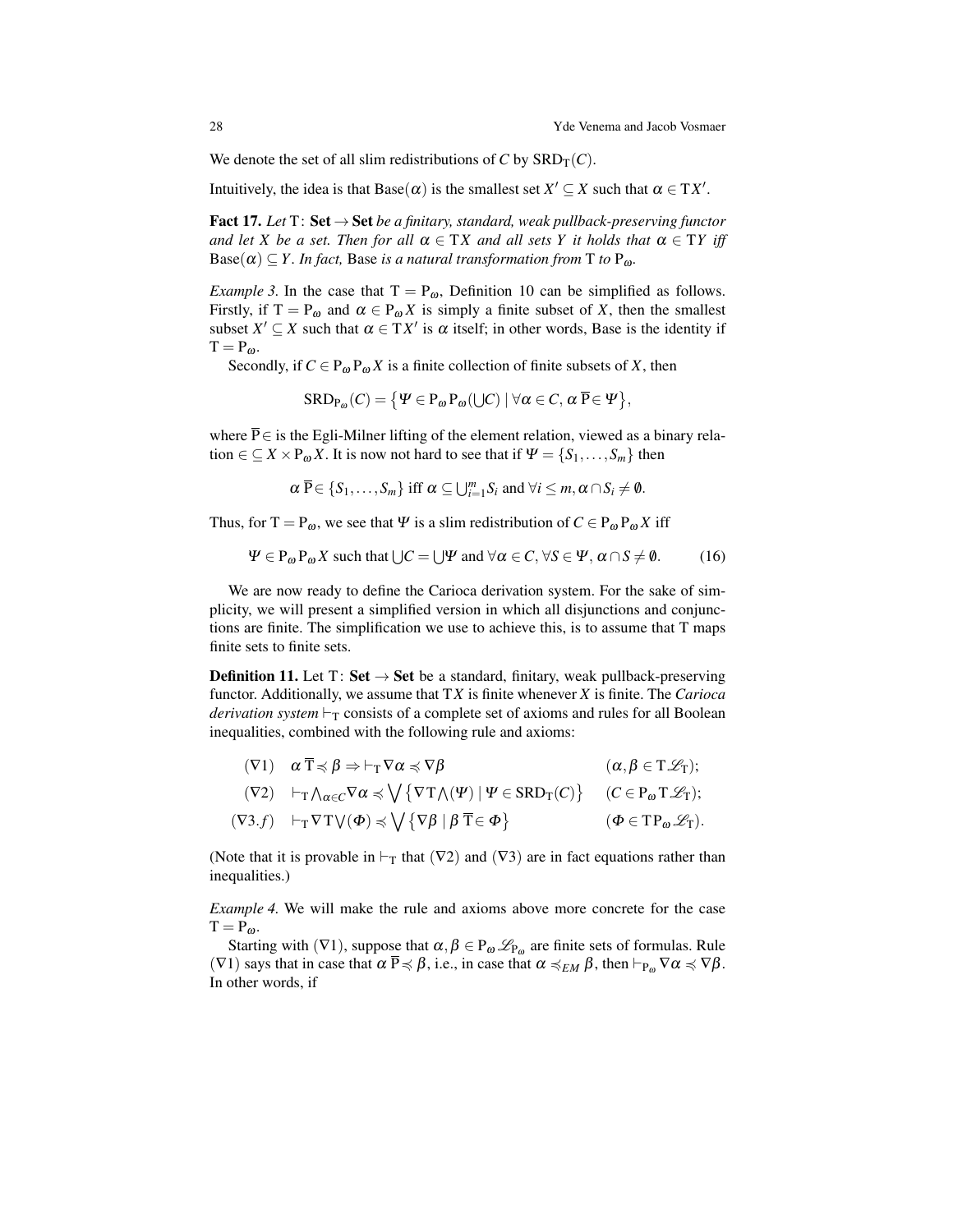$$
\forall \varphi \in \alpha, \exists \psi \in \beta \text{ s.t. } \vdash_{P_{\omega}} \varphi \preccurlyeq \psi \text{ and } \forall \psi \in \beta, \exists \varphi \in \alpha \text{ s.t. } \vdash_{P_{\omega}} \varphi \preccurlyeq \psi, \qquad (17)
$$

then  $\vdash_{P_{\omega}} \nabla \alpha \preccurlyeq \nabla \beta$ . Intuitively, this means that we can derive that  $\nabla \beta$  is  $\preccurlyeq$ -related to (follows from)  $\nabla \alpha$ , provided that the elements of  $\beta$  are  $\prec$ -related to those of  $\alpha$ in an "Egli-Milner" way.

Moving on to ( $\nabla$ 2), we see that if  $C \in P_{\omega} P_{\omega} \mathcal{L}_{P_{\omega}}$  is a finite collection of finite sets of formulas, then

$$
\vdash_{\mathsf{P}_{\omega}} \bigwedge_{\alpha \in C} \nabla \alpha \preccurlyeq \bigvee \big\{ \nabla \{\bigwedge S_1, \dots, \bigwedge S_n\} \mid \{S_1, \dots, S_n\} \in \mathrm{SRD}_{\mathsf{P}_{\omega}}(C) \big\},\tag{18}
$$

where we refer the reader to (16) for a description of  $SRD_{P_{\omega}}(C)$ . Intuitively, this means that any conjunction of ∇-formulas is equivalent to a disjunction of nablas of lifted conjunctions.

Finally,  $(\nabla 3.f)$  can be simplified as follows. Suppose we have  $\Phi = \{S_1, \ldots, S_n\}$  $P_{\omega}P_{\omega}(\mathcal{L}_{P_{\omega}})$ ; then  $(\nabla 3.f)$  boils down to the axiom

$$
\vdash_{\mathsf{P}_{\omega}} \nabla \{ \forall S_1, \dots, \forall S_n \} \preccurlyeq \bigvee \big\{ \nabla \beta \mid \beta \subseteq \bigcup_{i=1}^n S_i \text{ and } \forall i \leq n, \beta \cap S_i \neq \emptyset \big\}.
$$
 (19)

As a further simplification, one could also write the following:

$$
\vdash_{\mathsf{P}_{\boldsymbol{\omega}}} \nabla(\boldsymbol{\alpha} \cup \{\forall S\}) \preccurlyeq \bigvee \big\{ \nabla(\boldsymbol{\alpha} \cup \boldsymbol{\beta}) \mid \boldsymbol{\beta} \subseteq S \text{ and } \boldsymbol{\beta} \neq \boldsymbol{\emptyset} \big\}.
$$
 (20)

One can inductively derive (19) from (20). Regardless of how we look at (∇3. *f*), the intuitive content of this axiom is that finite disjunctions "under" nablas distribute to disjunctions of nablas.

Fact 18. Let  $T: Set \rightarrow Set$  *be a standard, finitary, weak pullback-preserving functor, with the added property that* T*X is finite whenever X is finite.*

*The Carioca derivation system for* T *is sound and complete with respect to* T*validity: for all*  $\varphi, \psi \in \mathcal{L}_T$ ,

$$
\vdash_T \phi \preccurlyeq \psi \mathit{iff} \phi \Vdash_T \psi.
$$

#### **Notes**

A first axiomatization of the nabla modality (in the power set case) was given by Palmigiano and Venema [33]; this calculus was streamlined by Bílková et al. [12] into a formulation admitting a generalization to the arbitrary case in the Carioca system. (The name 'Carioca' refers to the fact that this version of the axiomatization was formulated in Rio de Janeiro.) Fact 18, the completeness of the Carioca system, was proved by Kupke et al. [28, 29]; the latter work also contains a discussion (with proof) of Fact 17.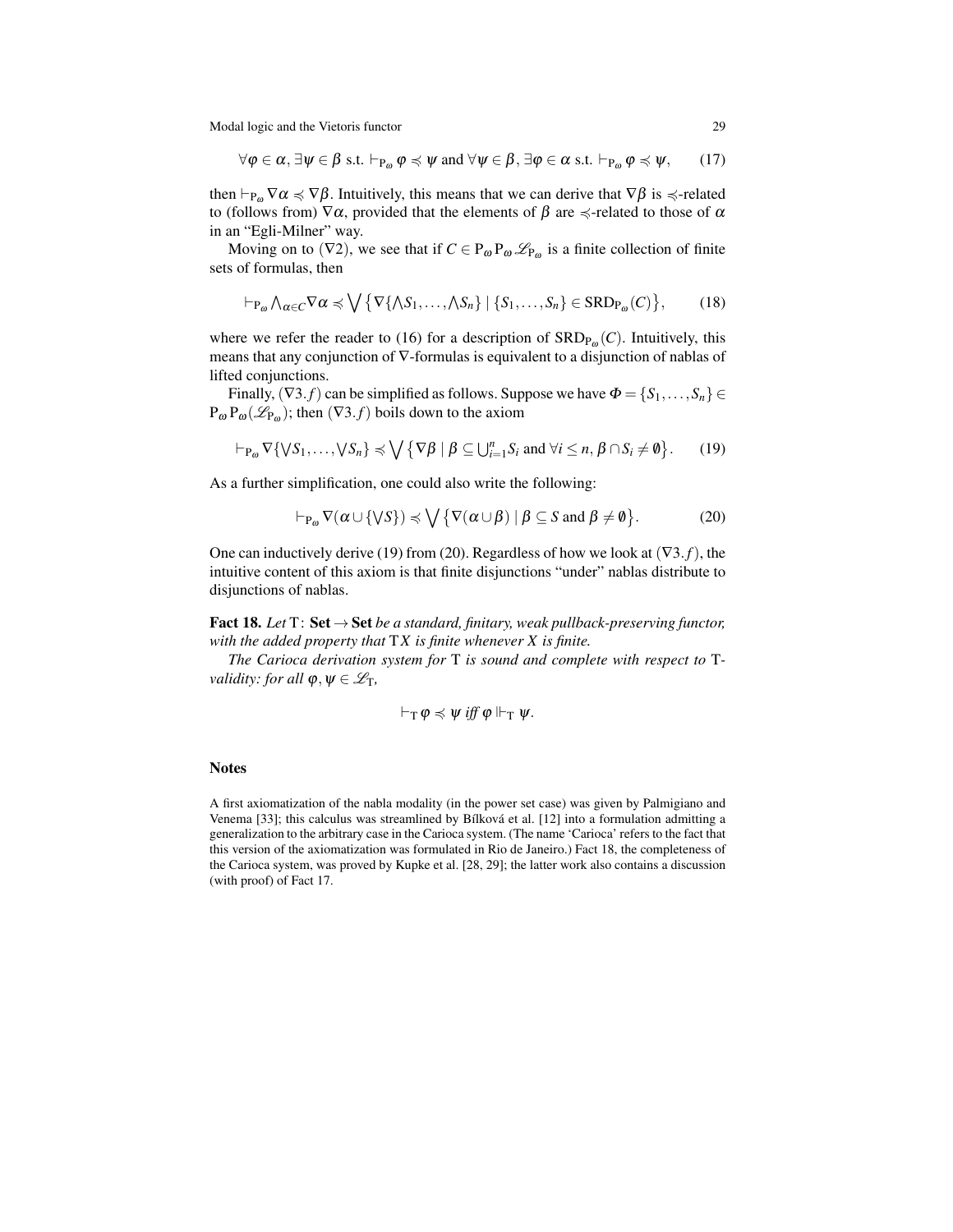#### *4.4 The T-powerlocale*

Having acquainted ourselves with Moss' coalgebraic logic and the Carioca derivation system, we now introduce the T-powerlocale construction. This is a generalization of the Vietoris powerlocale construction, using techniques from coalgebraic logic. Because the Carioca axioms are parametric in their coalgebra type functor T, so is the T-powerlocale construction. We will see that certain properties of the Vietoris functor can be proved at the more general level of the T-powerlocale, and as a corollary, we show how the Vietoris powerlocale can be presented using nablas as generators, rather than boxes and diamonds. Recall that locales have finite meets and arbitrary joins; in a locale A we represent these maps as  $\bigwedge$  :  $P_{\omega}A \rightarrow A$  and  $\bigvee$  : PA  $\rightarrow$  *A*, respectively.

**Definition 12.** Let T: Set  $\rightarrow$  Set be a standard, finitary, weak pullback-preserving functor and let  $\mathbb A$  be a locale with an underlying set of opens A. We define  $V_T \mathbb A$ , the T-*powerlocale of* A, to be the locale generated by the set  $\{\nabla \alpha \mid \alpha \in TA\}$ , subject to the following relations:

- ( $\nabla$ 1)  $\nabla \alpha \leq \nabla \beta$  if  $\alpha \overline{T} \leq \beta$  ( $\alpha, \beta \in T_A$ );
- $(\nabla 2)$   $\Lambda_{\alpha \in C} \nabla \alpha \leq \bigvee \{ \nabla T \wedge (\Psi) \mid \Psi \in \mathrm{SRD}_T(C) \}$  $(C \in P_{\omega} TA);$
- $(\nabla 3) \quad \nabla \Upsilon \vee (\Phi) \leq \bigvee \{ \nabla \beta \mid \beta \overline{T} \in \Phi \}$  $(\Phi \in \text{TPA}).$

Note that the only real difference between the Carioca axioms in Definition 11 and the relations in Definition 12 above is the difference between  $(\nabla 3. f)$  and  $(\nabla 3)$ . We will later see how this corresponds to the difference between finite disjunctions (as found in Boolean algebras and distributive lattices) and infinite disjunctions (as found in locales).

**Fact 19.** The construction described in Definition 12 defines a functor  $V_T$ : Loc  $\rightarrow$ Loc*.*

The functor  $V_T$  we have just introduced has several additional properties which can be proved at an abstract level. As an example, note the following fact.

**Fact 20.** *Let* T: **Set**  $\rightarrow$  **Set** *be a standard, finitary, weak pullback-preserving functor.* 

- *1. The functor*  $V_T$ : **Loc**  $\rightarrow$  **Loc** *preserves regularity.*
- 2. If we further assume that  $TX$  is finite for every finite set X, then  $V_T$  preserves *the combination of compactness and zero-dimensionality.*

In the introduction of §4, we motivated our discussion of nabla expressions and Moss' coalgebraic logic with the question whether we could describe the Vietoris powerlocale using nabla. The following fact asserts that the Carioca axioms indeed allow us to do this.

Fact 21. *The* Pω*-powerlocale is the Vietoris powerlocale.*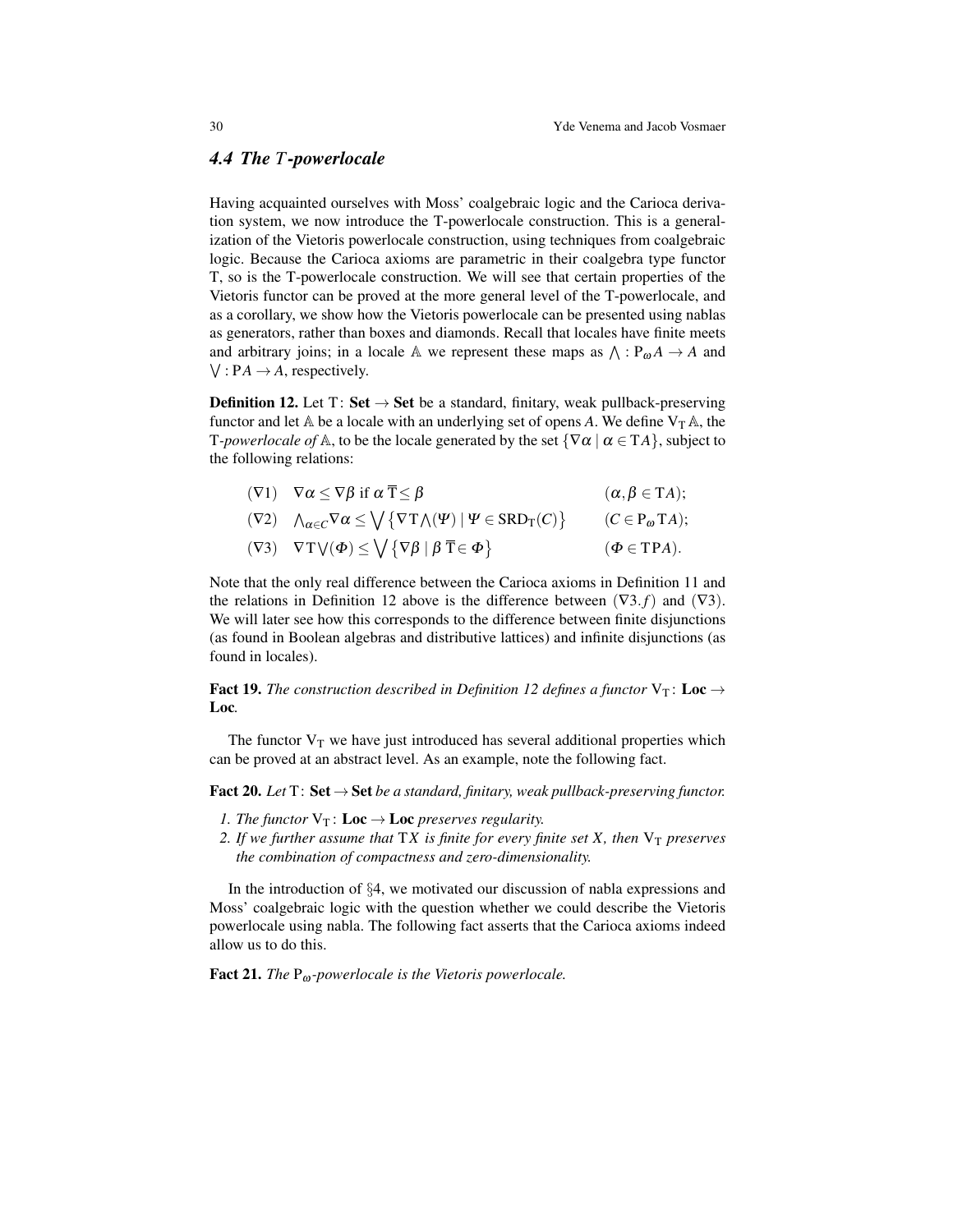*Proof sketch.* Suppose that A is a locale; we must show that  $V A \simeq V_{P_{\omega}} A$ . This is achieved by defining frame morphisms in both directions, and showing that these morphisms are mutually inverse. From  $V_{P_{\omega}}$   $\triangle$  to  $V \triangle$ , we send

$$
\nabla \alpha \mapsto \Box(\bigvee \alpha) \wedge \bigwedge_{a \in \alpha} \Diamond a.
$$

From V  $\mathbb{A}$  to  $V_{P_{\omega}}$   $\mathbb{A}$ , we use the following assignments:

$$
\Diamond a \mapsto \nabla \{a, 1\} \text{ and } \Box a \mapsto \nabla \{a\} \vee \nabla \emptyset.
$$

For details about the rest of the proof, we refer the reader to [33] or [38].  $\Box$ 

Below in Fact 23 we will look in more detail at nabla presentations of the Vietoris powerlocale. Before we do so, however, we will introduce an alternative presentation of  $V_T$ , in which we exploit the fact that in the language of locales we can use *infinite* disjunctions.

Fact 22. *The relation* (∇2) *in Definition 12 can equivalently be replaced by the following pair of relations:*

$$
\begin{aligned} (\nabla 2.0) \quad & 1 \le \bigvee \{ \nabla \alpha \mid \alpha \in TA \}; \\ (\nabla 2.2) \quad & \nabla \alpha \wedge \nabla \beta \le \bigvee \{ \nabla \gamma \mid \gamma \overline{T} \le \alpha \text{ and } \gamma \overline{T} \le \beta \} \end{aligned}
$$

Note that the suffixes ".0" and ".2" indicate nullary and binary conjunctions, respectively. Returning to the case  $T = P_{\omega}$ , we will now give a concrete nabla-presentation of V.

Fact 23. Let  $\mathbb A$  *be a locale. We can present*  $V \mathbb A$ *, the Vietoris powerlocale of*  $\mathbb A$ *, as the locale generated by the set*  $\{\nabla \alpha \mid \alpha \in P_{\omega}A\}$ *, subject to the following relations:* 

$$
(\nabla 1) \qquad \nabla \alpha \leq \nabla \beta \quad (if \alpha \leq_{EM} \beta);
$$

$$
(\nabla 2) \qquad \Lambda_{\alpha \in C} \nabla \alpha \leq \bigvee \big\{ \nabla \{ \Lambda S_1, \ldots, \Lambda S_n \} \mid \{ S_1, \ldots, S_n \} \in SRD_{P_{\omega}}(C) \big\},
$$

*where C ranges over the finite subsets of* P<sup>ω</sup> *A, also see* (16)*; and*

$$
(\nabla 3) \qquad \nabla \{ \vee S_1, \ldots, \vee S_n \} \leq \bigvee \{ \nabla \beta \mid \beta \subseteq \bigcup_{i \leq n} S_i \text{ and } \forall i \leq n, \beta \cap S_i \neq \emptyset \},
$$

*where the S<sup>i</sup> range over (possibly infinite) subsets of A. Moreover, the* (∇2) *relation can be replaced by the following pair of relations:*

$$
(\nabla 2.0) \qquad 1 \leq \bigvee \big\{ \nabla \alpha \mid \alpha \in P_{\omega} A \big\};
$$

$$
(\nabla 2.2) \qquad \nabla \alpha \wedge \nabla \beta \leq \bigvee \{ \nabla \gamma \mid \gamma \leq_{\mathit{EM}} \alpha \text{ and } \gamma \leq_{\mathit{EM}} \beta \},
$$

*and the* (∇3) *relation can be replaced by the following inductive version:*

$$
(\nabla 3. \text{ind}) \quad \nabla(\alpha \cup \{ \nabla S \}) \leq \bigvee \{ \nabla(\alpha \cup \beta) \mid \beta \in P_{\omega} S \text{ and } \beta \neq \emptyset \} \quad (S \in \mathbf{P} A).
$$

.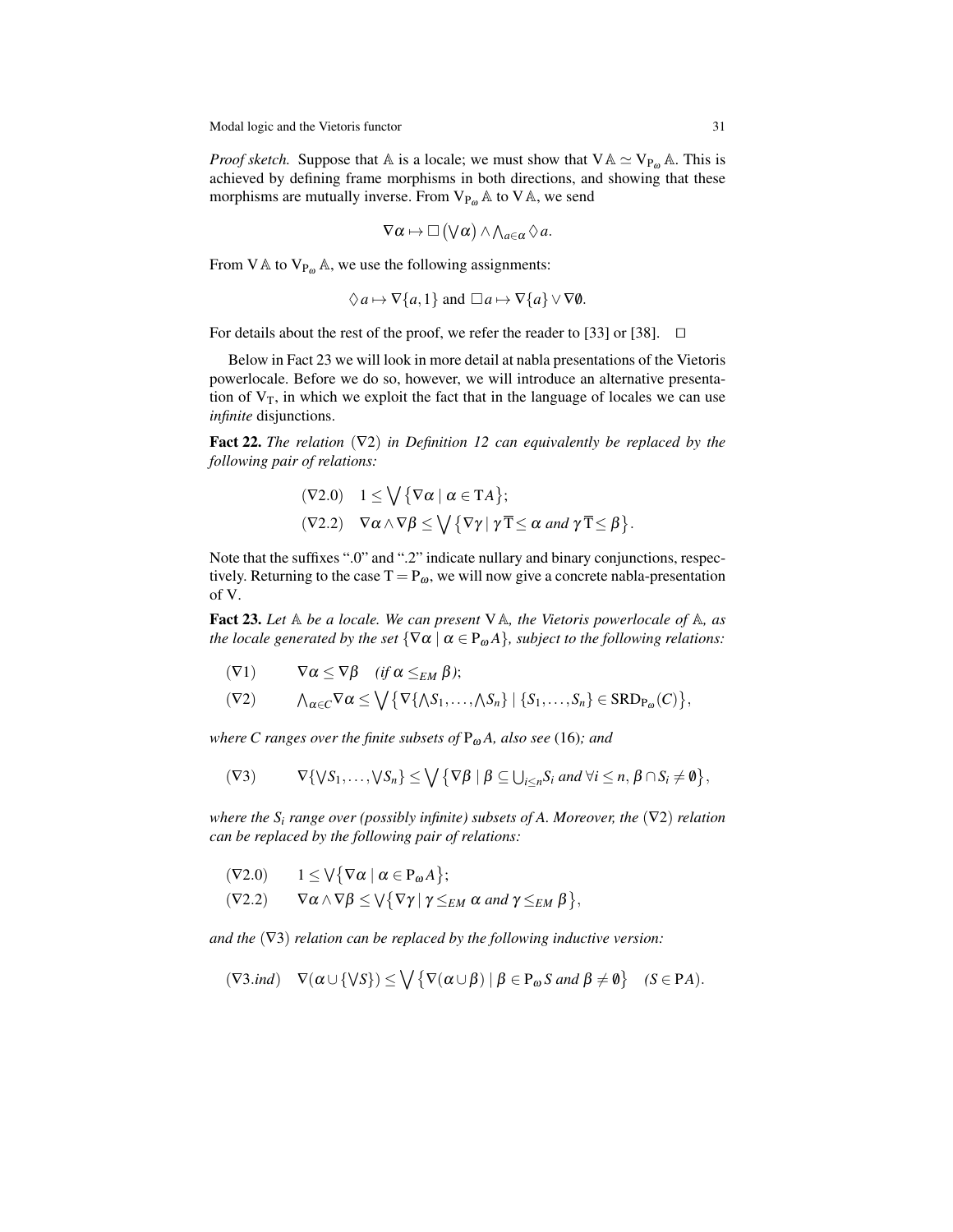We have now seen how to present the Vietoris powerlocale, and more generally the T-powerlocale, using nablas. We can improve on this still, by showing that "every element of  $V_T A$  is a disjunction of nablas" in a rather strong sense. Recall that a *suplattice* is a complete join-semilattice, and that any locale has an underlying suplattice.

**Definition 13.** Let T: Set  $\rightarrow$  Set be a standard, finitary, weak pullback-preserving functor and let  $\mathbb L$  be a suplattice. We define  $W_T \mathbb L$ , the T-*powerlattice of*  $\mathbb L$ , to be the suplattice generated by the  $\{\nabla \alpha \mid \alpha \in TL\}$ , subject to the following relations:

$$
\begin{aligned}\n(\nabla 1) \quad & \nabla \alpha \leq \nabla \beta \text{ if } \alpha \overline{T} \leq \beta & (\alpha, \beta \in TL); \\
(\nabla 3) \quad & \nabla T \vee (\Phi) \leq \bigvee \{ \nabla \beta \mid \beta \overline{T} \in \Phi \} & (\Phi \in TPL).\n\end{aligned}
$$

If we now let U denote the (contravariant) forgetful functor from Loc to SupLat, the category of suplattices and suplattice morphisms, we can draw the following picture:



We would like to emphasize that the following result, like Facts 19, 20 and 22, holds not only for the Vietoris powerlocale but for the T-powerlocale in general.

Fact 24. Let  $T: Set \rightarrow Set$  *be a standard, finitary, weak pullback-preserving functor. Then there exists a natural transformation such that for all locales*  $\mathbb{A}$ ,  $U(V_T \mathbb{A}) \simeq$  $W_T(U \mathbb{A})$ .

The proof of Fact 24 uses flat sites, a technique from formal topology [14], which is meant to capture the notion of a *basis* of a topological space. From a logical viewpoint, Fact 24 tells us that (1) any  $(\land, \lor)$ -formula in Moss' coalgebraic language for T is  $((\nabla 1), (\nabla 2), (\nabla 3))$ -equivalent to a  $\vee$ -formula, and that (2) for any inequality between  $\vee$ -formulas derived using  $((\nabla 1), (\nabla 2), (\nabla 3))$ , there is a  $((\nabla 1), (\nabla 3))$ derivation which proves that inequality.

#### Notes

The T-powerlocale was introduced by Venema, Vosmaer and Vickers in [38]; this is also where one can find the above results. (An early version can be found in [43, Ch. 5].) For more information on the method of using sup-lattices to obtain results like our Fact 24 the reader is referred to [25].

Acknowledgements We would like to thank Liang-Ting Chen and Steve Vickers for providing helpful pointers to the literature. Additionally, we would like to thank the anonymous referee, whose thorough criticism contributed significantly to the quality of this paper, and in particular to the presentation and choice of contents in §3.2.3. Finally, we are grateful to Guram Bezhanishvili, who provided many suggestions for improving the presentation of the chapter.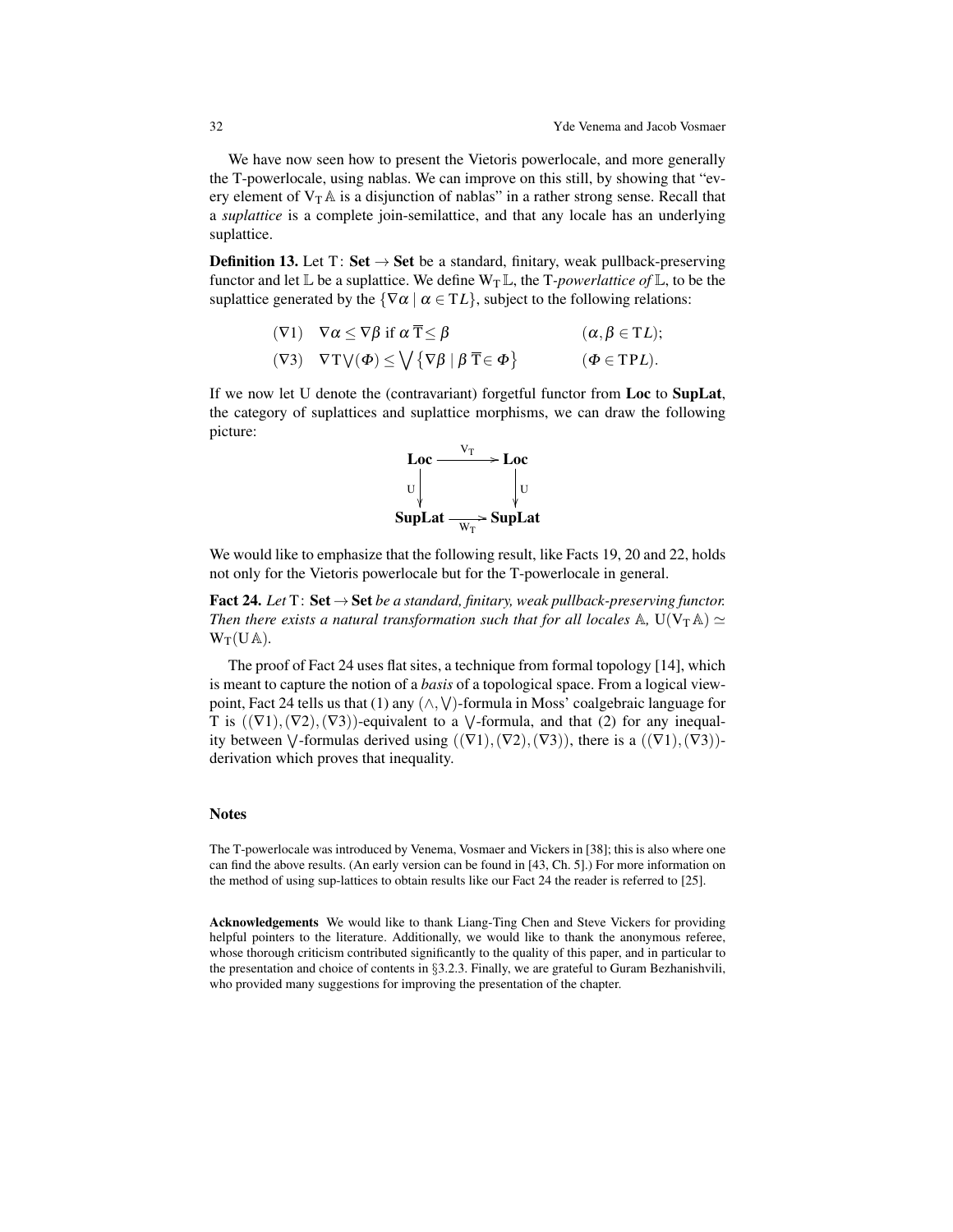## References

- 1. S. Abramsky. A domain equation for bisimulation. *Inform. and Comput.*, 92(2):161–218, 1991.
- 2. S. Abramsky. Domain theory in logical form. *Ann. Pure Appl. Logic*, 51(1-2):1–77, 1991. Second Annual IEEE Symposium on Logic in Computer Science (Ithaca, NY, 1987).
- 3. S. Abramsky. A cook's tour of the finitary non-well-founded sets. In Sergei Artemov, Howard Barringer, Artur d'Avila Garcez, Luis C. Lamb, and John Woods, editors, *We Will Show Them: Essays in honour of Dov Gabbay*, volume 1, pages 1–18. College Publications, 2005.
- 4. S. Abramsky and A. Jung. Domain theory. In *Handbook of logic in computer science*, volume 3, pages 1–168. Clarendon Press, Oxford, 1994.
- 5. P. Aczel. *Non-well-founded sets*, volume 14 of *CSLI Lecture Notes*. Stanford University Center for the Study of Language and Information, Stanford, CA, 1988.
- 6. C. Areces and R. I. Goldblatt, editors. *Advances in Modal Logic 7, Nancy 2008*. College Publications, 2008.
- 7. B. Banaschewksi and C.J. Mulvey. Stone-Cech compactification of locales. I. *Houston Journal of Mathematics*, 6:301–312, 1980.
- 8. J. Barwise and L. Moss. *Vicious circles*, volume 60 of *CSLI Lecture Notes*. CSLI Publications, Stanford, CA, 1996.
- 9. G. Bezhanishvili, N. Bezhanishvili, D. Gabelaia, and A. Kurz. Bitopological duality for distributive lattices and Heyting algebras. *Math. Structures Comput. Sci.*, 20(3):359–393, 2010.
- 10. G. Bezhanishvili, N. Bezhanishvili, and J. Harding. Modal compact Hausdorff spaces. *Journal of Logic and Computation*, 2012.
- 11. N. Bezhanishvili and A. Kurz. Free modal algebras: A coalgebraic perspective. In T. Mossakowski, U. Montanari, and M. Haveraaen, editors, *Algebra and Coalgebra in Computer Science*, volume 4624 of *Lecture Notes in Computer Science*, pages 143–157. Springer Berlin / Heidelberg, 2007.
- 12. M. Bílková, A. Palmigiano, and Y. Venema. Proof systems for the coalgebraic cover modality. In Areces and Goldblatt [6], pages 1–21.
- 13. C. Cîrstea, A. Kurz, D. Pattinson, L. Schröder, and Y. Venema. Modal logics are coalgebraic. *The Computer Journal*, 54:524–538, 2011.
- 14. T. Coquand, G. Sambin, J. Smith, and S. Valentini. Inductively generated formal topologies. *Ann. Pure Appl. Logic*, 124(1-3):71–106, 2003.
- 15. W. H. Cornish. On H. Priestley's dual of the category of bounded distributive lattices. *Mat. Vesnik*, 12(27)(4):329–332, 1975.
- 16. B. A. Davey and J. C. Galati. A coalgebraic view of Heyting duality. *Studia Logica*, 75(3):259–270, 2003.
- 17. L. L. Esakia. Topological Kripke models. *Dokl. Akad. Nauk SSSR*, 214:298–301, 1974.
- 18. K. Fine. Normal forms in modal logic. *Notre Dame Journal of Formal Logic*, 16(2):229–237, 1975.
- 19. G. Gierz, K.H. Hofmann, K. Keimel, J.D. Lawson, M. Mislove, and D.S. Scott. *Continuous Lattices and Domains*. Cambridge University Press, 2003.
- 20. M. Hochster. Prime ideal structure in commutative rings. *Transactions of the American Mathematical Society*, 142:43–60, 1969.
- 21. J.R. Isbell. Atomless parts of spaces. *Mathematica Scandinavica*, 31:5–32, 1972.
- 22. D. Janin and I. Walukiewicz. Automata for the modal  $\mu$ -calculus and related results. In *Mathematical foundations of computer science 1995 (Prague)*, volume 969 of *Lecture Notes in Comput. Sci.*, pages 552–562. Springer, Berlin, 1995.
- 23. P. T. Johnstone. *Stone spaces*, volume 3 of *Cambridge Studies in Advanced Mathematics*. Cambridge University Press, Cambridge, 1982.
- 24. P. T. Johnstone. Vietoris locales and localic semilattices. In *Continuous lattices and their applications (Bremen, 1982)*, volume 101 of *Lecture Notes in Pure and Appl. Math.*, pages 155–180. Dekker, New York, 1985.